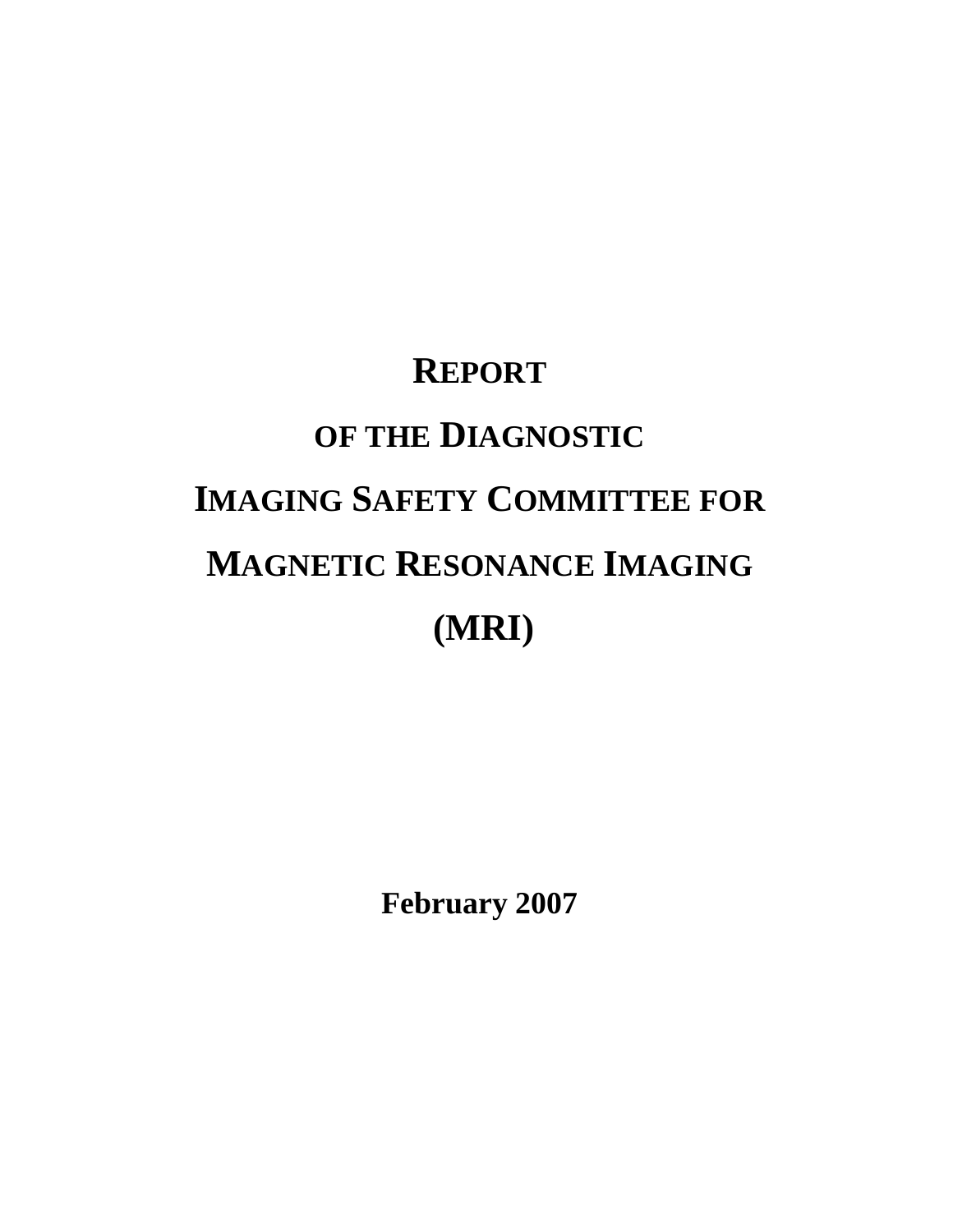# **TABLE OF CONTENTS\_\_\_\_\_\_\_\_\_\_\_\_\_\_\_\_\_\_\_\_\_\_\_\_\_\_\_\_\_\_\_\_\_\_\_\_\_\_\_\_\_\_\_\_\_\_\_\_\_**

| <b>Executive Summary</b>                                                            | 3  |
|-------------------------------------------------------------------------------------|----|
| Background                                                                          | 9  |
| Introduction                                                                        | 9  |
| Objectives                                                                          | 12 |
| Recommendations                                                                     | 13 |
| Design and Construction of MRI Facilities                                           | 13 |
| Approval, Inspection, and Accreditation of New and Existing MRI Facilities          | 15 |
| Establishment, Implementation, and Maintenance of MR Safety Policies and Procedures | 15 |
| <b>MR Safety Zones</b>                                                              | 18 |
| MR Personnel and Non-MR Personnel                                                   | 22 |
| Screening                                                                           | 24 |
| Other Safety Issues                                                                 | 31 |
| Education Materials for Health Care Workers, Patients, and the General Public       | 33 |
| <b>Standing Committee</b>                                                           | 34 |
| References                                                                          | 36 |
| Appendix A: Definitions                                                             | 39 |
| <b>Personnel Definitions</b>                                                        | 39 |
| <b>MRI</b> Facility Definition                                                      | 40 |
| Zone Definitions                                                                    | 40 |
| Appendix B: Labeling                                                                | 42 |
| Appendix C: Example of Emergency Protocol                                           | 45 |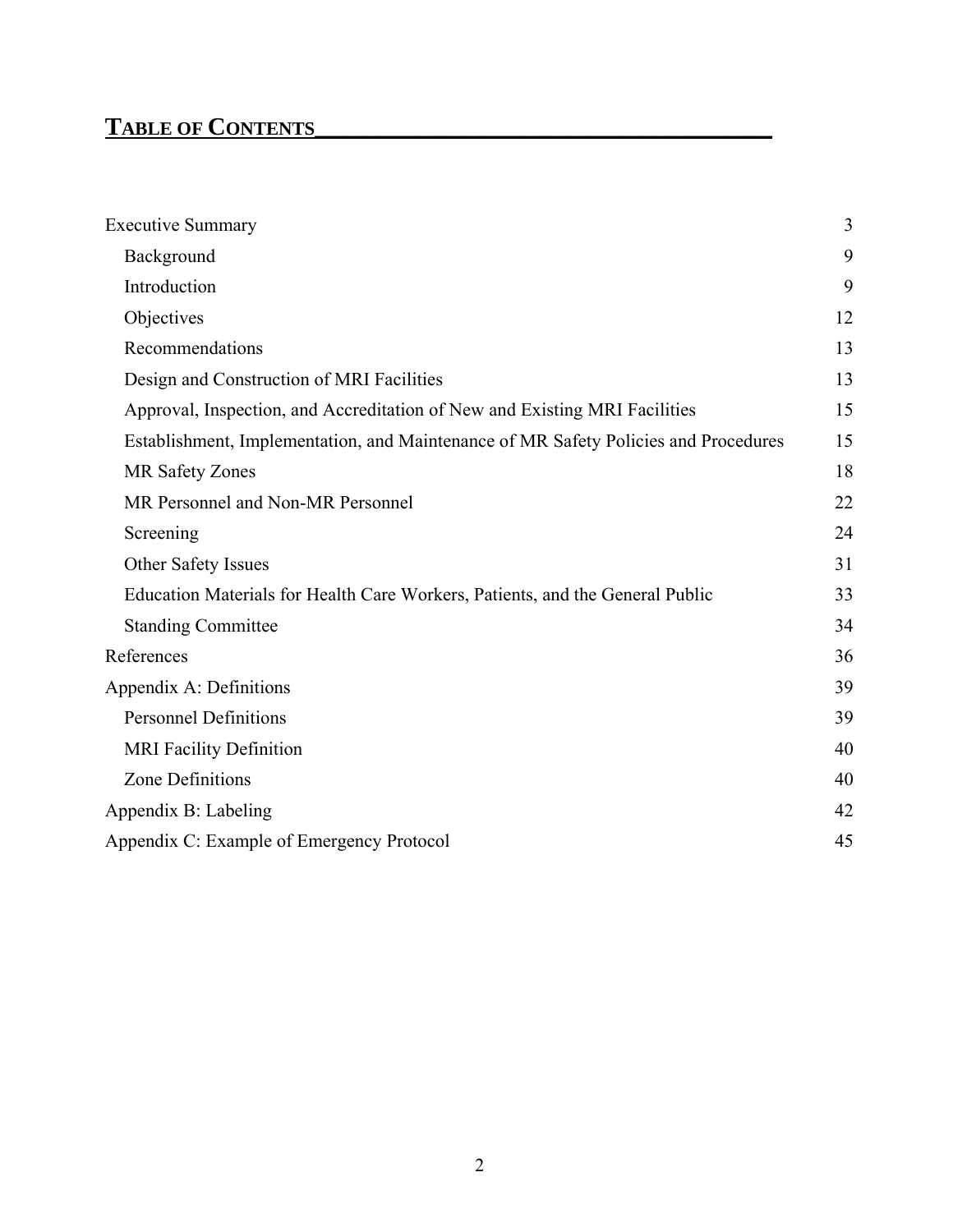# **EXECUTIVE SUMMARY**

Magnetic Resonance Imaging (MRI) is extremely safe when used by trained professionals. Adverse effects and accidents related to MRI occur very rarely, yet MRI still poses certain safety hazards that are not obvious or intuitive, especially to those who are not familiar with MR technology. MRI adverse effects are immediate, and in the rare instances when they have occurred, some have resulted in serious physical injury or even death. This document is intended to provide guidance on the safe operation of MRI facilities in Ontario and should be reviewed and updated on a regular basis.

The objectives of this report are to describe how:

- 1. MRI facilities in Ontario will be *designed and constructed* in a manner that is conducive to the safe operation of the facilities, and that will reduce the risk of safety hazards to MR personnel, other health care workers, patients, and the general public;
- 2. MRI facilities in Ontario will be *operated, maintained and inspected* in a manner that will reduce the risk of safety hazards to MR personnel, other health care workers, patients, and the general public.

### **RECOMMENDATIONS**

The Committee recommends that the province of Ontario put in place regulations and/or legislation as follows: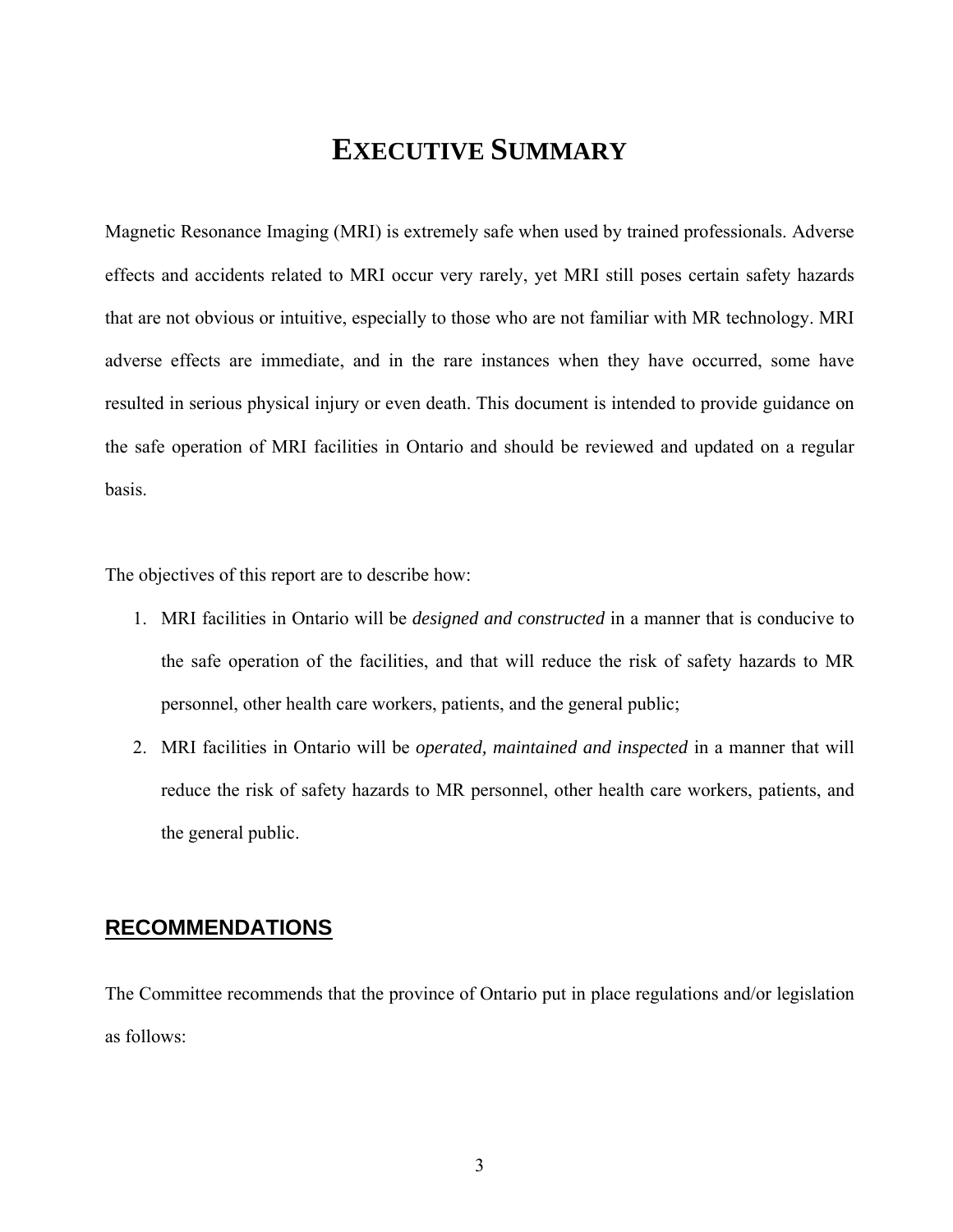### **Design and construction**

- **1**. All MRI facilities shall be designed and constructed in a manner that recognizes the potential safety hazards associated with the area around an MR scanner. In particular, all MRI facilities shall restrict access to MR safety zones (Zones III and IV) to only MR personnel, patients and research subjects under the direct supervision of MR personnel, and appropriately trained MR research personnel. (See pages 9-10)
- **2**. All proposals for new MRI facilities should be reviewed by the province of Ontario to ensure that their design and operation plans meet the criteria set out in this report, prior to receiving approval and licensing from the province.

#### **Inspection**

- **3**. Upon completion of construction, the province should inspect the MRI facilities to ensure that they meet the criteria set out in this report, prior to approving the start of operations.
- **4**. All MRI facilities shall be inspected for adherence to the policies and practices described in this report as soon as is possible after acceptance of this report, and then no less frequently than every five years thereafter. If a facility does not satisfy the policies and practices set forth in this report, the facility should be advised by the province to remedy its deficiencies or risk losing its MRI facility license.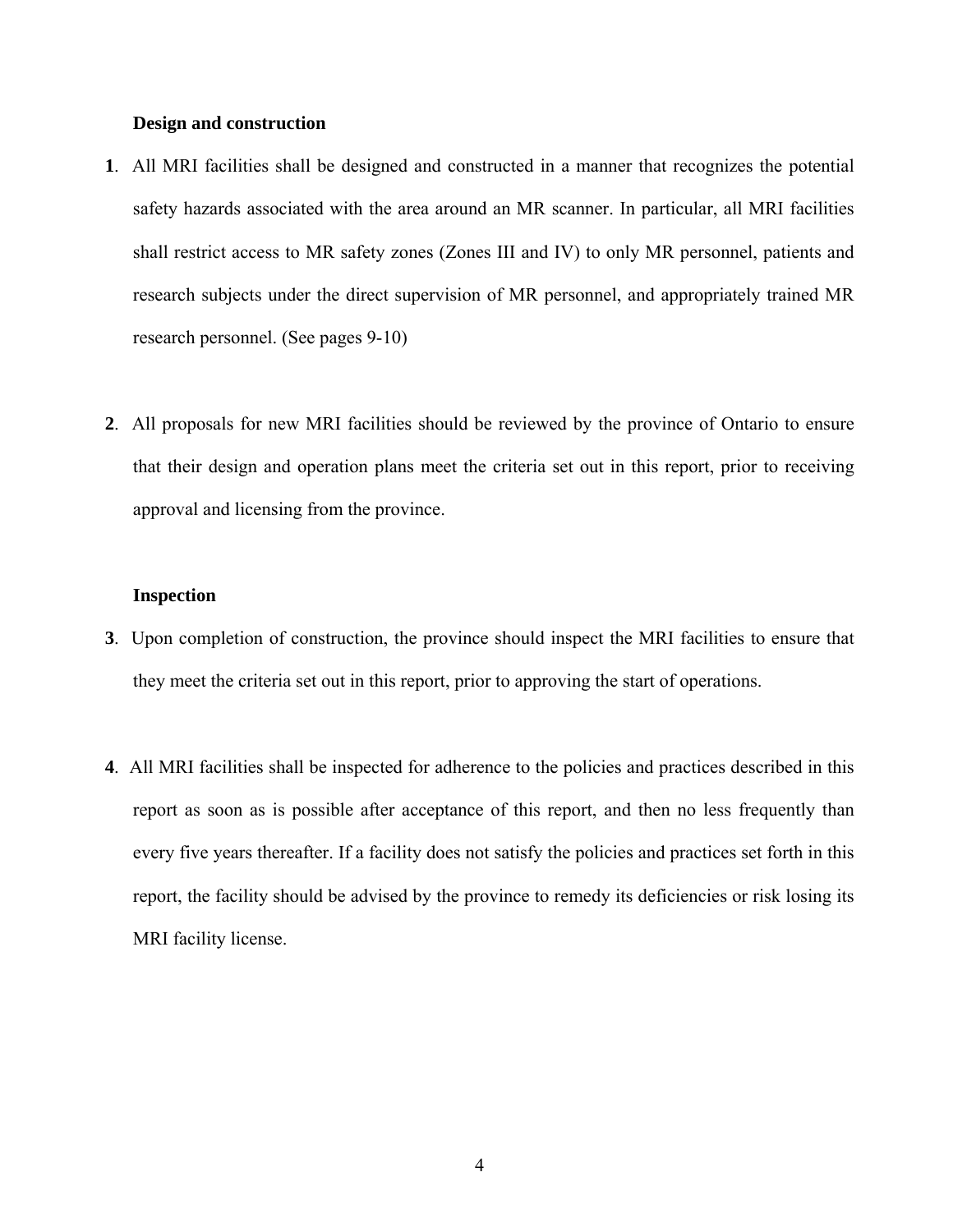### **Policies and procedures**

- **5**. Each MRI facility shall have an **MR Safety Officer** whose responsibilities will include ensuring that MR safe practice guidelines are established, implemented, maintained, and routinely reviewed and updated as necessary. (See pages 11-12)
- **6**. The level of **compliance** of an MRI facility's staff to its MR safety policies and procedures shall be assessed and documented annually. This will be the responsibility of the facility's MR Safety Officer. The policies and procedures manual should be on site and readily available to MR professionals and to agents of the Ministry of Health and Long-Term Care or of other regulatory bodies at all times of operation.
- **7**. MR safety policies and procedures shall be reviewed concurrently with the introduction of any significant changes to the safety parameters of the MR environment of the site and modified as needed. (See page 12)
- **8**. Each MRI facility shall develop a **screening** process and a screening form for the purpose of ascertaining which workers, patients, or other members of the public are at risk from being in or near the MRI facility. (See pages 12-13)
- **9**. Each MRI facility shall have procedures in place to ensure that any and all **adverse events** or MR safety incidents (or "near incidents") that occur in the facility are reported to the MR Medical Director or MR Safety Officer in a timely manner. (See page 13)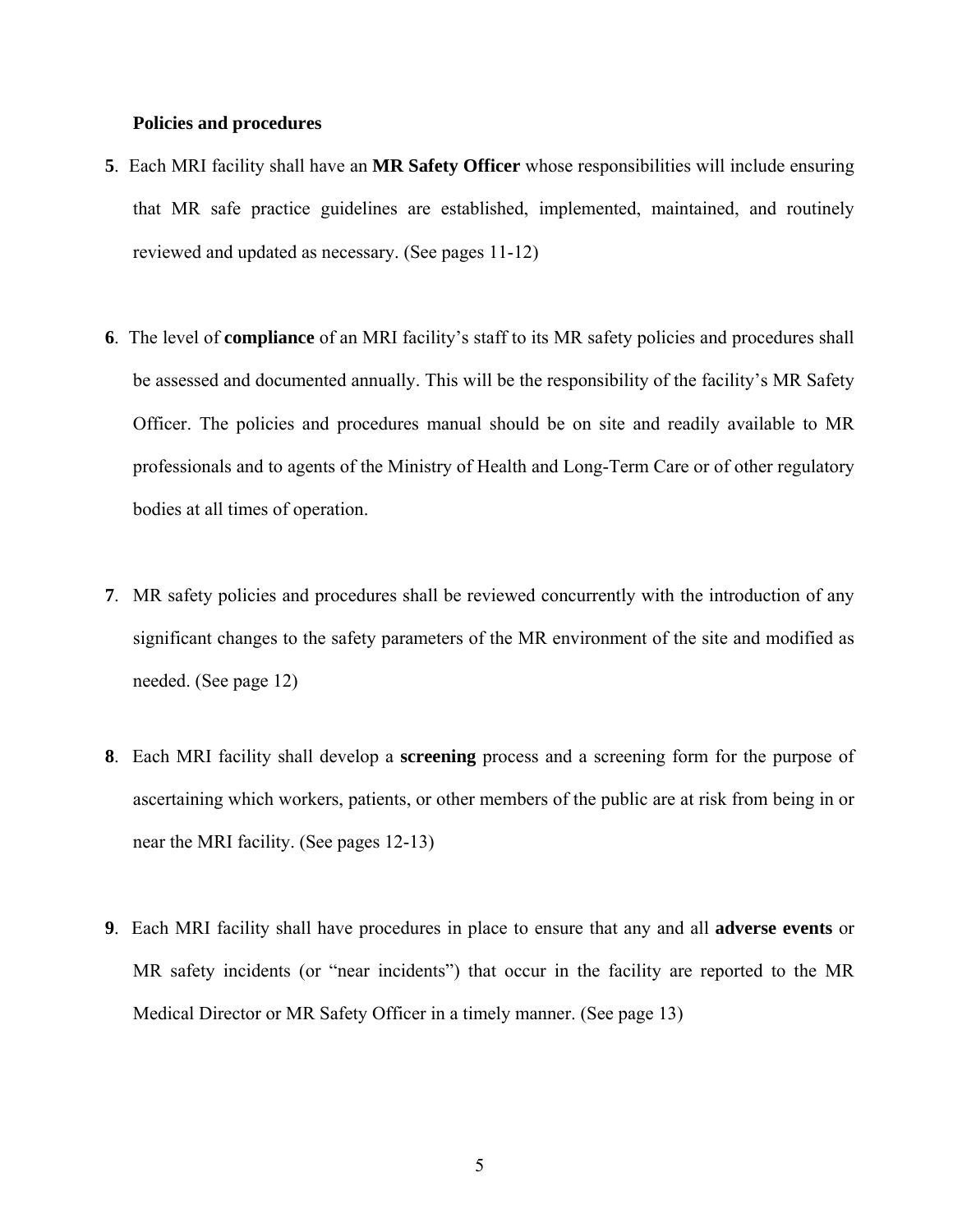**10**. The province should develop a process to gather reports of adverse events and "near misses" from all MRI facilities in the province, and make these known on a regular basis across all Ontario MRI facilities. (See page 13)

### **Certification**

**11**. MR scans of human patients and human research subjects shall be performed only by CMRTO registered MR technologists or by medical doctors with specific training in MR. If the latter, the medical doctor shall have training in MR safety that is at least equal to the MR safety training received by Level 2 MR personnel. Students in an accredited program may perform MR scans if they are under the supervision of a CMRTO registered MR technologist. MR scans of animals and/or inanimate objects may be performed by CMRTO registered MR technologists or by other appropriate medical, scientific, or service personnel, provided they have been adequately trained in MR safety.

### **MR safety zones**

**12**. Each MRI facility shall have well demarcated MR safety zones (Zones III and IV) in and around the MR scanner room, wherein access by non-MR personnel is to be restricted by physical barriers. (See pages 14-17)

### **MR personnel**

**13**. Each MRI facility shall train and designate Level 1 and Level 2 MR personnel. All other persons shall be designated as non-MR personnel. Non-MR personnel will be prohibited from gaining access to MR safety zones unless accompanied by MR personnel. (See pages 17-19)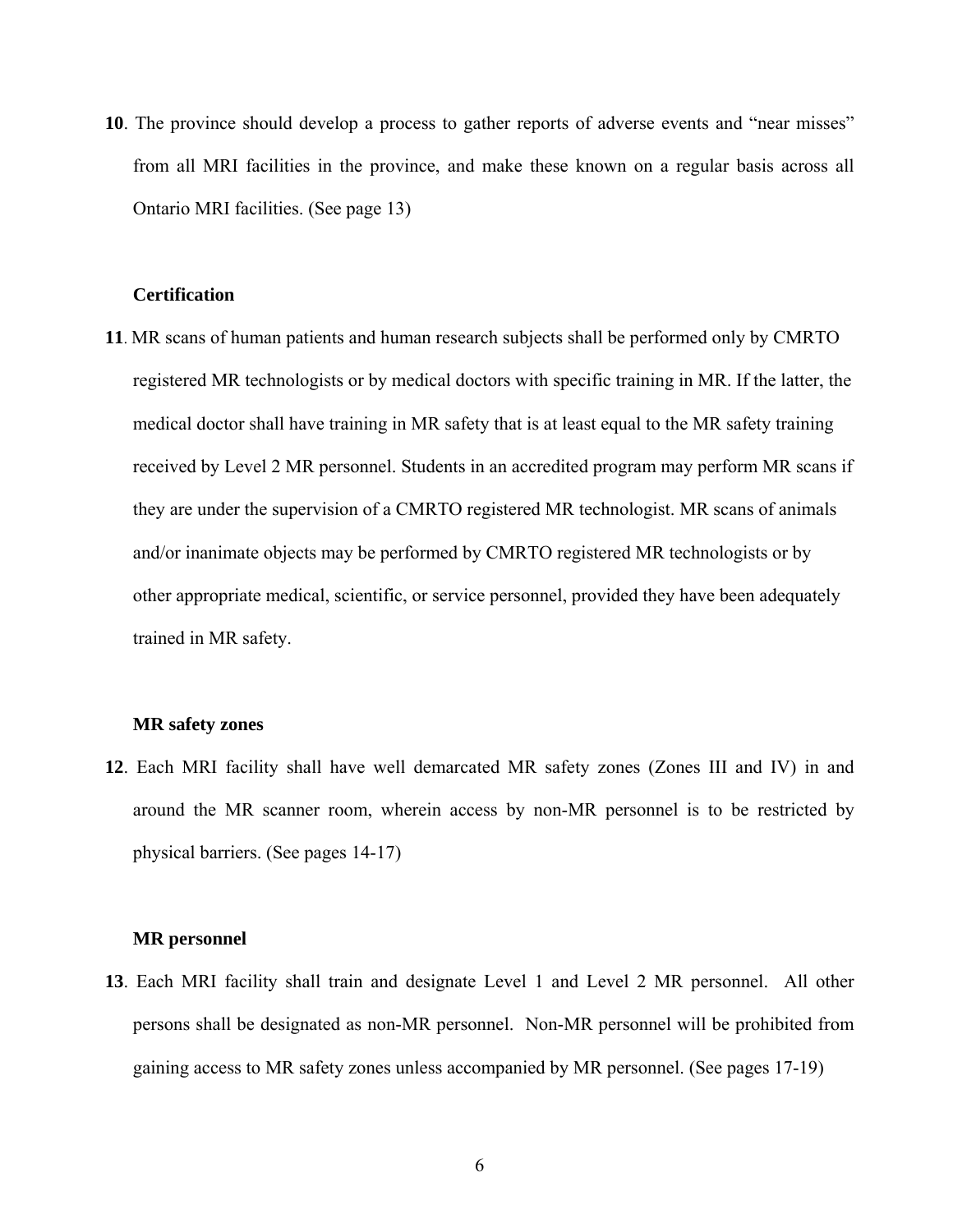#### **Screening: humans**

**14**. Each MRI facility shall develop and implement a screening process and screening form for patients and other non-MR personnel. In particular, policies and procedures must exist and be followed for: emergency response personnel such as police and firefighters; objects carried on or in the bodies of non-MR personnel; and the monitoring of patients' vital signs while they are in the MR scanner. (See pages 19-24)

### **Screening: devices and objects**

**15**. Each MRI facility shall develop and implement a screening process for all devices and objects that may be introduced into MR safety zones. The MR safety or MR compatibility of any device or object must never be assumed. All unknown, external objects and devices must be tested and labelled before being brought into an MR safety zone. (See pages 24-27)

### **Other safety issues**

**16**. Each MRI facility shall develop and implement policies concerning the following: pregnancyrelated issues; time-varying gradient magnetic field-related issues; and cryogen-related issues. (See pages 27-29)

### **Public education**

**17**. The province should produce public education materials that explain the basic function and design of MR scanners and the risks posed to those who are in or near such scanners, whether as patients, accompanying persons, or personnel. (See pages 29-30)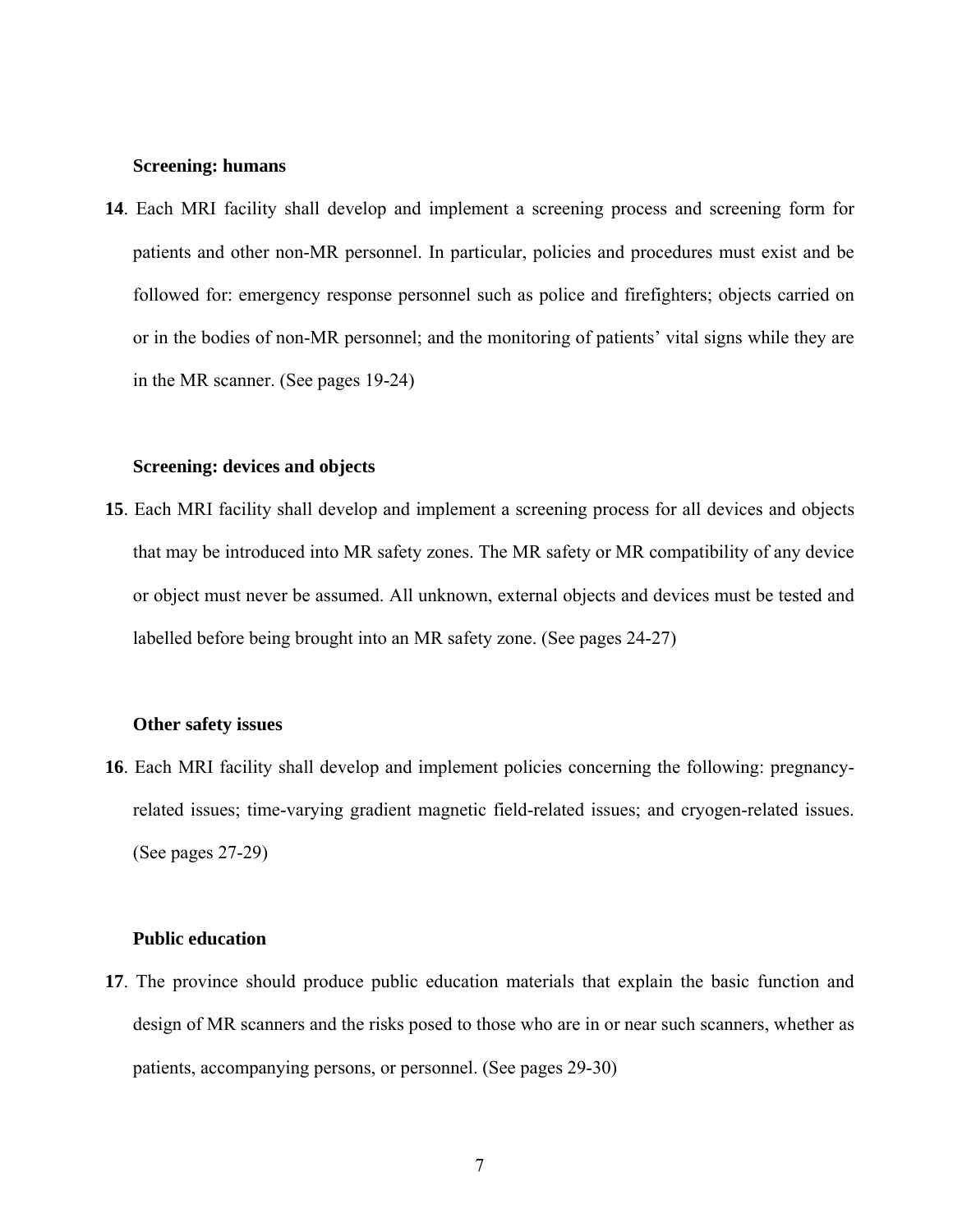### **Standing committee**

**18**. The province should establish a standing committee comprising of MR experts such as doctors and technologists, as well as other stakeholders such as patients and policy makers, to examine periodically the evolution of MR technology and application, in order to advise and modify as necessary the recommendations in this report.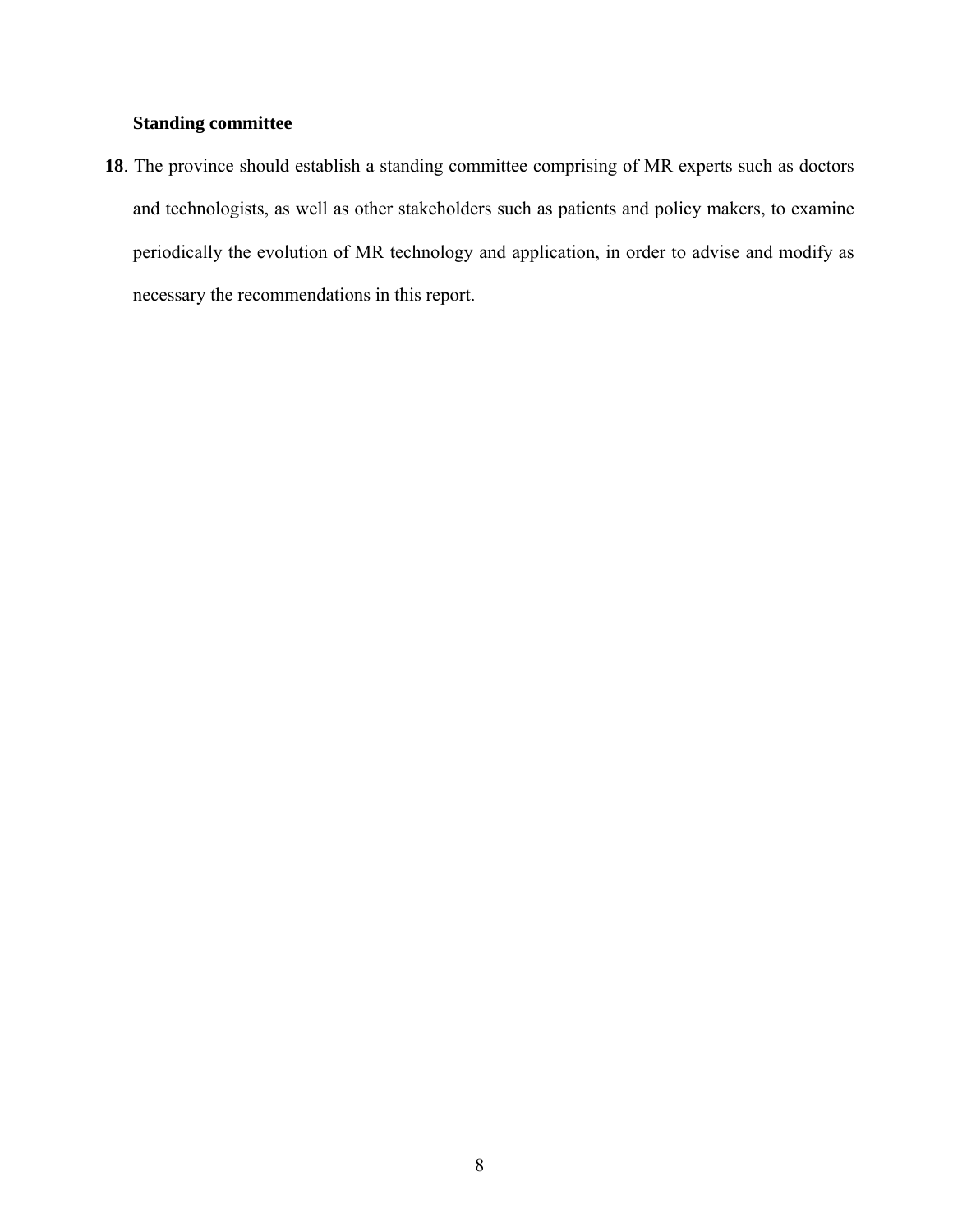### **FULL REPORT**

### **BACKGROUND**

The Ontario Health Technology Advisory Committee (OHTAC) recommended that a study of the safety aspects of computed tomography (CT) and magnetic resonance imaging (MRI) be conducted. The Ministry of Health and Long-Term Care (MOHLTC) provided a research grant to the Healthcare Human Factors Group at the University Health Network (UHN) to investigate and provide safety recommendations on CT and MRI for OHTAC's consideration. Recommendations from the resulting two reports, covering CT and MRI safety, were endorsed by OHTAC. One of the recommendations was for MOHLTC to create a Diagnostic Imaging Safety Committee (DISC) for CT and MRI. The MR Safety Committee would be responsible for developing recommendations concerning standards and best practices for MR, including facilities' physical requirements, testing and inspection of MR scanners and facilities in Ontario, and education and training of relevant health care workers.

### **INTRODUCTION**

Magnetic Resonance Imaging (MRI) is an established and very important diagnostic imaging method. MRI is widely used in Ontario, with approximately one hundred MRI facilities in the province. Several hundreds of health care professionals, scientists, engineers, and related health care personnel work in or near MRI systems in Ontario every day. Hundreds of thousands of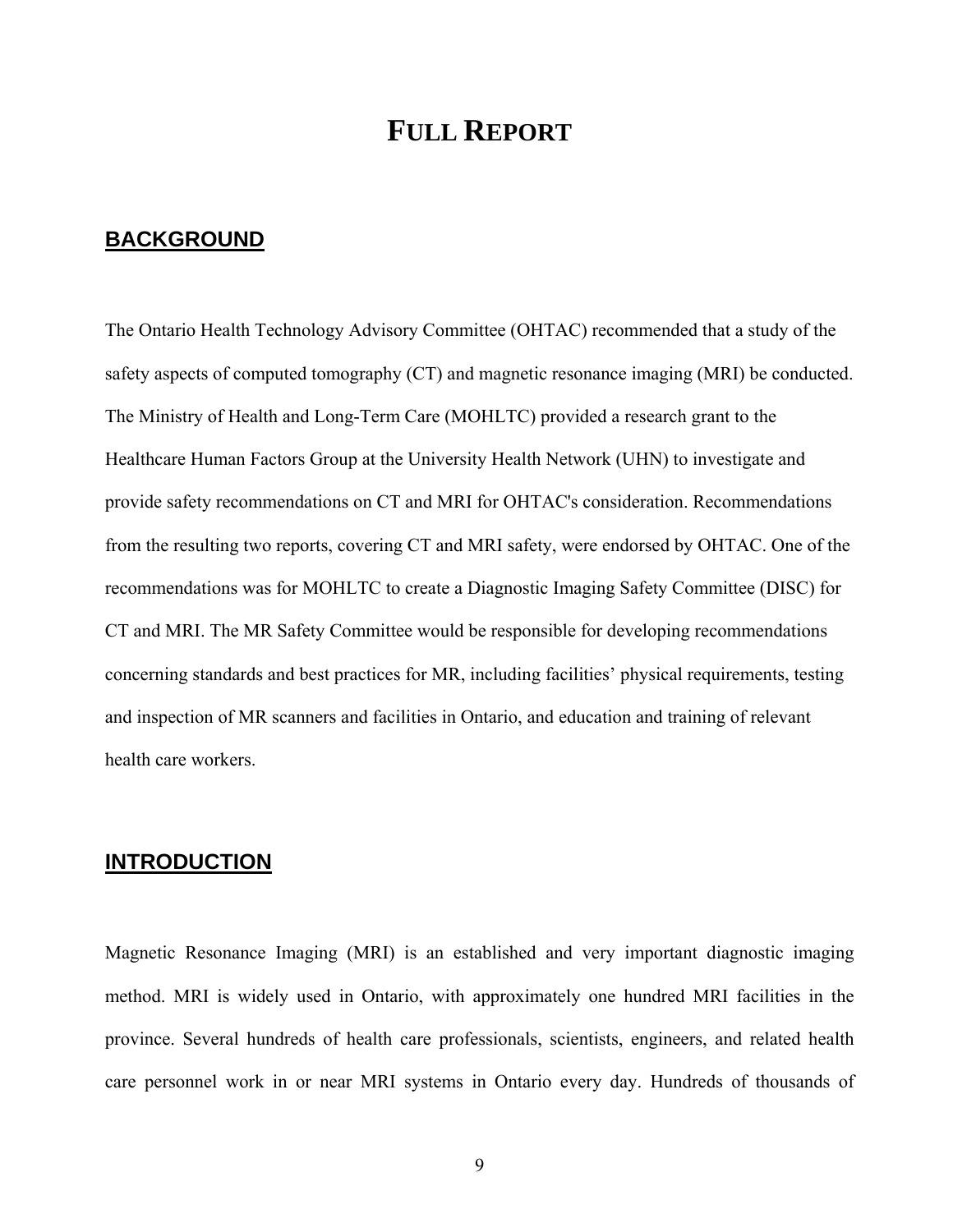patients are examined with MRI in Ontario every year. Although MRI is extremely safe when used by trained professionals, and although adverse effects and accidents related to MRI facilities are very rare, MRI poses several safety hazards to workers and patients that are not obvious or intuitive, especially to those who are not familiar with MR technology.<sup>1</sup> This document is intended to provide guidance on the safe operation of MRI facilities in Ontario. It is also intended to be reviewed and updated on a regular basis as knowledge about MR safety continues to evolve and improve.

Adverse effects or accidents can occur with any medical imaging test. In radiology and medical imaging departments, the adverse effects that have attracted the most attention and regulation have been those related to cumulative and long-term exposure to ionizing radiation from tests such as radiographs, computed tomography (CT) scans, and radio-isotope scans ("nuclear medicine"). It is known that excessive doses of ionizing radiation are associated with an increased risk of developing cancer, which can occur many years after the exposure to the ionizing radiation. MRI does not use any ionizing radiation; hence, these same concerns do not apply to MRI. Indeed, the lack of ionizing radiation is one of several advantages of MRI over techniques such as CT scanning. However, the very strong magnetic fields that are an integral part of all MRI systems pose their own safety hazards. In contrast to the safety hazards associated with CT, which occur many years after the test is done, MRI adverse events are immediate. In the rare instances when they have occurred, some have resulted in serious physical injury or even death.

 $\overline{a}$ 

 $1$  The abbreviations MR and MRI mean Magnetic Resonance and Magnetic Resonance Imaging, respectively. MR is usually taken to encompass both Magnetic Resonance Imaging and Magnetic Resonance Spectroscopy (MRS), but in day-to-day use, and in this report, MR is used interchangeably with either of the terms MRI or MRS. This is common practice unless an important distinction is required, which is not the case in this report.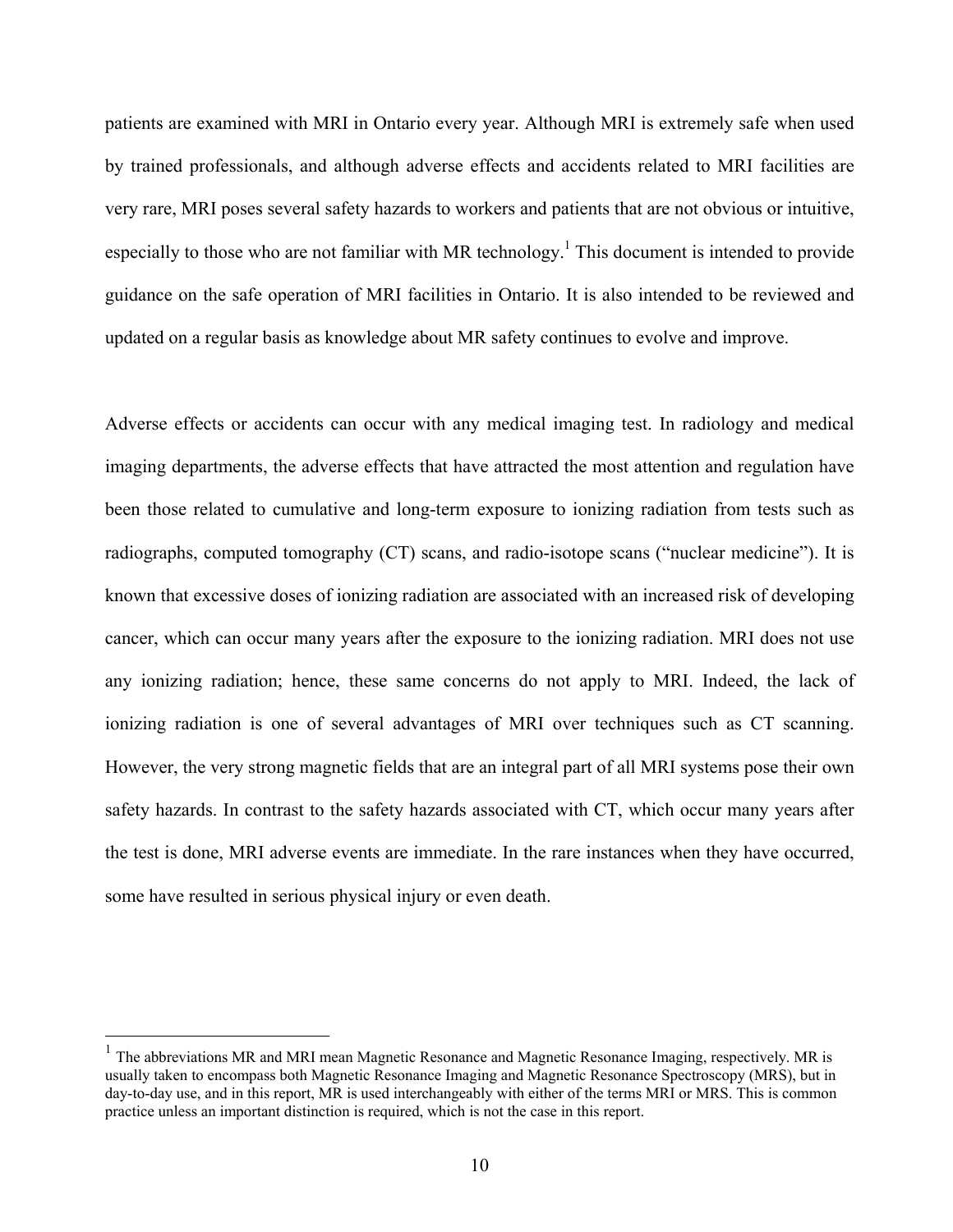This report is not intended to be a comprehensive MR safety document. Rather, it is confined to an analysis of the immediate physical risks to workers and patients that are associated with the operation of MRI facilities, and to recommendations on the design and operation of MRI facilities to minimize these risks. The Committee recognizes there are concerns about possible long-term adverse effects related to exposure to MRI systems, but at the time of this report, no such long-term effects are known, and thus, the possibility of delayed, long-term adverse effects is not addressed. New knowledge may come to light in the future and the Committee reiterates that the recommendations in this report must be reviewed periodically. Furthermore, this report does not address the use of drugs, such as contrast agents, used in conjunction with MRI examinations. Like all pharmaceuticals, these drugs have their own adverse effects, which are usually independent of the MRI facility and the MRI scanning process. Recommendations for the safe use of such drugs and for the treatment of any adverse events related to their use are dealt with elsewhere in the medical and pharmaceutical literature.

This report refers extensively to the recommendations of the American College of Radiology (ACR) Guidance Document for Safe MR Practices, 2007 (also known as the ACR White Papers on MR Safety). The ACR White Papers are the result of extensive literature reviews and constitute the consensus opinion of a large group of respected MR safety experts. (insert footnote: ACR papers are in Appendix E?) This report differs from the ACR White Papers in that it is not as comprehensive in dealing with as many issues (e.g., the use of MRI contrast agents) and in that it is less prescriptive in its recommendations for the physical siting requirements for MRI facilities. This is intentional. The ACR document addresses a much wider readership and covers a wider range of facilities. There are over five thousand MRI facilities in the United States, situated in much more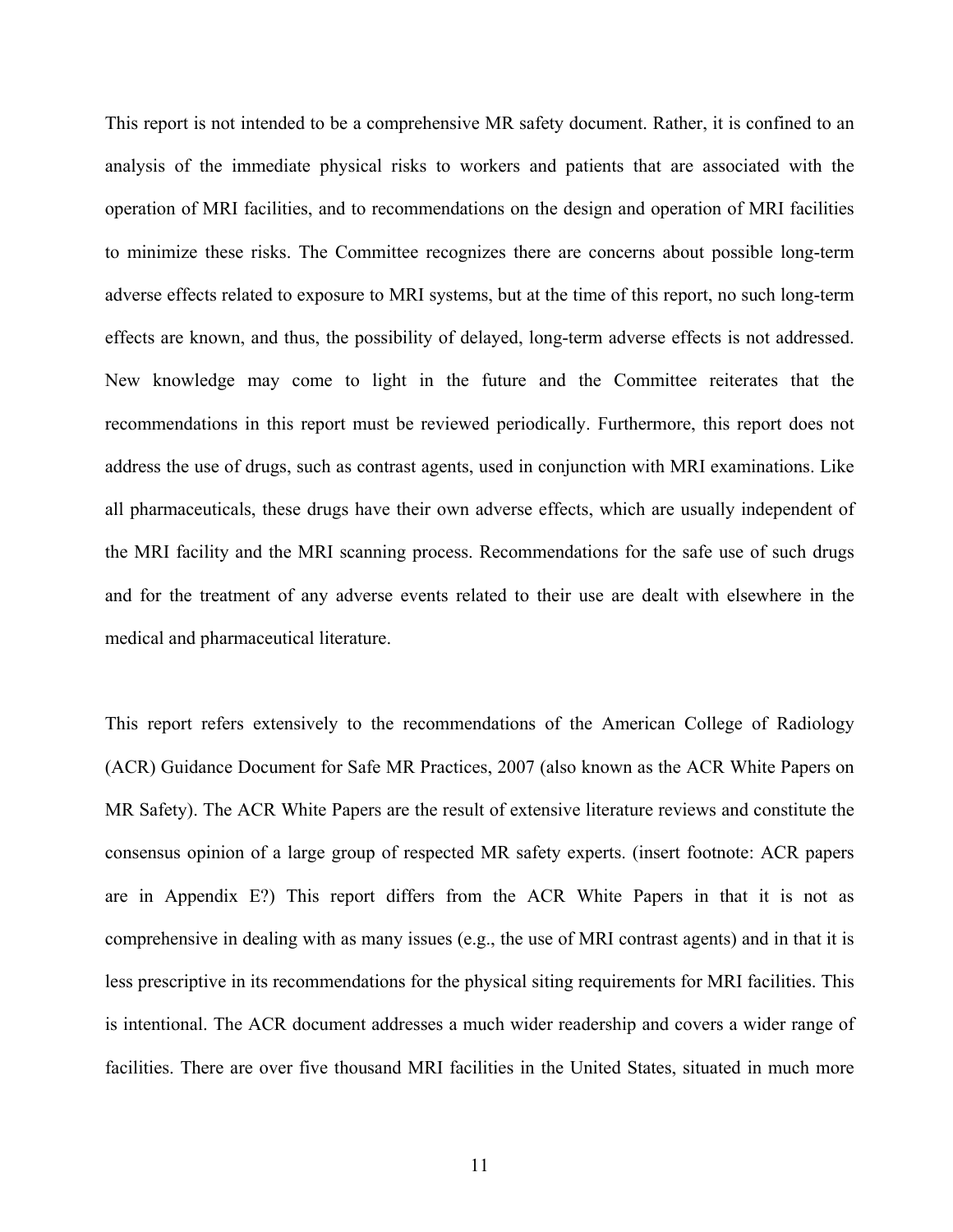diverse circumstances than what currently exists in the province of Ontario. Ontario has far fewer MRI facilities, which are much more uniform in their physical characteristics. In particular, the boundary line that is generally accepted as the one delimiting the potential risk of being too close to an MR scanner (the "5 Gauss line") is inside the actual scanner room in almost all existing facilities in Ontario. Hence, the extensive discussion in the ACR White Papers devoted to defining MR safety zones outside the scanner room has little applicability to Ontario's MRI facilities, and is therefore dealt with much more succinctly in this report.

### **OBJECTIVES**

The objectives of this report are to describe how:

- 1. MRI facilities in Ontario will be *designed and built* in a manner that is conducive to the safe operation of the facilities, and that will reduce the risk of safety hazards to MR personnel, other health care workers, patients, and the general public;
- 2. MRI facilities in Ontario will be *operated, maintained and inspected* in a manner that will reduce the risk of safety hazards to MR personnel, other health care workers, patients, and the general public.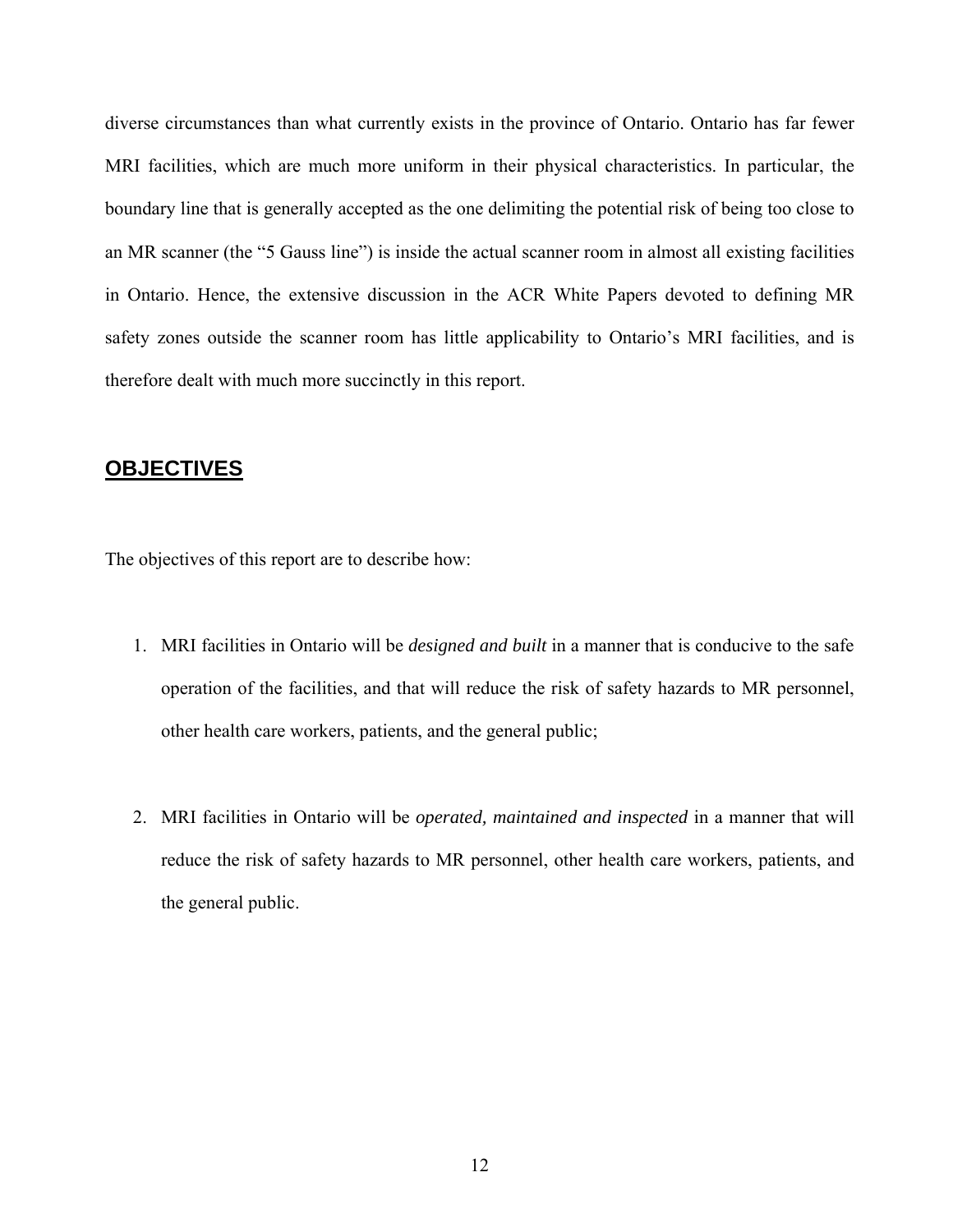### **RECOMMENDATIONS**

For the purposes of this report, it is intended that recommendations made to "Ontario" or to "the province of Ontario" be understood as being made to Ontario's Ministry of Health and Long-Term Care or any other provincial body responsible for governing MRI facilities.

The Committee recommends that the province of Ontario put in place regulations and/or legislation as follows:

### **DESIGN AND CONSTRUCTION OF MRI FACILITIES**

**1**. All MRI facilities (as defined in Appendix A) shall be designed and constructed in a manner that recognizes the potential safety hazards associated with the area around an MR scanner. In particular, all MRI facilities shall be designed in a manner that restricts access to MR safety zones to only MR personnel, patients and research subjects under the direct supervision of MR personnel, and appropriately trained MR research personnel.

The main physical risks near an MR scanner are twofold: 1) the risk of physical attraction of certain objects into the MR scanner; and 2) the risk of malfunction of certain biomedical devices that are sensitive to magnetic fields, such as pacemakers. The first situation can occur only in immediate proximity to an MRI magnet while the second can occur in the "fringe" field at some distance from the magnet. Consequently, a fringe field threshold of 0.5mT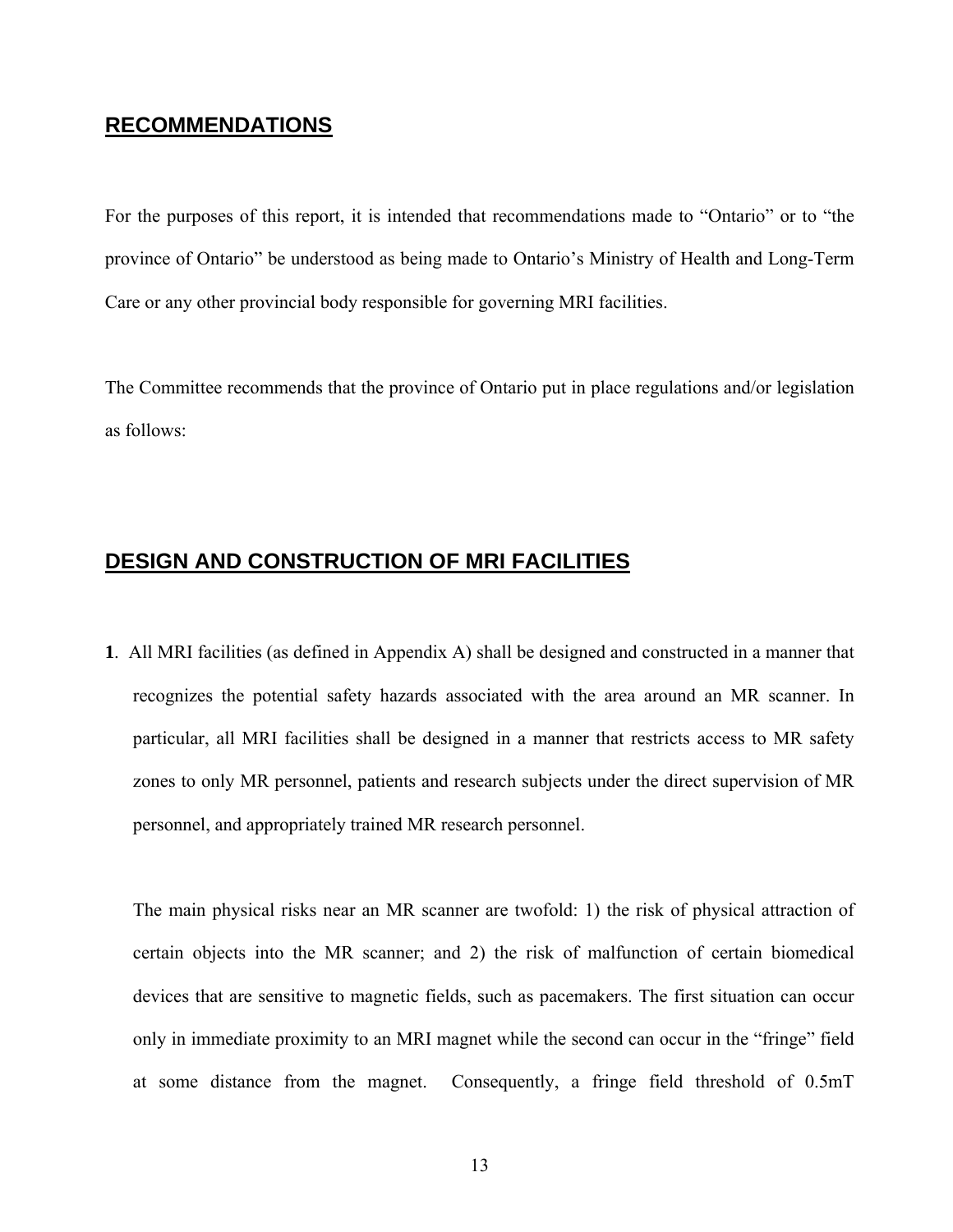$[0.5$ milliTesla = 5 Gauss  $(G)$ ] was established about 25 years ago as a conservative limit, several times smaller than the lowest magnetic field that could affect the most sensitive cardiac pacemaker. In the intervening years, biomedical instrumentation has generally become less sensitive to magnetic fields, but the 0.5mT (5 Gauss) threshold persists as a useful guideline for designing and constructing MRI facilities. Most existing facilities in Ontario contain the 0.5mT fringe field within the MR scanner room and this is the recommended practice. In some designs, it may be necessary that the fringe field outside the magnet room slightly exceed 0.5mT (up to 1mT), which is acceptable, provided that such facilities have appropriate precautions in place to limit the access of non-MR personnel to these fringe field areas.

Good design practice is to provide lockable physical barriers that prevent inappropriate access of hospital personnel, patients, and members of the public to all areas where the fringe magnetic field exceeds 0.5mT. Ideally, this objective would be achieved by shielding the MR scanner, the MRI room, or both, to ensure the 0.5mT fringe field is contained within the MR scanner room. In those circumstances where this cannot be achieved, physical barriers must be in place to prevent access to fringe field areas in the same manner as to the MR scanner room. All new MRI facilities should have the fringe field surveyed to ensure there is no risk of adverse events for the most susceptible biomedical devices.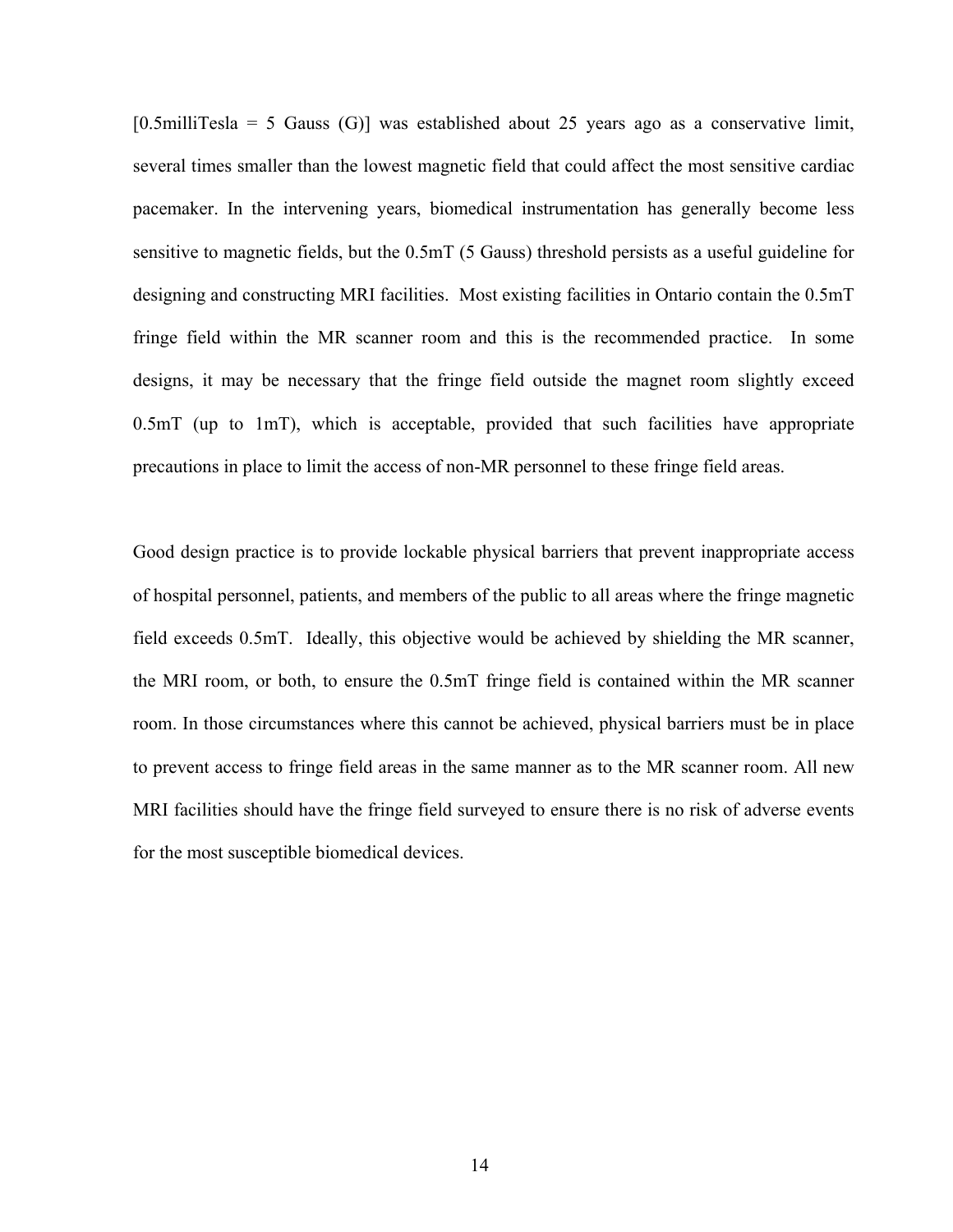# **APPROVAL, INSPECTION, AND ACCREDITATION OF NEW AND EXISTING MRI FACILITIES**

- **2**. The Committee recommends that all proposals for new MRI facilities be reviewed by the province of Ontario to ensure that their design and operation plans meet the criteria set out in this report, prior to receiving approval and licensing from the province.
- **3**. Upon completion of construction, the Committee recommends that the province inspect the facilities to ensure that they meet the criteria set out in this report, prior to approving the start of operations.
- **4**. The Committee recommends that every MRI facility in Ontario be inspected for adherence to the policies and practices described in this report as soon as is possible after acceptance of this report, and then no less frequently than every five years thereafter. If a facility does not satisfy the policies and practices set forth in this report, the facility should be advised by the province to remedy its deficiencies or risk losing its MRI facility license.

# **ESTABLISHMENT, IMPLEMENTATION, AND MAINTENANCE OF MR SAFETY POLICIES AND PROCEDURES**

**5**. Each MRI facility shall have an MR Safety Officer whose responsibilities will include ensuring that MR safe practice guidelines are established, implemented, maintained, and routinely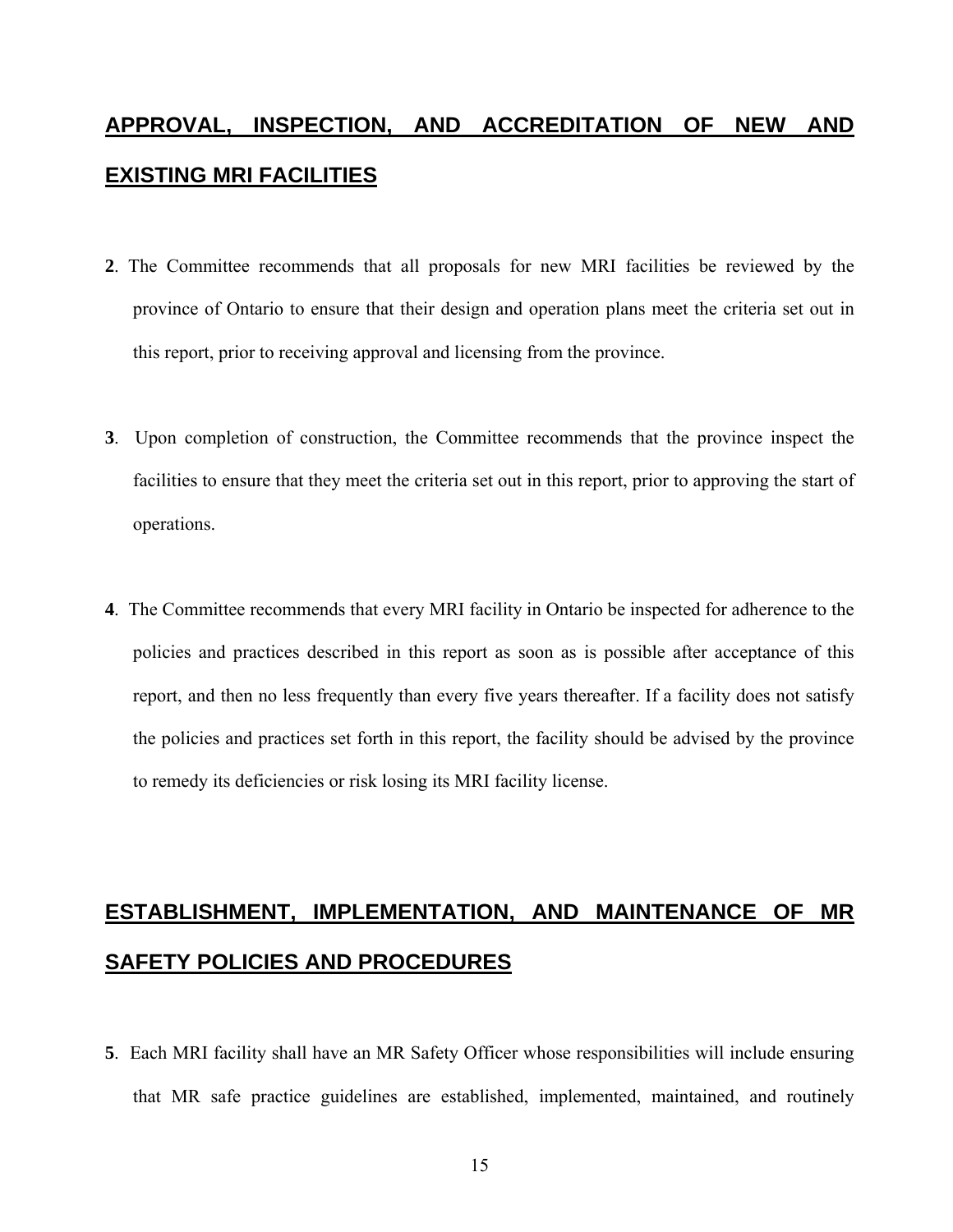reviewed and updated as necessary. It is also the responsibility of the MR Safety Officer, together with the site's administration, to ensure that the policies and procedures resulting from these MR safe practice guidelines are adhered to at all times by the site's personnel. The MR Safety Officer may be the same person as the facility's MR Medical Director, or these responsibilities may be carried out by two different people.

- **6**. The level of compliance of an MRI facility's staff to its MR safety policies and procedures shall be assessed and documented annually. This will be the responsibility of the facility's MR Safety Officer. The policies and procedures manual should be on site and readily available to MR professionals and to agents of the Ministry of Health and Long-Term Care or of other regulatory bodies at all times of operation.
- **7**. MR safety policies and procedures shall be reviewed concurrently with the introduction of any significant changes to the safety parameters of the MR environment of the site (e.g., an increase in MR scanner field strength; the placement of the MR scanner in a different location; modifications to the size or geometry of the scanner room) and modified as needed. In this review process, national and international standards and recommendations should be taken into consideration prior to establishing local guidelines, policies, and procedures.
- **8**. Each MRI facility shall develop a screening process and a screening form for the purpose of ascertaining which patients, workers, or other members of the public are at risk from being in or near the MRI facility. It is not the purpose of this report to prescribe the exact process for developing the screening form or its content. However, the Committee recommends that MRI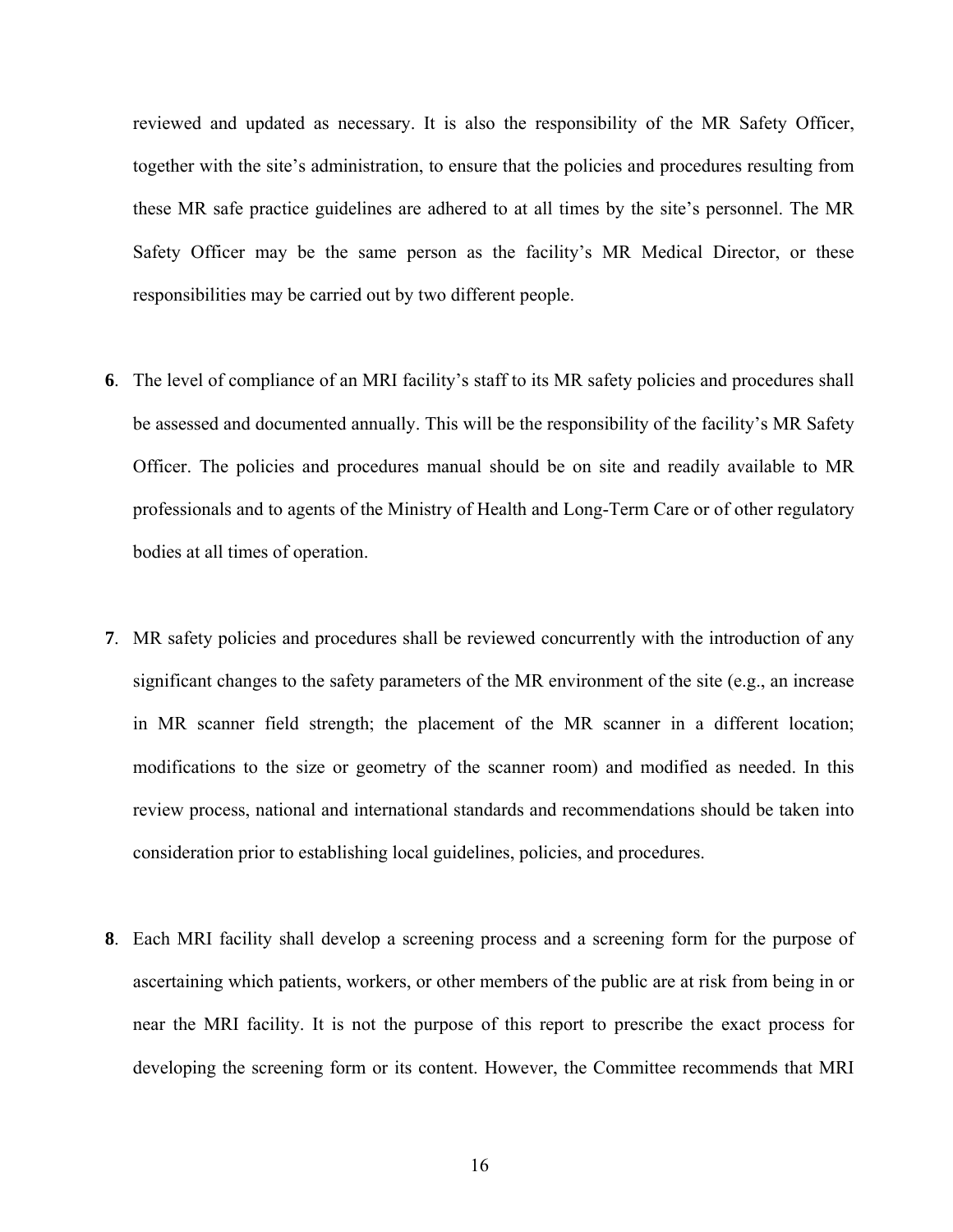facilities use a standard screening process and screening form from a trusted, expert source, such as the ACR White Papers on MR Safety. (The ACR's screening form can be found in Appendix B.) The Committee advises that each facility consider making modifications to the standard screening process for each of the following types of persons ("special cases"):

- a. Children;
- b. Unconscious and other non-communicative persons;
- c. Persons who do not understand English (or the language in use at the MRI facility);
- d. Patients, accompanying persons, or health care workers who are pregnant; and
- e. MR personnel.

The development of the screening process and the screening form should be done under the direction of the MR Medical Director and MR Safety Officer. It is their responsibility to stay current with the MR safety literature, including but not limited to, safety alerts from Health Canada and the Federal Drug Administration (FDA).

**9**. Each MRI facility shall have procedures in place to ensure that any and all adverse events or MR safety incidents (or "near incidents") that occur in the facility are reported to the MR Medical Director or MR Safety Officer in a timely manner (e.g., within 24 hours or one business day of their occurrence). These reports are to be used in a continuous effort to improve quality *within institutions*.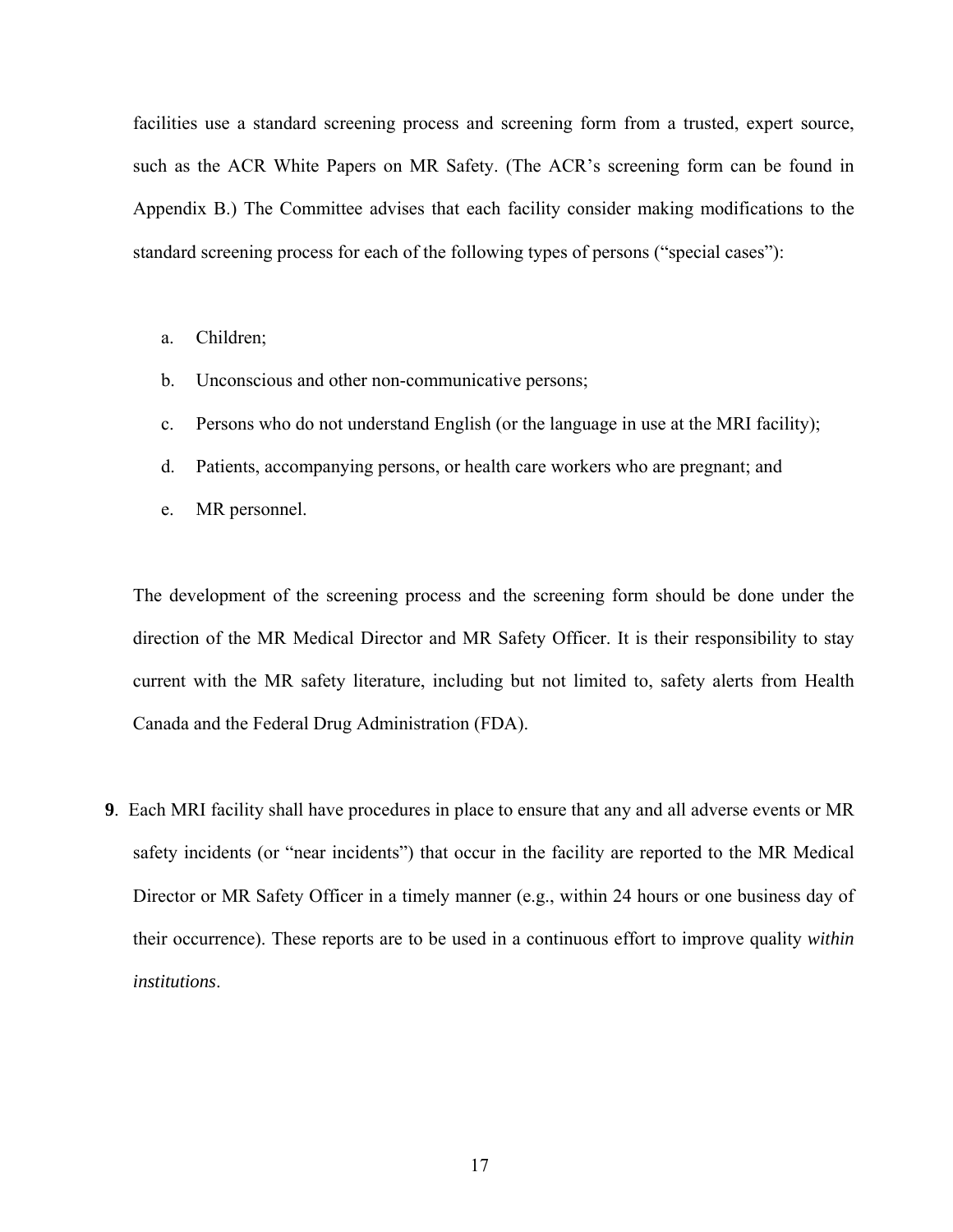- **10**. With the intent of continuous quality improvement *across institutions*, Ontario should develop a process to gather reports of adverse events and "near misses" from all MRI facilities in the province, and make these known on a regular basis across all Ontario MRI facilities.
- **11**. MR scans of human patients and human research subjects shall be performed only by College of Medical Radiation Technologists of Ontario (CMRTO) registered MR technologists or by medical doctors with specific training in MR. If the latter, the medical doctor shall have training in MR safety that is at least equal to the MR safety training received by Level 2 MR personnel. Students in an accredited program may perform MR scans if they are under the supervision of a CMRTO registered MR technologist. MR scans of animals and/or inanimate objects may be performed by CMRTO registered MR technologists or other appropriate medical, scientific, or service personnel, provided they have been adequately trained in MR safety.

### **MR SAFETY ZONES**

**12**. Each MRI facility shall have well demarcated MR safety zones in and around the MR scanner room, wherein access by non-MR personnel is to be restricted by physical barriers.

The concept of MR safety zones is derived from the ACR White Papers. However, rather than defining four MR safety zones as the ACR document does, this report simplifies the concept and defines only two MR safety zones. In the interests of congruence with the ACR White Papers, the nomenclature for these two zones is retained as "Zone III" and "Zone IV". Areas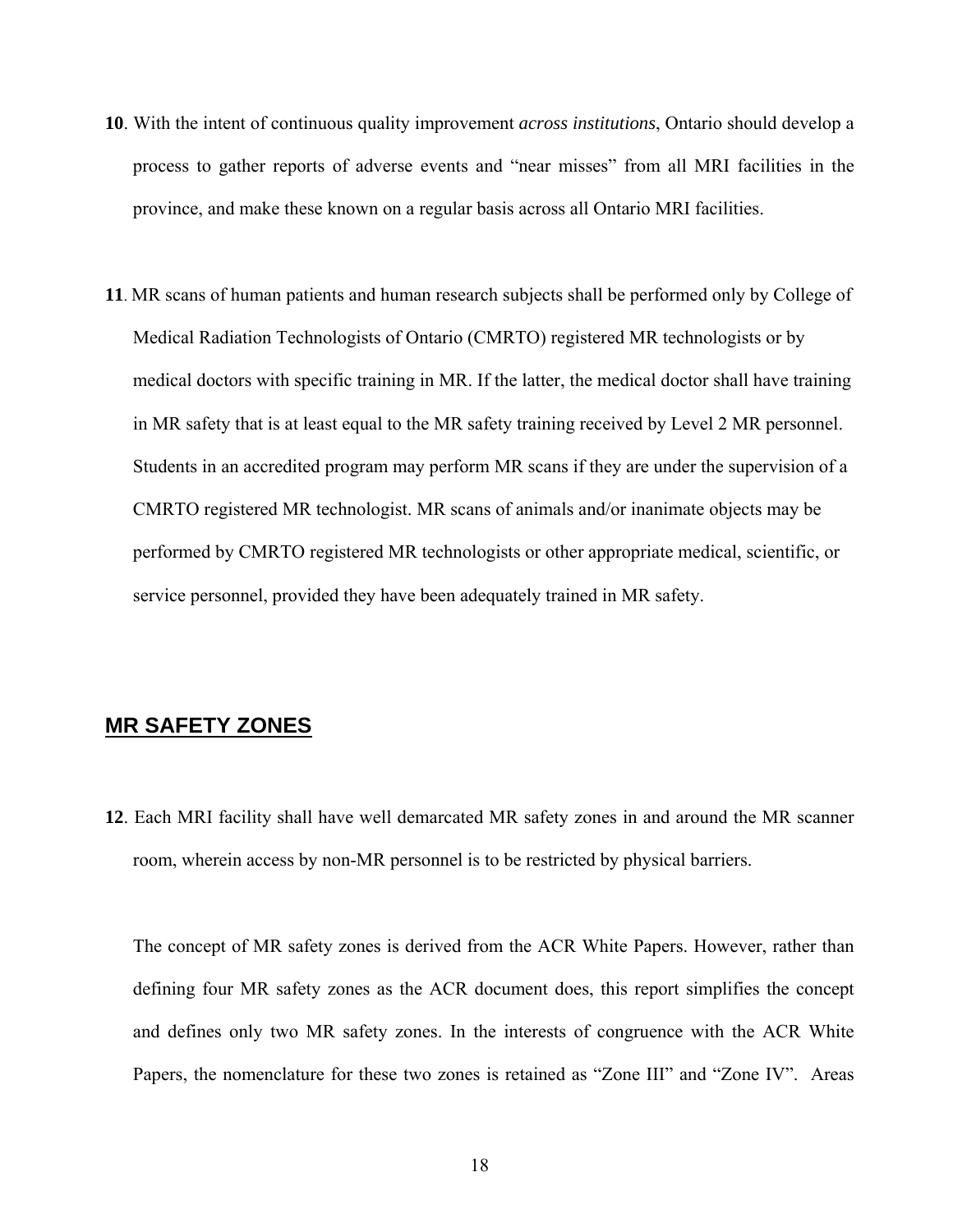that are not designated as Zone III or Zone IV equate with areas that have no barriers to physical access (i.e., general public areas).

### **Zone IV:**

Zone IV is the MR scanner room itself. Zone IV must be demarcated and clearly marked as being potentially hazardous due to the presence of very strong magnetic fields. Zone IV must be clearly marked with signage that indicates: "The magnet is on."

Zone IV must always be in a fully enclosed space. All doors into Zone IV must have locks and must be locked any time Zone IV is not under the direct supervision of MR personnel.

In all MRI facilities, Level 2 MR personnel should have direct visual observation of access pathways into Zone IV. For example, MR technologists should be able to directly observe and control, via line-of-sight or via video monitors, the entrances or access corridors into Zone IV from their normal positions when stationed at their desks in the scan control room.

In the case of cardiac or respiratory arrest or of any other medical emergency arising within Zone IV for which emergent medical intervention or resuscitation is required, MR personnel should immediately remove the patient from the MR scanner room to a predetermined, magnetically safe location, prior to initiating any attempt at resuscitation. This is imperative because the magnetic environment in Zone IV may hinder safe resuscitative efforts. Once in a magnetically safe location, appropriately trained and certified MR personnel should initiate basic life support or CPR as required by the situation *and* call the arrest team. Zone III and IV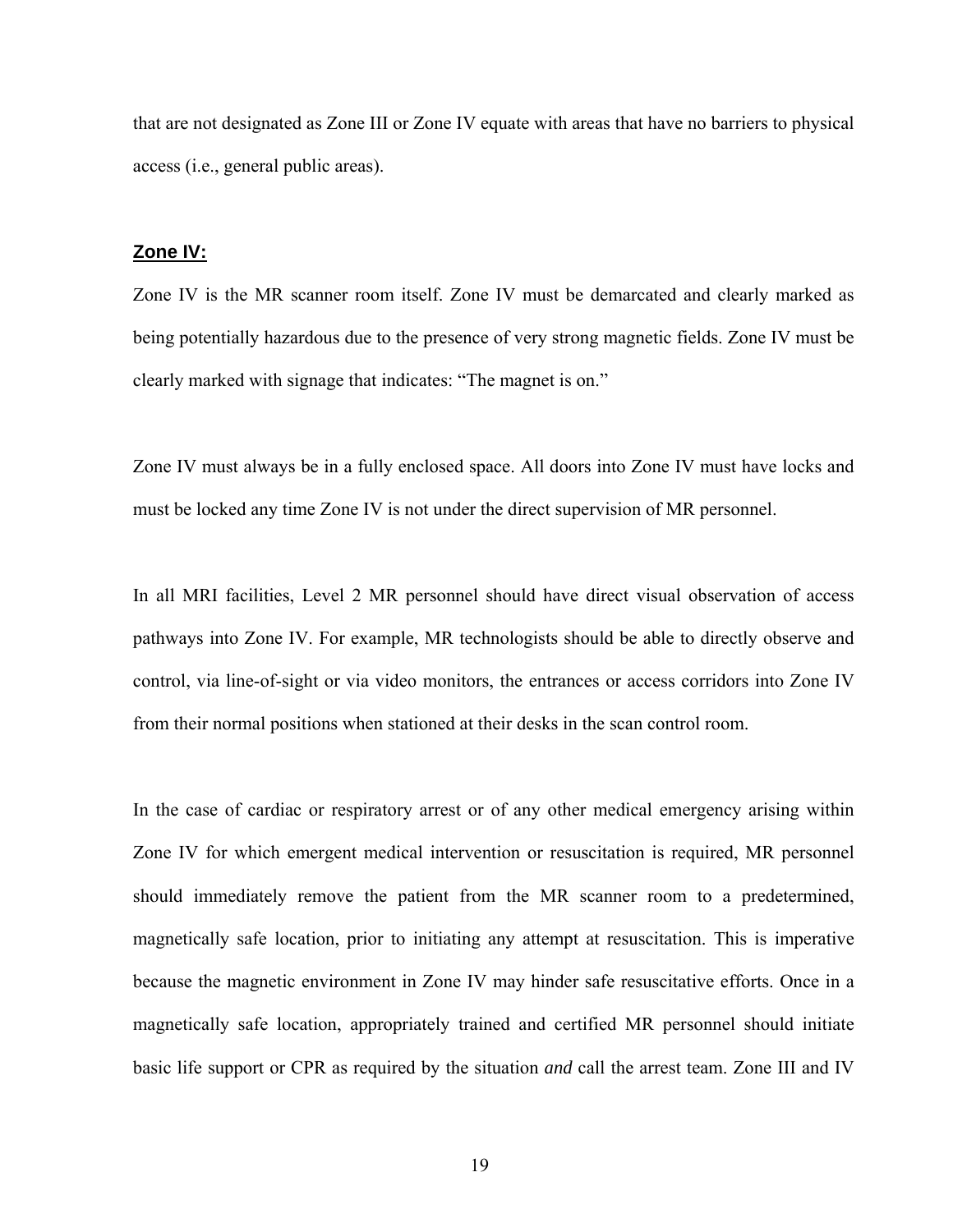access restrictions *must* be maintained during resuscitations and other emergent situations for the safety of all involved.

### **Zone III:**

Zone III is the area outside the actual MR scanner room in which free access by unscreened, non-MR personnel or by ferromagnetic objects or equipment can result in serious injury or death, as a result of interactions between the individuals or equipment and the MR scanner's particular environment. These interactions include, but are not limited to, those involving the MR scanner's static and time-varying magnetic fields.

For all intents and purposes, Zone III equates to the area within the 5 Gauss (5 G) perimeter line, because no harmful effects related to MRI have occurred outside the 5 G line. Almost all existing Ontario MRI facilities have the 5 G line contained within the MR scanner room itself, thus, under current Ontario conditions, the concept of Zone III as a potentially unsafe area outside the scanner room applies to only a few facilities. In these facilities, it is imperative that all access to Zone III be strictly restricted — with access controlled by, and entirely under the supervision of — MR personnel.

*However,* the fact that currently, most Ontario MRI facilities have Zones III and IV contained in the same physical parameters poses its own potential dangers. For example, it has come to pass that unaccompanied non-MR personnel have directly entered Zone IV (e.g., a patient who has just been scanned comes back into the MR scanner room to ask a question to the MR technologist still in the room) because the "buffer zone" of Zone III does not physically exist.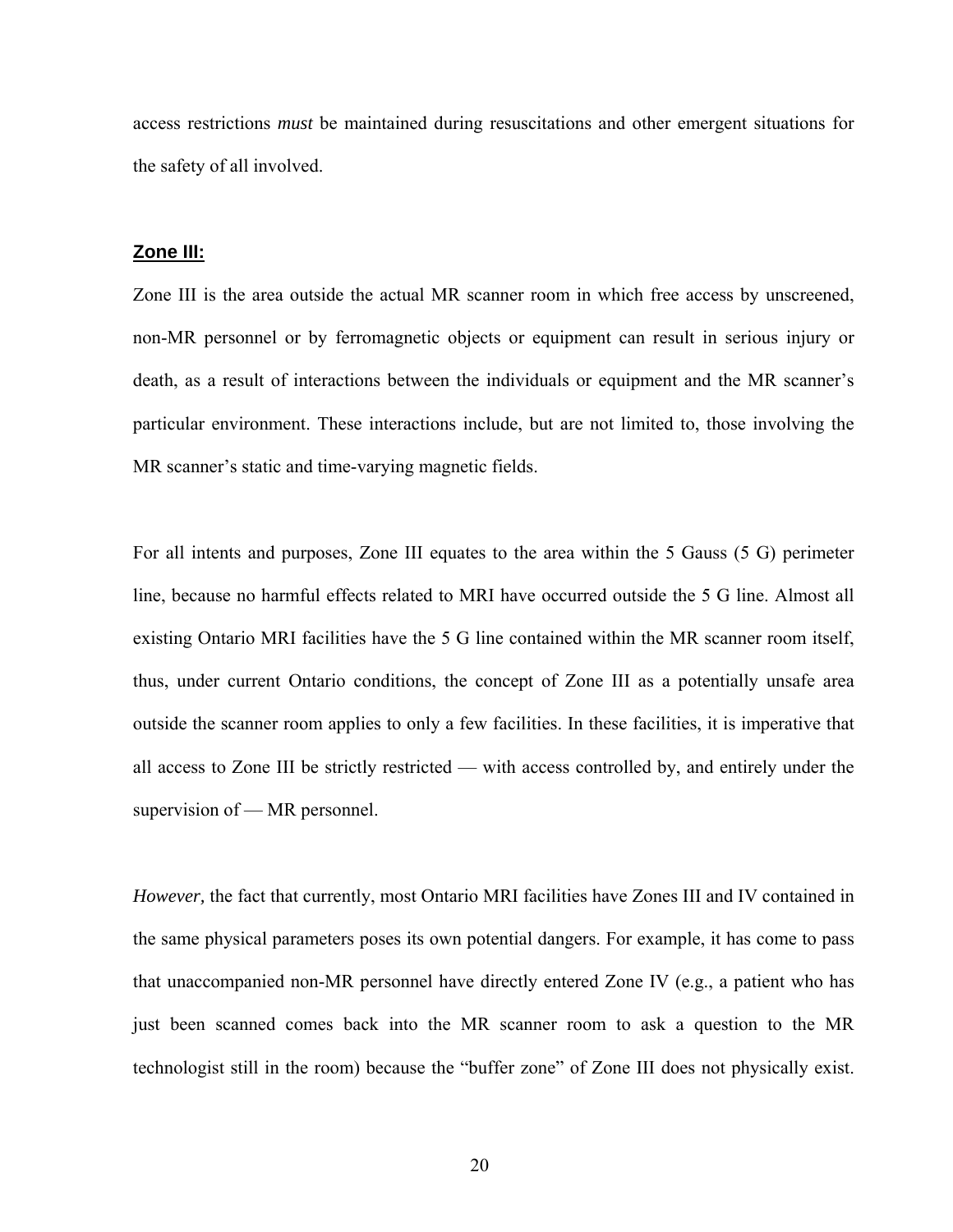Therefore, the Committee recommends that all new MRI facilities be constructed with clearly delineated and restricted Zones III *and* IV.

Access to Zone III must be physically restricted from the general public by key locks, passkey locking systems, or any other reliable, physically restricting method that allows differentiation between MR personnel and non-MR personnel. The use of combination locks is discouraged due to combinations often becoming more widely distributed than initially intended, resulting in a greater likelihood of site restriction violations. Only MR personnel will be allowed free access and given access keys or passkeys to Zone III. There should be *no* exceptions to this guideline. Specifically, exceptions *should not* be made for hospital or site administration, or for medical, security, or other non-MR personnel.

Non-MR personnel are not to be allowed independent Zone III access until such time as they undergo the proper education and training to become MR personnel themselves. Zone III, or at least the area within it wherein the static magnetic field's strength exceeds 5 G, should be demarcated and clearly marked as being potentially hazardous.

Specifically identified MR personnel (typically, but not necessarily only, MR technologists) are responsible for ensuring that this MR safe practice guideline is strictly followed for the safety of patients and other non-MR personnel, of health care personnel, and of the MR equipment itself. This function of MR personnel is directly under the authority and responsibility of the MR Medical Director or of his/her delegate for the MRI facility.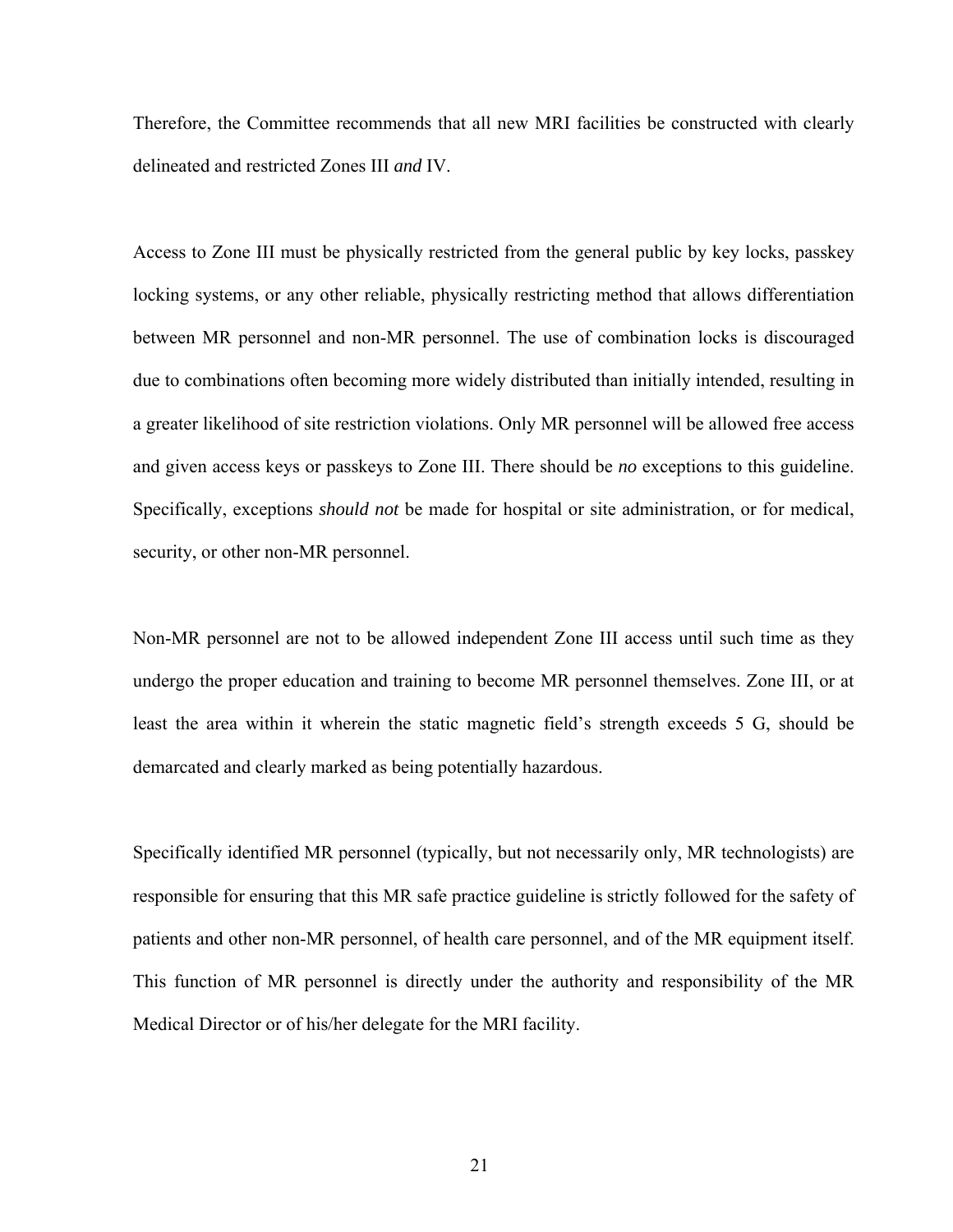### **MR PERSONNEL AND NON-MR PERSONNEL**

**13**. Each MRI facility shall train and designate Level 1 and Level 2 MR personnel. All other persons shall be designated as non-MR personnel. Non-MR personnel will be prohibited from gaining access to MR safety zones unless accompanied by MR personnel.

All individuals working within at least Zone III of the MR environment must be documented as having successfully completed at least one of the MR safety lectures or pre-recorded presentations approved by the MR Medical Director or MR Safety Officer. Attendance should be repeated at least every three years, and appropriate documentation should be provided to confirm these ongoing educational efforts. These individuals are referred to as MR personnel.

### **Levels of MR personnel**

There are two levels of MR personnel:

- a. Level 1 MR personnel: Individuals who have passed minimal safety educational programs to ensure their own safety as they work within Zone III are referred to as Level 1 MR personnel.
- b. Level 2 MR personnel: Individuals who have been more extensively trained and educated in the broader aspects of MR safety issues (e.g., issues related to the potential for thermal loading or burns, and direct neuromuscular excitation from rapidly changing gradients) are referred to as Level 2 MR personnel. It is the responsibility of the MR Medical Director or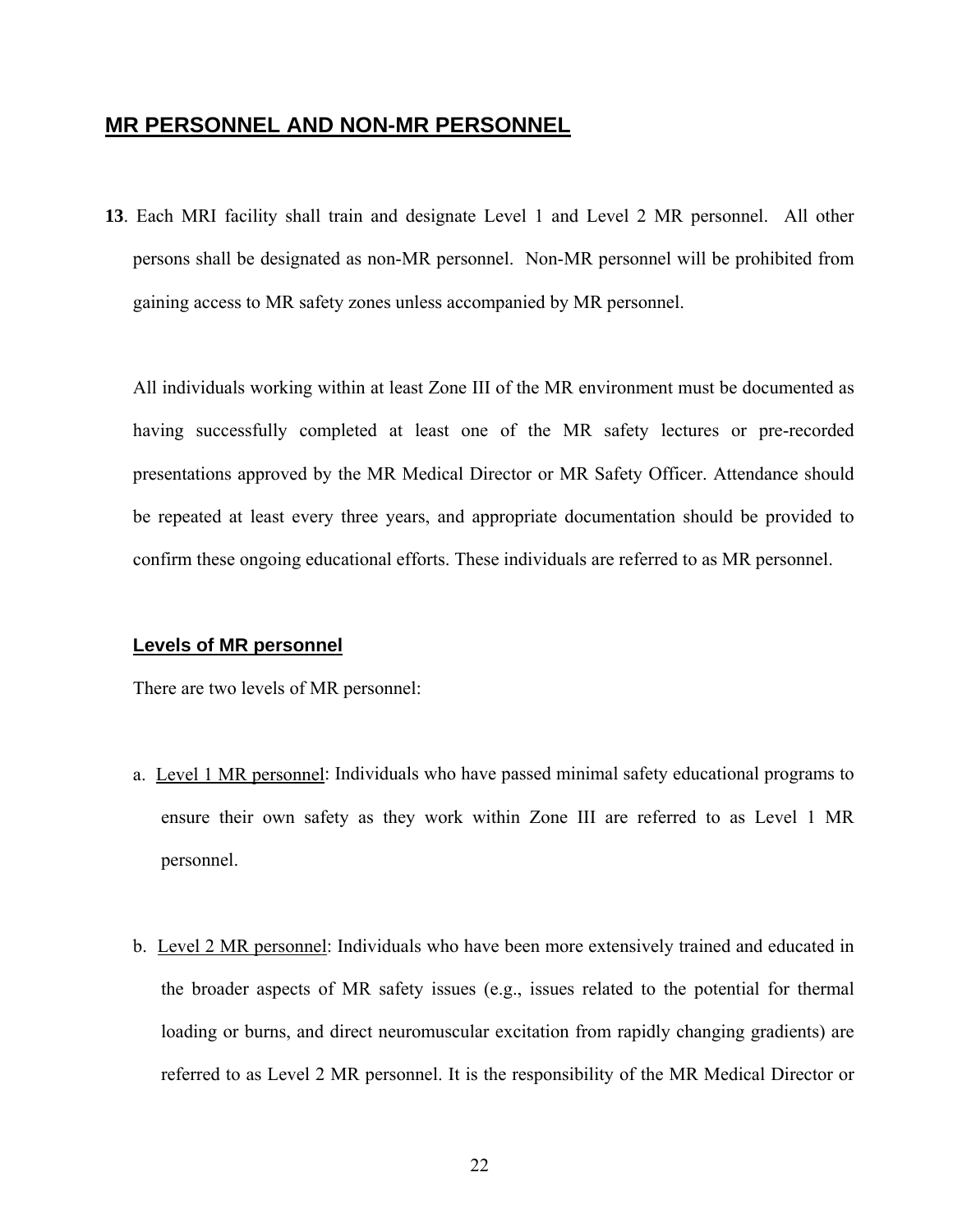MR Safety Officer not only to identify the necessary training, but also to identify those individuals who qualify as Level 2 MR personnel. It is understood that the MR Medical Director and MR Safety Officer will have the necessary education and experience in MR safety to qualify as Level 2 MR personnel themselves.

MR technologist:

- i) MR technologists must be CMRTO registered technologists in MR. Furthermore, all MR technologists must be trained as Level 2 MR personnel during their orientation, prior to being permitted free access to Zone III or IV.
- ii) All MR technologists must maintain current certification in basic life support at the health care provider level.

Anyone other than Level 2 MR personnel who enters the MR scanner room (e.g., housekeeping or nursing staff) *must* be under the direct supervision of Level 2 MR personnel.

All individuals not having successfully completed MR safety training as outlined above are referred to as non-MR personnel. Specifically, the term "non-MR personnel" refers to any individual or group who has not within the previous 12 months undergone the designated formal training in MR safety issues as defined by the MR Medical Director of an MRI facility.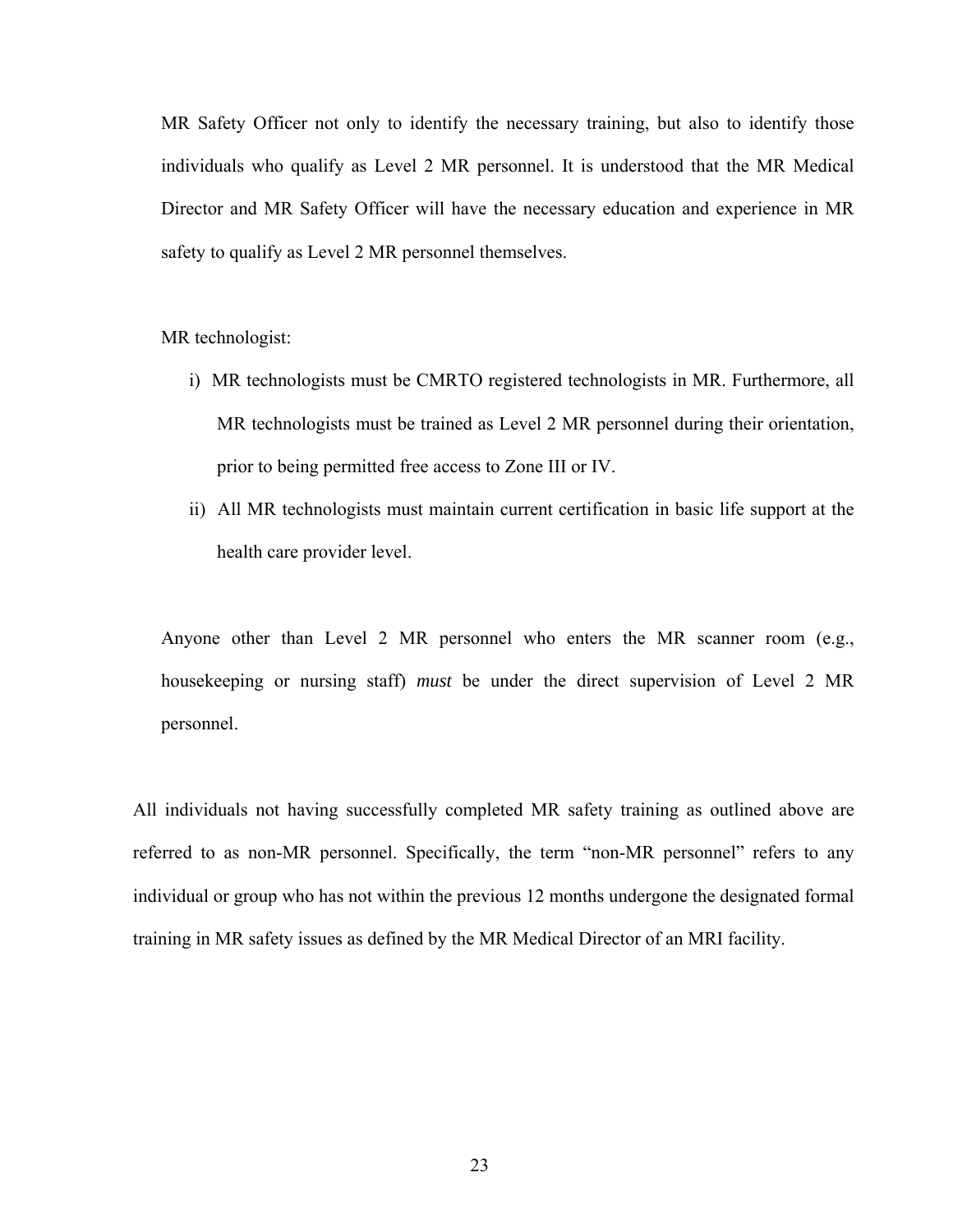### **SCREENING**

### **Patient and Non-MR Personnel Screening:**

- **14**. Each MRI facility shall develop and implement a screening process and screening form for patients and other non-MR personnel. Policies and procedures must exist and be followed for: emergency response personnel such as police and firefighters; objects carried on or in the bodies of non-MR personnel; and the monitoring of patients' vital signs while they are in the MR scanner. A sample screening form from the ACR appears in Appendix B.
	- a. All non-MR personnel wishing to enter Zone III or IV must first pass an MR safety screening process. Only Level 2 MR personnel are authorized to perform an MR safety screen prior to permitting non-MR personnel into Zone III or IV.
	- b. The screening process and screening forms for patients, non-MR personnel, and MR personnel should be essentially identical. It should not be assumed that non-MR personnel, health care practitioners, or MR personnel would not enter the bore of the MR imager during the MRI process. Only MR technologists and MRI-trained physicians can perform the final safety screen of patients and of those entering the magnet room.
	- c. Non-MR personnel must be accompanied by, or be under the immediate supervision of and in visual and verbal contact with, one specifically identified Level 1 or Level 2 MR personnel for the duration of their time within Zone III or IV.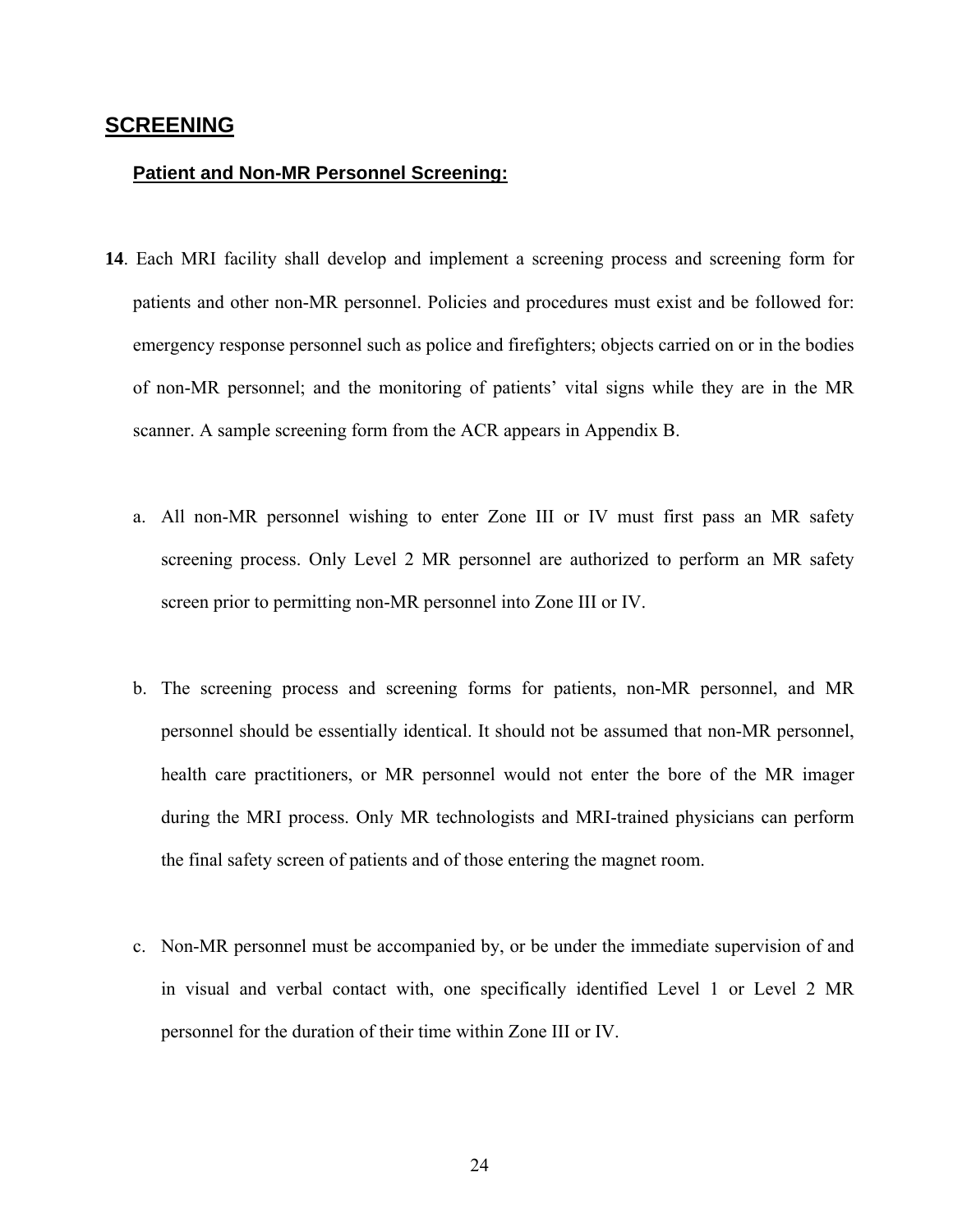Level 1 MR personnel are permitted unaccompanied access throughout Zones III and IV. Level 1 MR personnel are also permitted to be responsible for accompanying non-MR personnel into and throughout Zone III, but *not* Zone IV. Level 1 MR personnel are *not*  permitted to directly admit — or be designated responsible for — non-MR personnel in Zone IV.

In such events as a shift change or a lunch break, Level 2 MR personnel shall not relinquish their responsibility to supervise non-MR personnel still within Zone IV until such supervision has been formally transferred to another Level 2 MR personnel.

- d. Any individual undergoing an MR procedure must remove all readily removable metallic personal belongings and devices on or in their persons. Such items include watches, jewellery, pagers, cell phones, body piercings (if removable), contraceptive diaphragms, metallic drug delivery patches, cosmetics containing metallic particles (such as eye makeup), and clothing items that may contain metallic fasteners, hooks, zippers, loose metallic components, or metallic threads. The Committee therefore advises MRI facilities to provide patients and research subjects with gowns or pants that have no metal fasteners for wear during the MRI procedure.
- e. The monitoring of the vital signs of patients in the MR scanner is sometimes necessary. The potential for thermal injury from excessive radiofrequency (RF) power deposition exists, especially in higher-field whole-body scanners (i.e., 1 T and above). Sedated, anesthetized, or unconscious patients may not be able to express symptoms of such injury. Accordingly,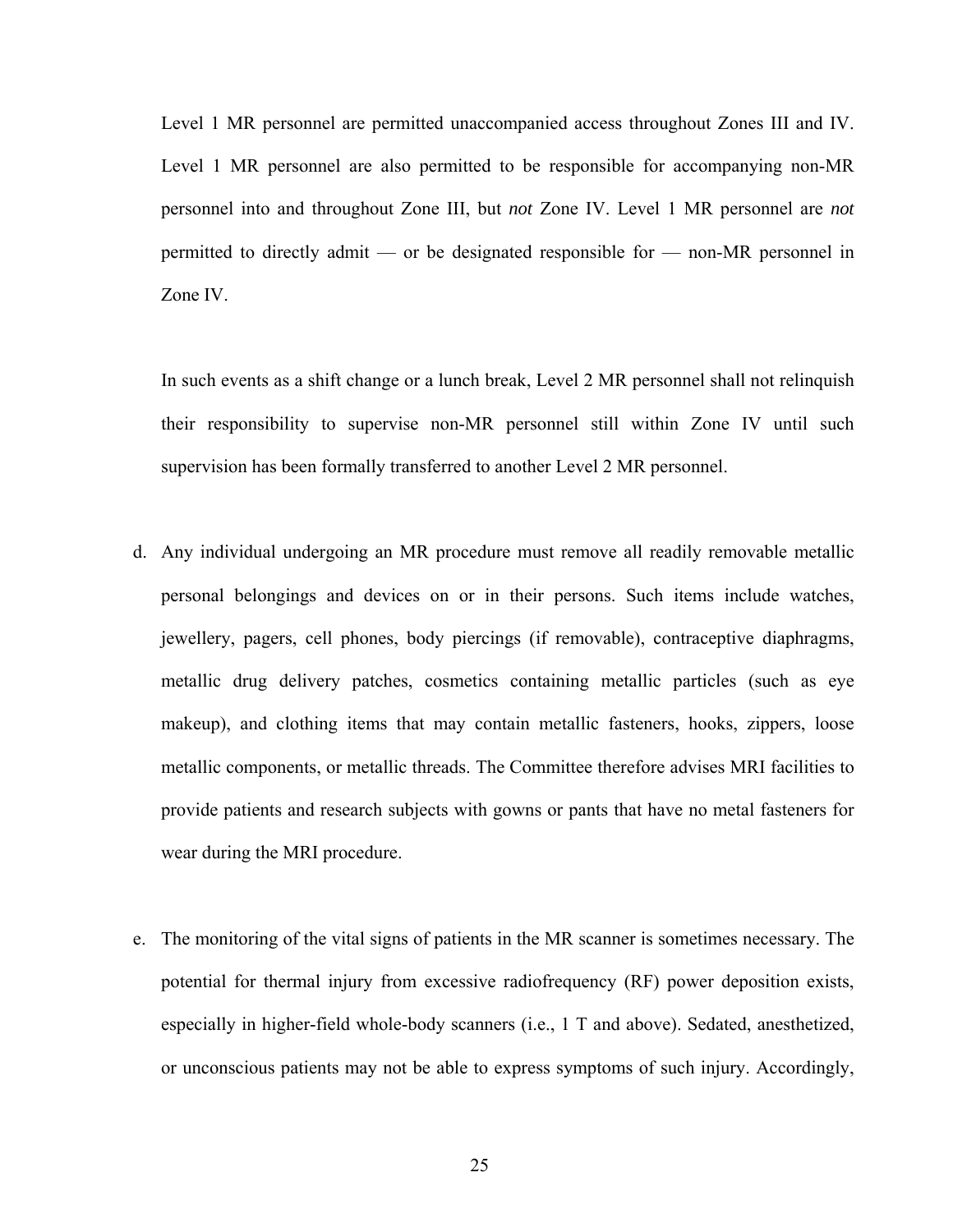each MRI facility must develop and use a vital signs monitoring policy based on best practice, or use the policies of an expert source such as the ACR White Papers on MR Safety.

f. Entry into an MRI facility on an emergency basis by non-MR personnel, such as firefighters or police officers, requires special consideration. All MRI facilities must develop written policies detailing the procedures to be followed in such situations. Ontario MRI facilities may use the ACR White Papers guidelines (below) or a modification thereof. An example of such a protocol developed by an Ontario MRI facility can be found in Appendix C.

### From the ACR White Papers:

For the safety of firefighters and other emergent services responding to an emergent call at the MR site, it is recommended that all fire alarms, cardiac arrests, or other emergent service response calls originating from or located in the MR site be forwarded simultaneously to a specifically designated individual from among the site's MR personnel. This individual should, if possible, be on-site prior to the arrival of the firefighters or emergent responders to ensure they do not have free access to Zone III or IV. The site might consider assigning appropriately trained security personnel, who have been trained and designated as MR personnel, to respond to such calls.

All MR sites should arrange to prospectively educate their local fire marshals, firefighter associations, and police or security personnel about the potential hazards of responding to emergencies in the MR scanner room. It should also be considered that yearly reminders or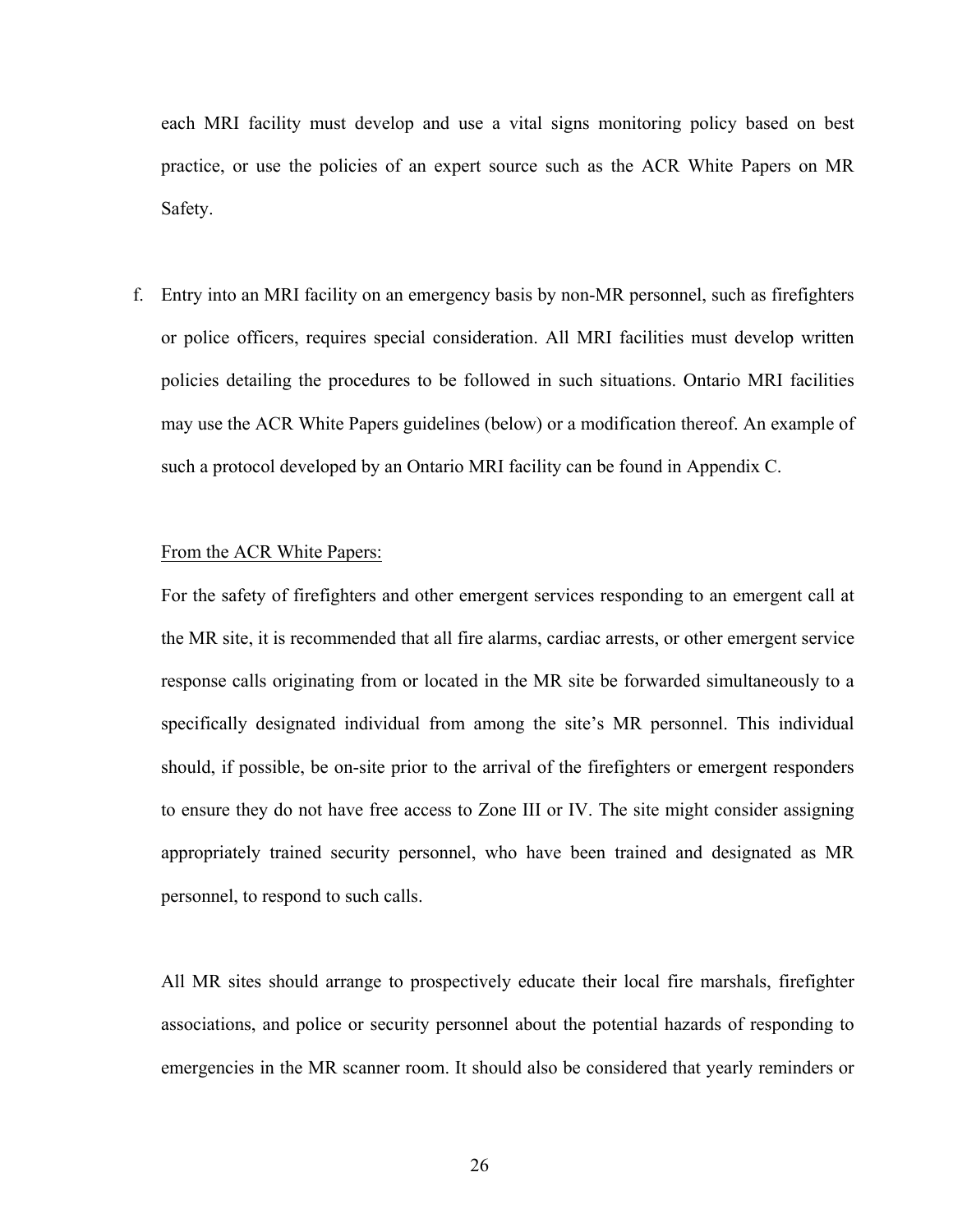education be provided to emergency personnel regarding location and layout of MR scanner rooms.

It should be stressed that, even in the presence of a true fire (or other emergency) in Zone III or IV, the magnetic fields may be present and fully operational. Therefore, free access to Zone III or IV by firefighters or other non-MR personnel with equipment such as air tanks, axes, crowbars, guns, etc., might prove catastrophic or even lethal to those responding or to others in the vicinity.

As part of the Zones III and IV restrictions, all MR sites must have readily accessible, clearly marked, MR Compatible fire-extinguishing equipment physically stored within Zone III or IV. All non-MR Compatible fire extinguishers and other firefighting equipment should be restricted from Zones III and IV.

For superconducting magnets, the helium (and the nitrogen, as well, in older magnets) is not flammable and does not directly pose a fire hazard. However, the liquid oxygen that can result from the super-cooled air in the vicinity of the released gases might well increase the fire hazard in this area. If there are appropriately trained and knowledgeable MR personnel available during an emergency to ensure emergency response personnel are kept out of the MR scanner room and the 5 G line, quenching the magnet during a response to an emergency or fire should not be a requirement.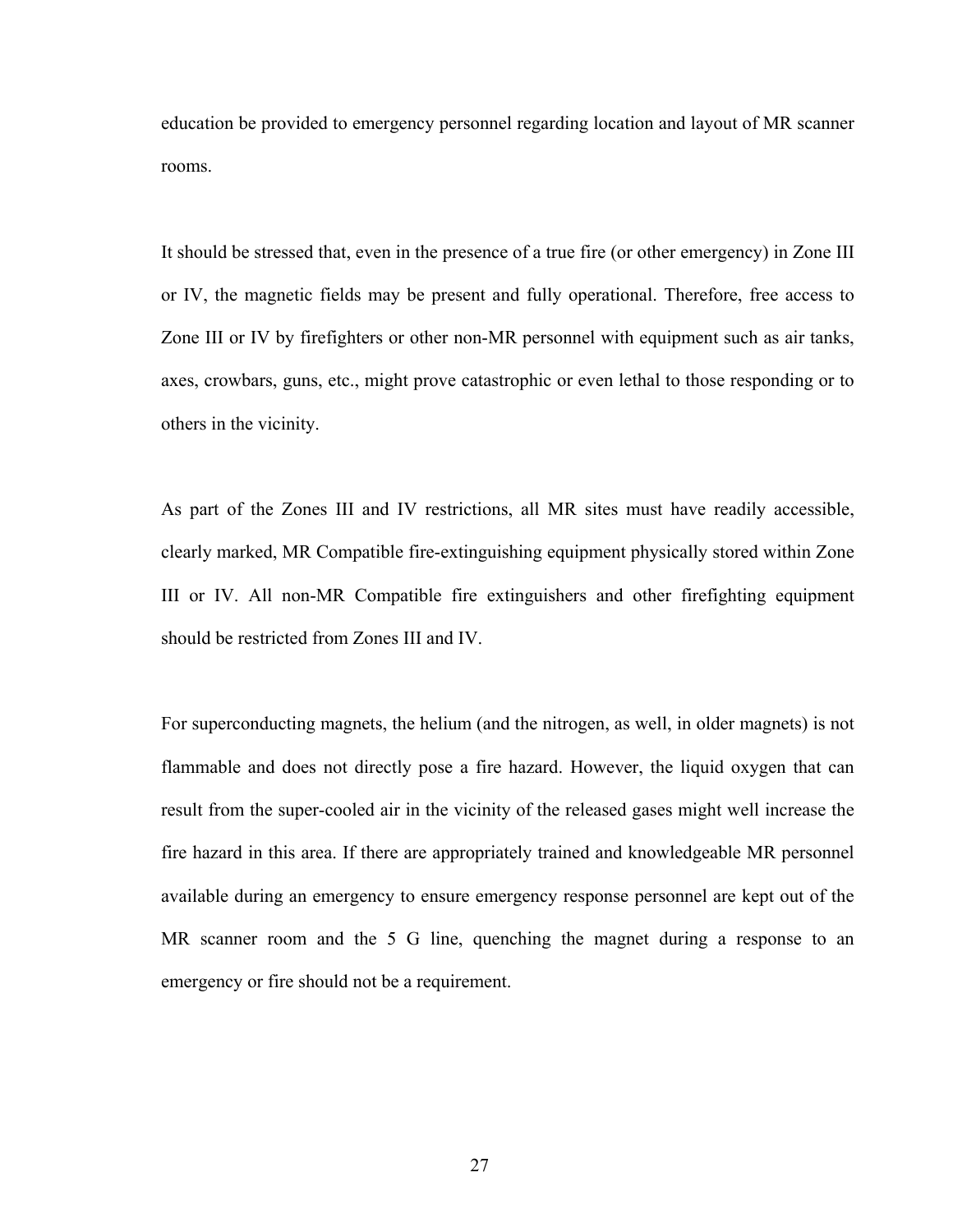*However,* if the fire is in such a location that Zone III or IV needs to be entered for whatever reason by firefighters or emergency response personnel and their firefighting and emergent equipment (such as air canisters, crowbars, axes, and defibrillators), a decision to quench a superconducting magnet should be *very* seriously considered to protect the health and lives of the emergency response personnel. Should a quench be performed, appropriately designated MR personnel still need to ensure that *all* non-MR personnel (including and especially emergency response personnel) continue to be restricted from Zones III and IV until the designated MR personnel has personally verified that the static field is either no longer detectable or is at least sufficiently attenuated to no longer present a potential hazard to anyone moving by it with large ferromagnetic objects such as oxygen tanks or axes.

### **Device and Object Screening:**

- **15**. Each MRI facility shall develop and implement a screening process for all devices and objects that may be introduced into MR safety zones. The MR safety or MR compatibility of any device or object must never be assumed. All unknown, external objects and devices must be tested and labelled before being brought into an MR safety zone.
	- a. As part of the Zone III and IV site restrictions, which comprise equipment testing and clearing responsibilities, all MRI facilities should have an easily accessible, strong, handheld magnet ( $\geq 1000$  G). This will enable MR personnel to test external — and even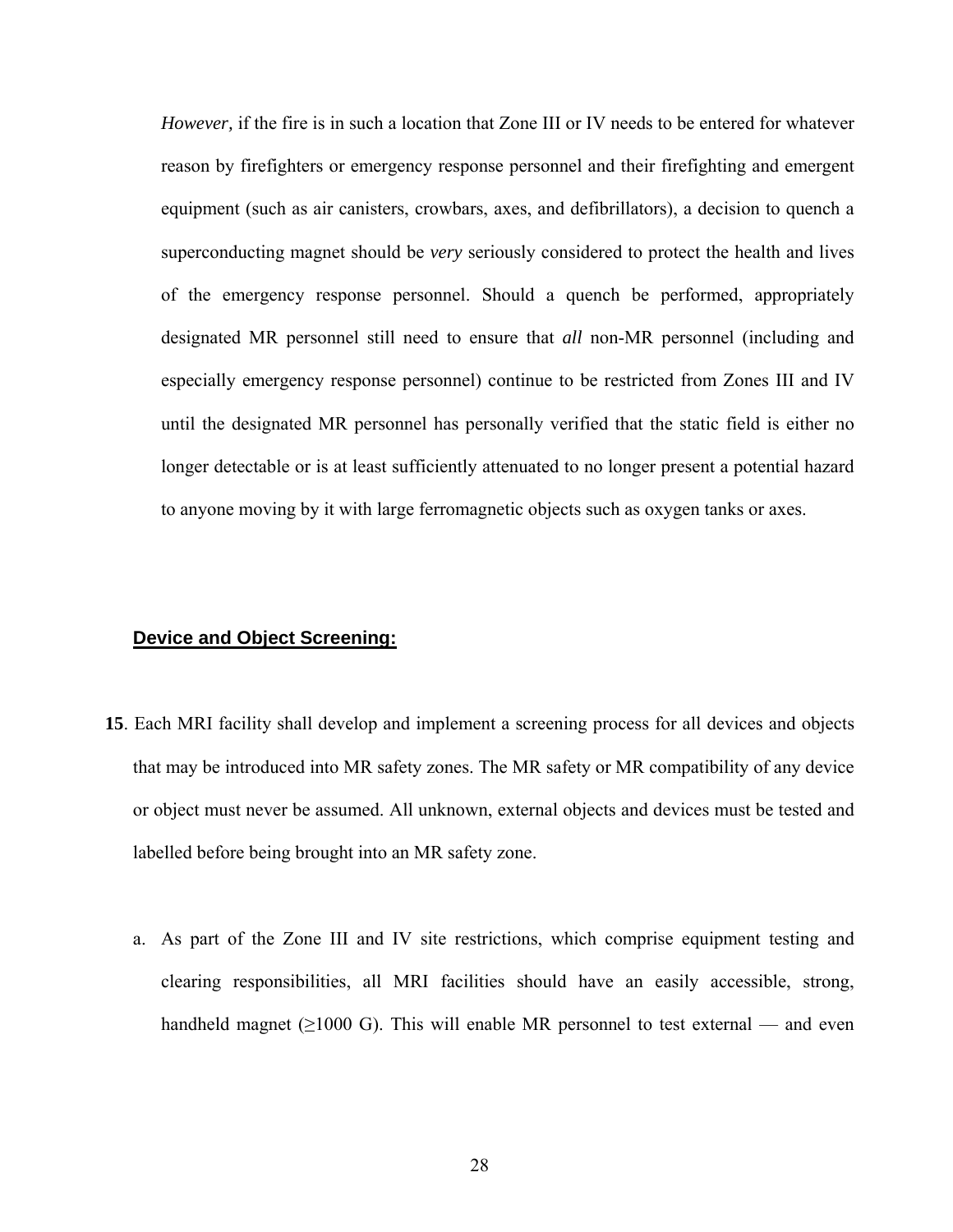some superficial internal — devices or implants for the presence of grossly detectable ferromagnetic attractive forces.

- b. The safety information or MR compatibility of any device must never be assumed. All unknown, external objects or devices being considered for introduction into Zone III or IV must be tested with a strong handheld magnet  $(\geq 1000 \text{ G})$  for ferromagnetic properties prior to permitting them entry into Zone III or IV. The results of such testing, as well as the date, time, name of the tester, and the methodology used for testing that particular device should be documented in writing. If a device has not been tested, or if its MR compatibility or safety status is unknown, it should *not* be allowed into Zone III or IV.
- c. All portable metallic or partially metallic devices that are on, or external to, a person wishing to enter Zone III or IV (e.g., oxygen cylinders) are to be positively identified *in writing* as non-ferromagnetic and either MR Safe or MR Compatible prior to permitting them into Zone III or IV. Examples of devices that need to be positively identified include fire extinguishers, oxygen tanks, and aneurysm clips.
- d. External devices or objects demonstrated to be ferromagnetic and MR Unsafe or MR Incompatible may still, under specific circumstances, be brought into Zone III or IV, *if* they are deemed by MR personnel to be necessary and appropriate for the care of the patient. Such devices should be brought into Zone III or IV only if they are under the direct supervision of designated Level 1 or 2 MR personnel who are thoroughly familiar with the devices, their functions, and the reasons supporting their introduction into Zone III or IV.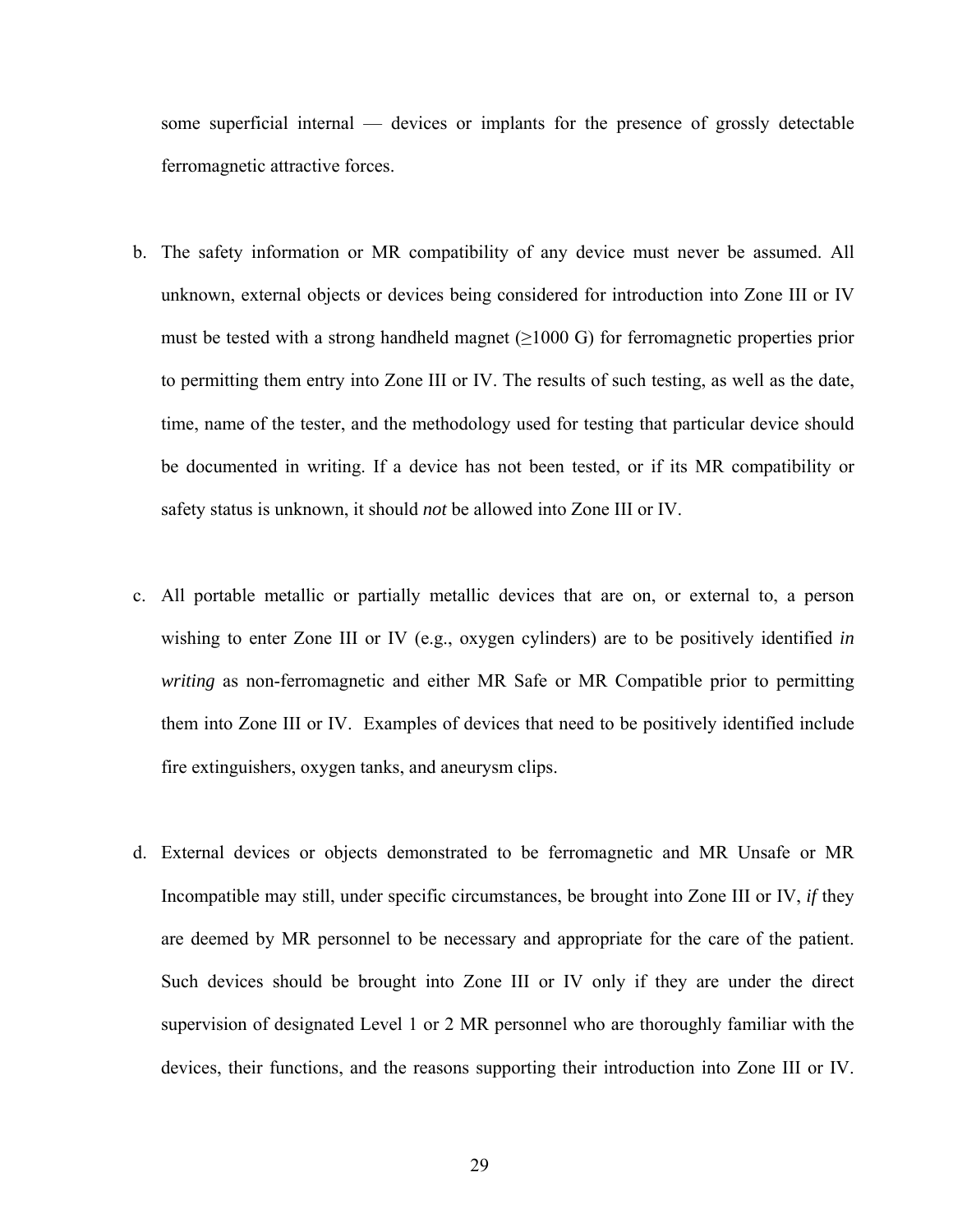The safe use of these devices while they are present in Zone III or IV will be the responsibility of a specifically named Level 1 or 2 MR personnel member. The devices must be appropriately physically secured or restricted at all times during which they are in Zone III or IV to ensure that they do not inadvertently come too close to the MR scanner and accidentally become exposed to static magnetic fields or gradients, which might result in their becoming either hazardous projectiles or no longer accurately functional.

- e. All portable metallic or partially metallic objects that are to be brought into Zone IV must be appropriately labelled. The Committee recommends that medical and research institutions use the same MR safety labels across their various locations within Ontario, if applicable. For the purpose of labelling, testing metallic objects with a handheld magnet ( $\geq 1000 \text{ G}$ ) is to be performed by the site's MR personnel. If grossly detectable attractive forces are observed between a metallic object or any of its components and the handheld magnet, it is to be affixed with a red label. If no such forces are observed, the object is to be affixed with a green label prior to its introduction into Zone IV. For further details, the current standard for labelling can be found in Appendix C.
- f. Decisions based on published MR compatibility or safety claims should recognize that all such claims apply to specifically tested static field and static gradient field strengths. For example, "MR Compatible up to 3.0 T at gradient strengths of 400 G/cm" or "MR Safe tested up to 1.5 T up to maximum static gradient fields experienced in an unshielded 1.5 T [manufacturer name] whole-body MR scanner tested 1.5 feet within the bore."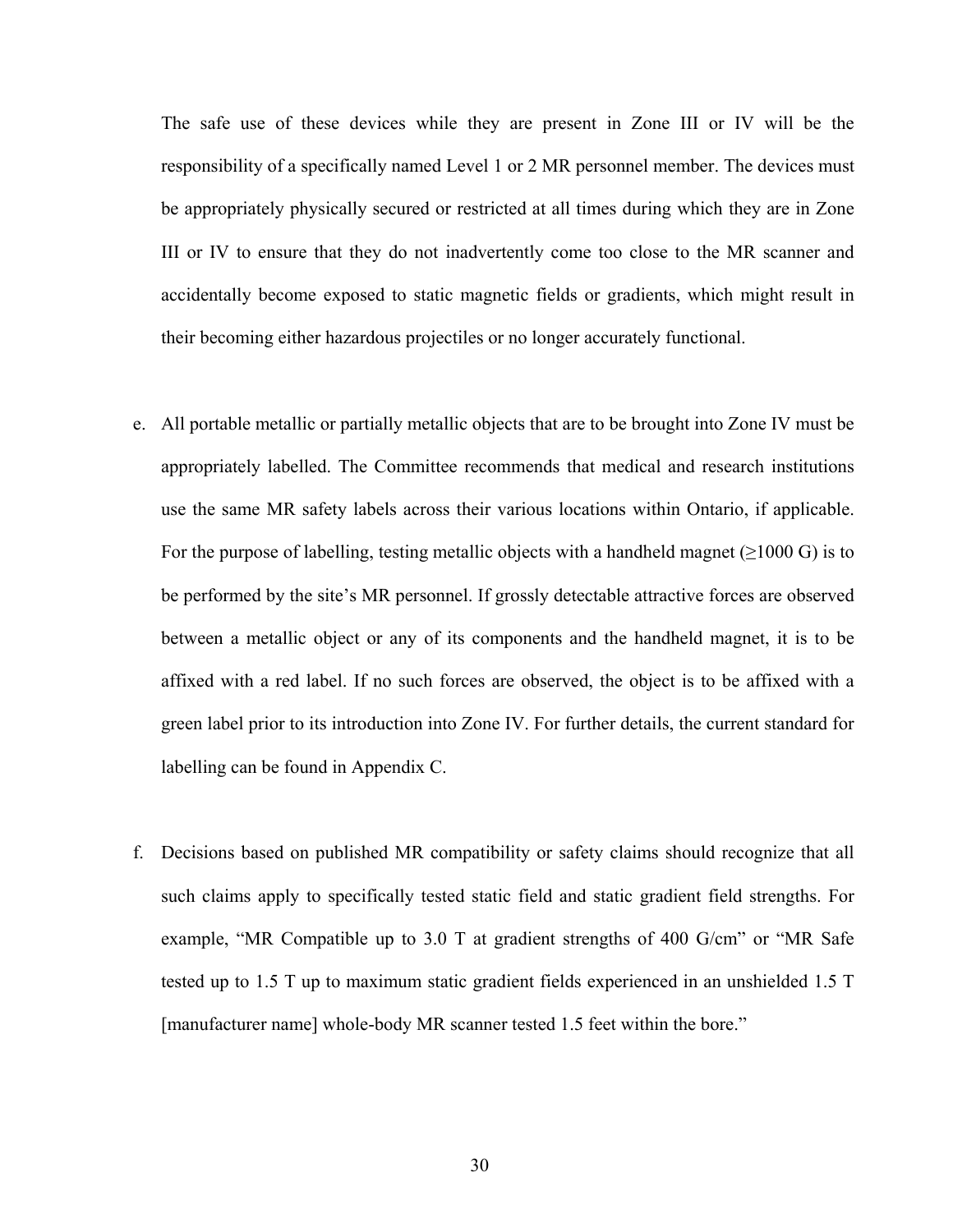g. It should be noted that any alterations made to MR Safe or MR Compatible equipment or devices may alter the MR safety or compatibility properties of the device or equipment. For example, tying a ferromagnetic, metallic, twisting binder onto a sign labelling a device as MR Compatible might result in artifact induction — or worse — if the device is introduced into the MR scanner.

### **OTHER SAFETY ISSUES**

**16**. Each MRI facility shall develop and implement policies concerning the following: pregnancyrelated issues; time-varying gradient magnetic field-related issues; and cryogen-related issues.

### **Pregnancy-Related Issues:**

MRI facilities should develop and implement a written policy concerning:

- pregnant health care practitioners working in the MR environment;
- the imaging of pregnant patients; and
- the admissibility of pregnant accompanying persons into the MR scanner room.

This policy should include a statement on whether informed consent is to be obtained from such persons. The content of the policy should be based on a trusted, expert source of MR safety information, such as the ACR White Papers on MR Safety.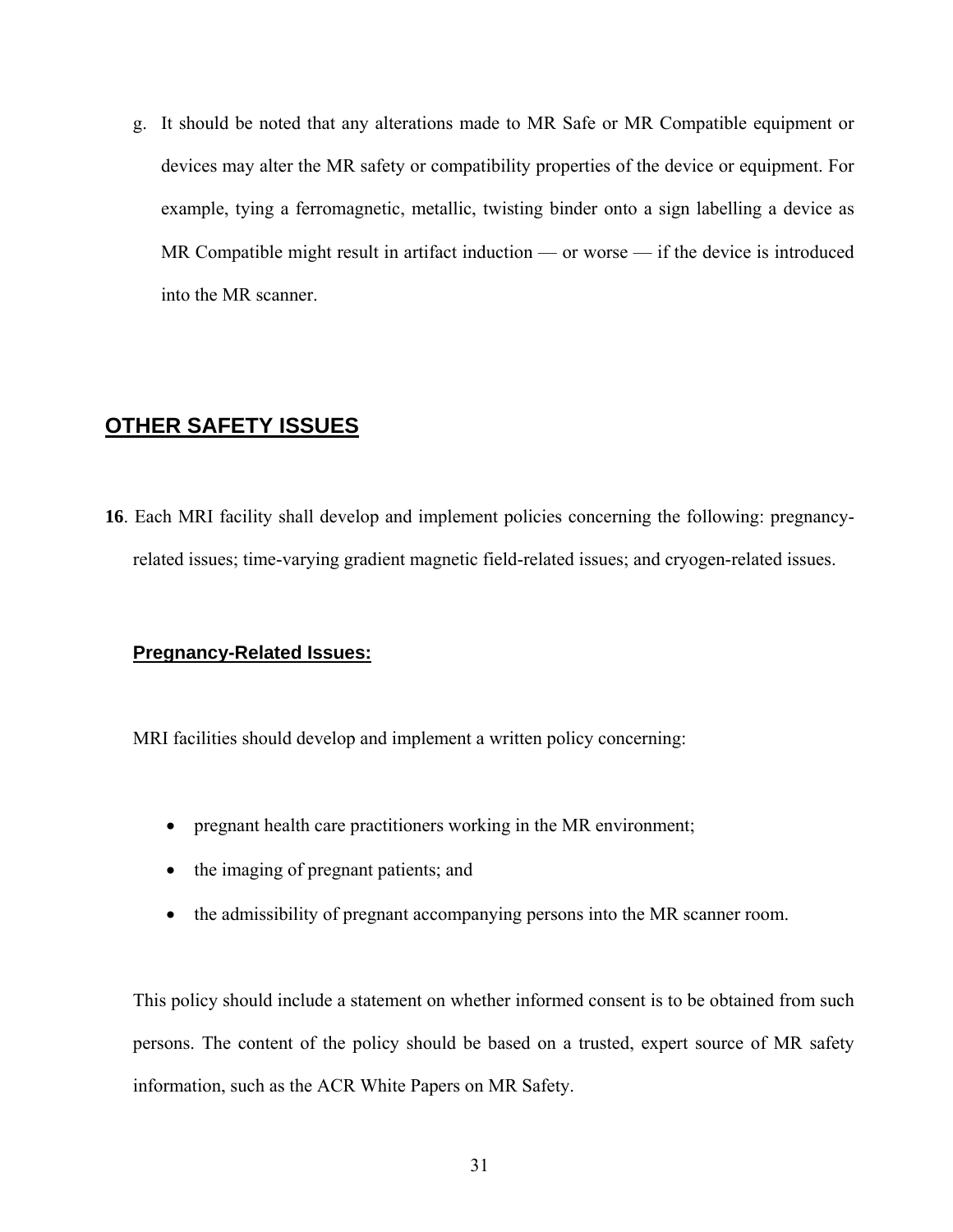### **Time-Varying Gradient Magnetic Field-Related Issues – Auditory Considerations:**

All patients, accompanying persons, and research subjects should use hearing protection while undergoing imaging in the MR scanner or while in the MR scanner room as image acquisition is underway.

### **Cryogen-Related Issues:**

For superconducting systems, in the event of a system quench, it is imperative that all personnel and patients be evacuated from the MR scanner room as quickly and as safely as possible, and that access to the site be immediately forbidden to all individuals until the arrival of MR equipment service personnel. This is especially important if cryogenic gases are observed to have vented partially or completely into the MR scanner room, as evidenced in part by the sudden appearance of white "clouds" or "fog" around or above the MR scanner. Furthermore, all police and fire response personnel must be restricted from entering the MR scanner room with their equipment (e.g., axes, air canisters, guns, etc.) until it can be confirmed that the magnetic field has been successfully dissipated, because despite a quench or partial quench of the magnet, there may still be considerable static magnetic field present.

Most, if not all, MR scanner rooms in Ontario have multiple safety mechanisms, including emergency pressure vents, in place to provide for the emergency venting of cryogenic gases. In addition, the regular room ventilation system is capable of dissipating the gases, albeit not as quickly as the emergency vent. Similarly, most facilities have wave-guides that provide an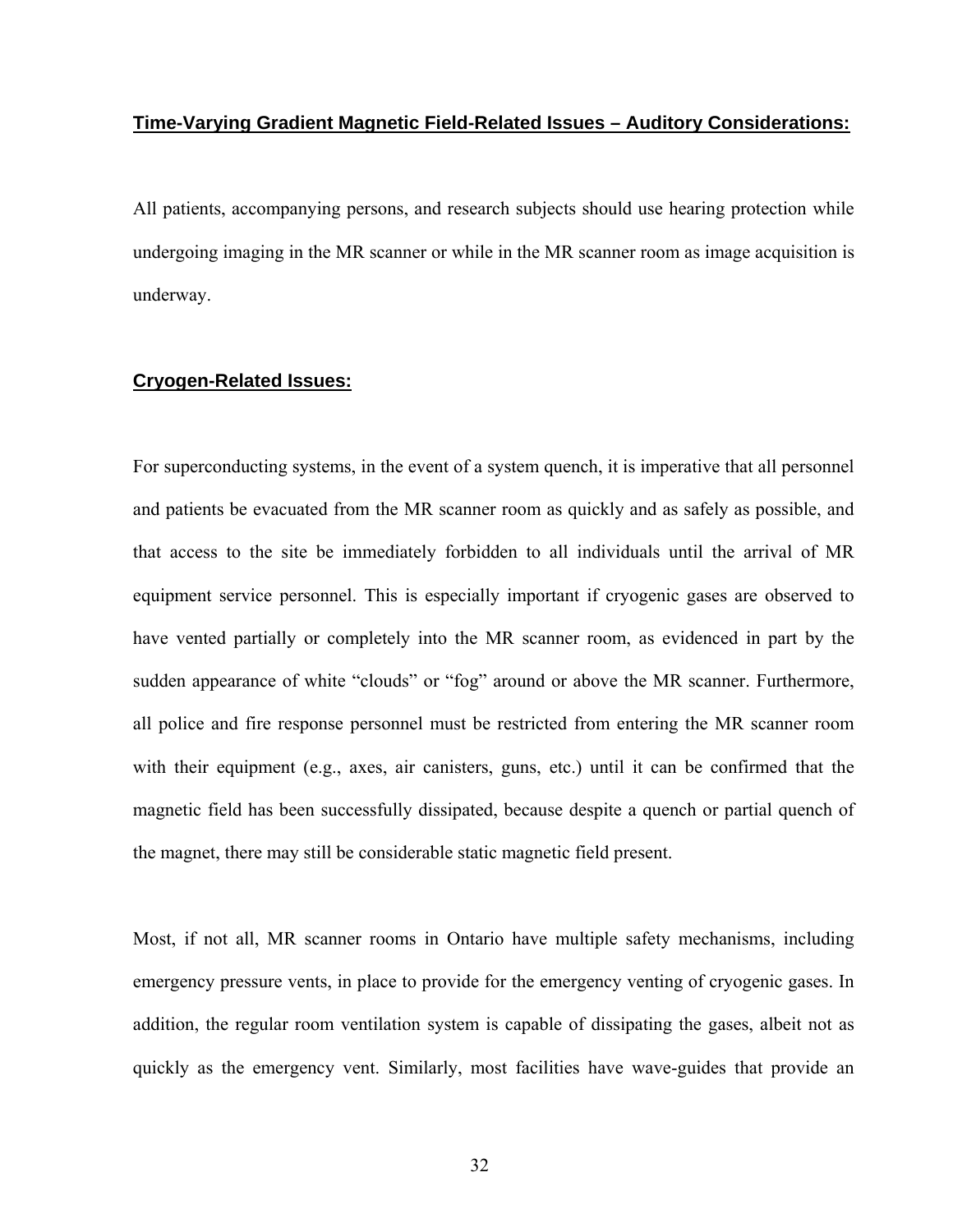additional venting conduit. An outwardly opening scanner room door is a further safety valve, but given the presence of other venting conduits, an out-swing door is not essential in and of itself for gas-venting safety purposes. Lastly, an in-room oxygen detector may be considered as an additional safety measure. If this option is chosen, such a monitor must be regularly maintained once it is installed.

# **EDUCATION MATERIALS FOR HEALTH CARE WORKERS, PATIENTS, AND THE GENERAL PUBLIC**

**17**. The Committee recommends that the province produce public education materials that explain the basic function and design of MR scanners and the risks posed to those who are in or near such scanners, whether as patients, accompanying persons, or personnel.

### **Patients and General Public**:

A critical component of safety and of effective health care is the active engagement of patients and their families in their own care. However, in general, patients, their families, and the general public are relatively unaware of the safety issues related to the use of MRI. The Committee believes it would be valuable for the province to produce some concise, clear, and simple public education materials that explain the basic function and design of MR scanners and the risks associated with being in or near such scanners. These materials could include tips and advice for MRI patients and their accompanying persons. For example, a question such as the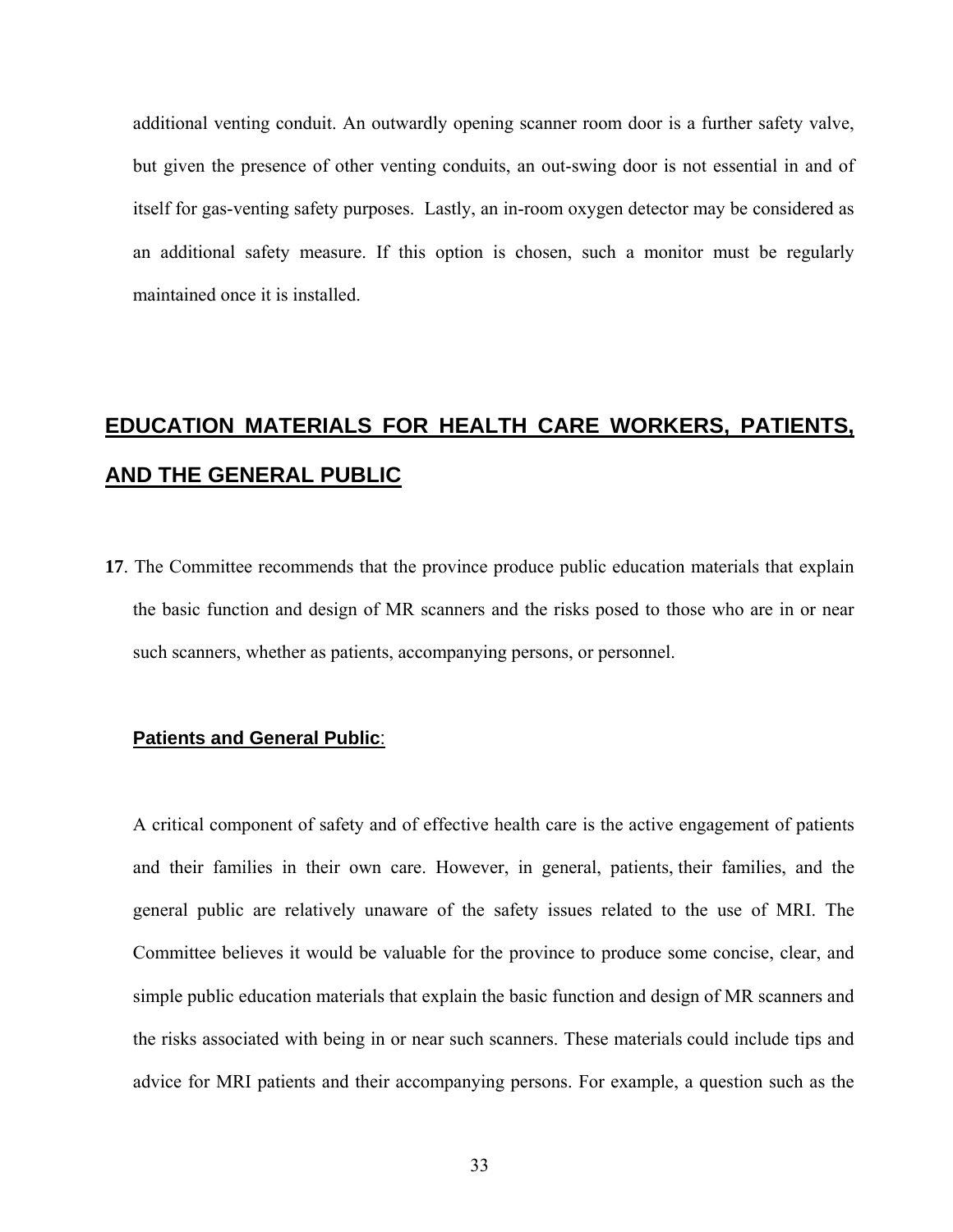following may be included: "Do you know if you have a metal implant in your body? — Find out if it is MR Safe. If it is not, consider carrying a note in your wallet to indicate the presence of implants in your body."

#### **Health Care and Other Workers:**

Most safety issues related to MRI will have an impact on anyone in the direct MR environment, including health care and other workers. While most MRI facilities have a screening process in place, there is no way to ensure full disclosure on the part of all health care workers regarding implants or other devices they may have in their bodies. The Committee believes it would be valuable for the province to develop educational materials for workers in MR environments, explaining the risks associated with MRI and why disclosure of certain information would help ensure their safety.

All educational materials should be developed through a collaborative effort by appropriate organizations, MR experts, health care professionals, and consumers.

### **STANDING COMMITTEE**

**18**. The Committee recommends that the province establish a standing committee comprising of MR experts such as doctors and technologists, as well as other stakeholders such as patients and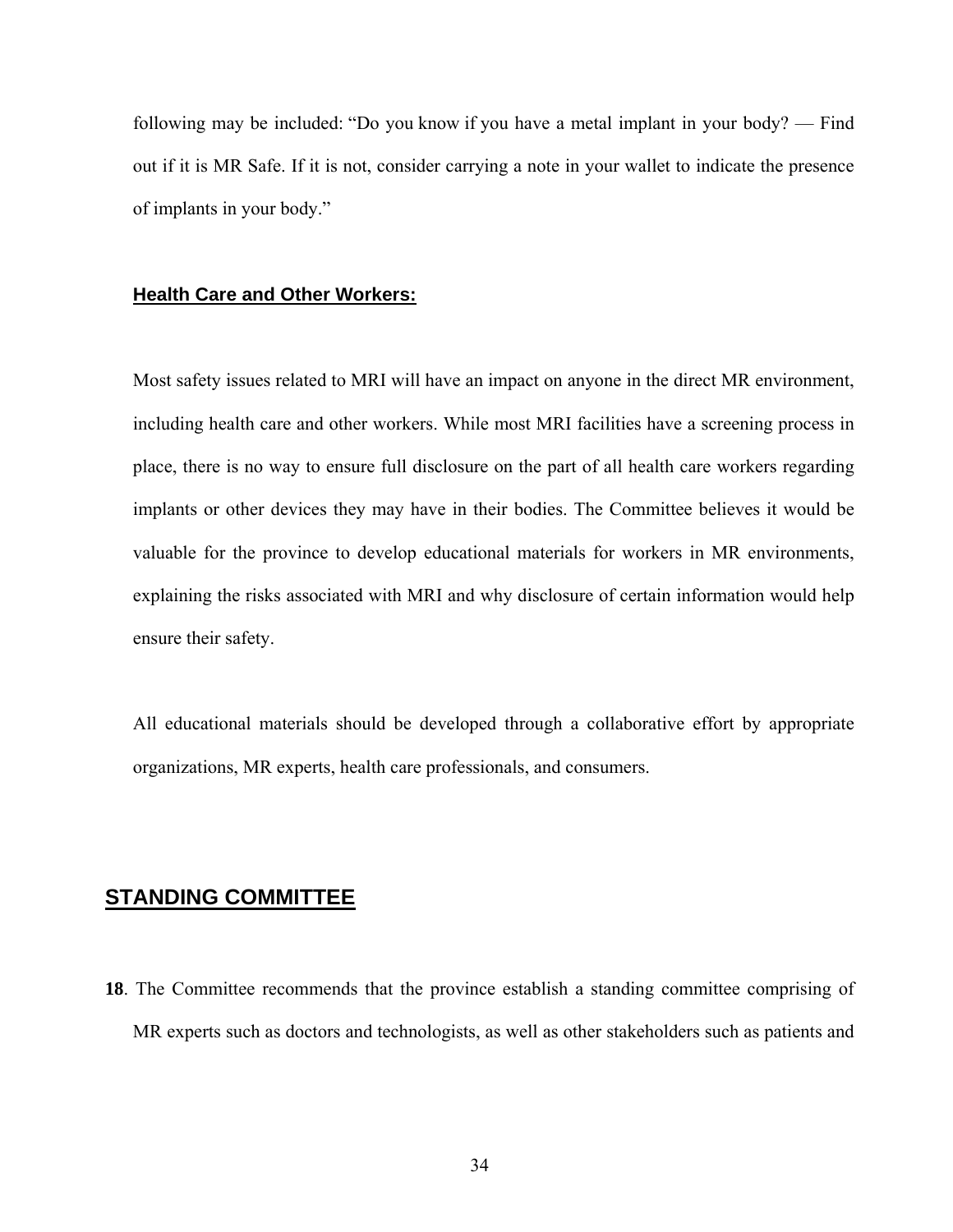policy makers, to examine periodically the evolution of MR technology and application, in order to advise and modify as necessary the recommendations in this report.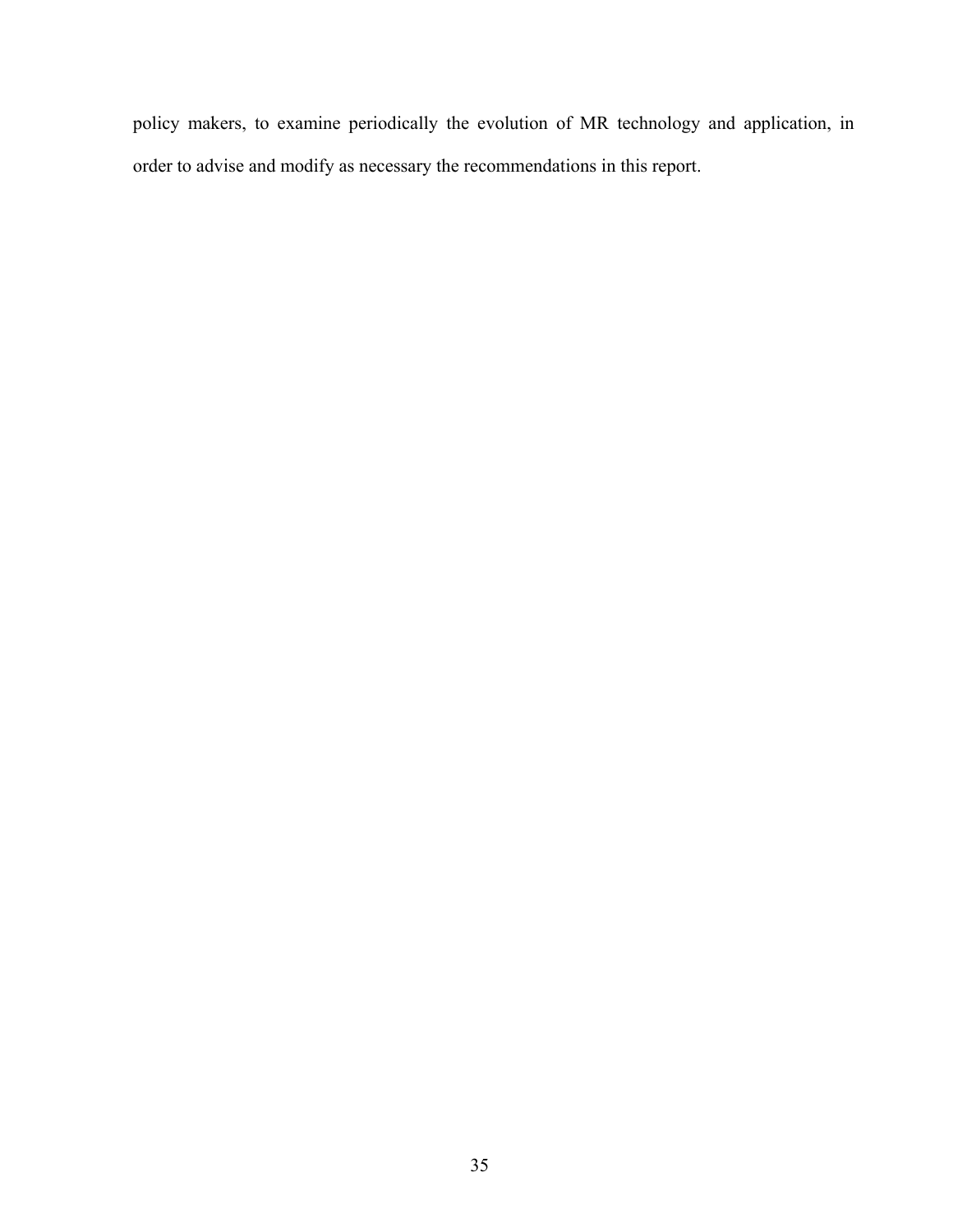### **REFERENCES**

#### **(from the ACR White Papers on MR Safety)**

- Chaljub G, Kramer LA, Johnson RF III, Johnson RF Jr, Singh H, Crow WN. Projectile cylinder accidents resulting from the presence of ferromagnetic nitrous oxide or oxygen tanks in the MR suite. *AJR Am J Roentgenol.* 2001; 177:27–30.
- ECRI hazard report: patient death illustrates the importance of adhering to safety precautions in magnetic resonance environments. *Health Devices.* 2001; 30:311–314.
- Kanal E, Borgstede JP, Barkovich AJ, et al. American College of Radiology white paper on MR safety. *AJR Am J Roentgenol.* 2002; 178:1335–1347.
- Kanal E, Borgstede JP, Barkovich AJ, et al. American College of Radiology white paper on MR safety: 2004 update and revisions. *AJR Am J Roentgenol.* 2004; 182:1111–1114.
- Shellock FG, Kanal E. Policies, guidelines, and recommendations for MR imaging safety and patient management. The SMRI Safety Committee. *J Magn Reson Imaging.* 1991; 1:97–101.
- Kanal E, Shellock FG. Policies, guidelines and recommendations for MR imaging safety and patient management. The SMRI Safety Committee. *J Magn Reson Imaging.* 1992; 2:247–248.
- Shellock FG, Kanal E. Guidelines and recommendations for MR imaging safety and patient management. III. Questionnaire for screening patients before MR procedures. The SMRI Safety Committee. *J Magn Reson Imaging.* 1994; 4:749–751.
- Magnetic resonance imaging monograph: safety and sedation. *Practice Guidelines and Technical Standards.* Reston, Va: American of College Radiology; 1996.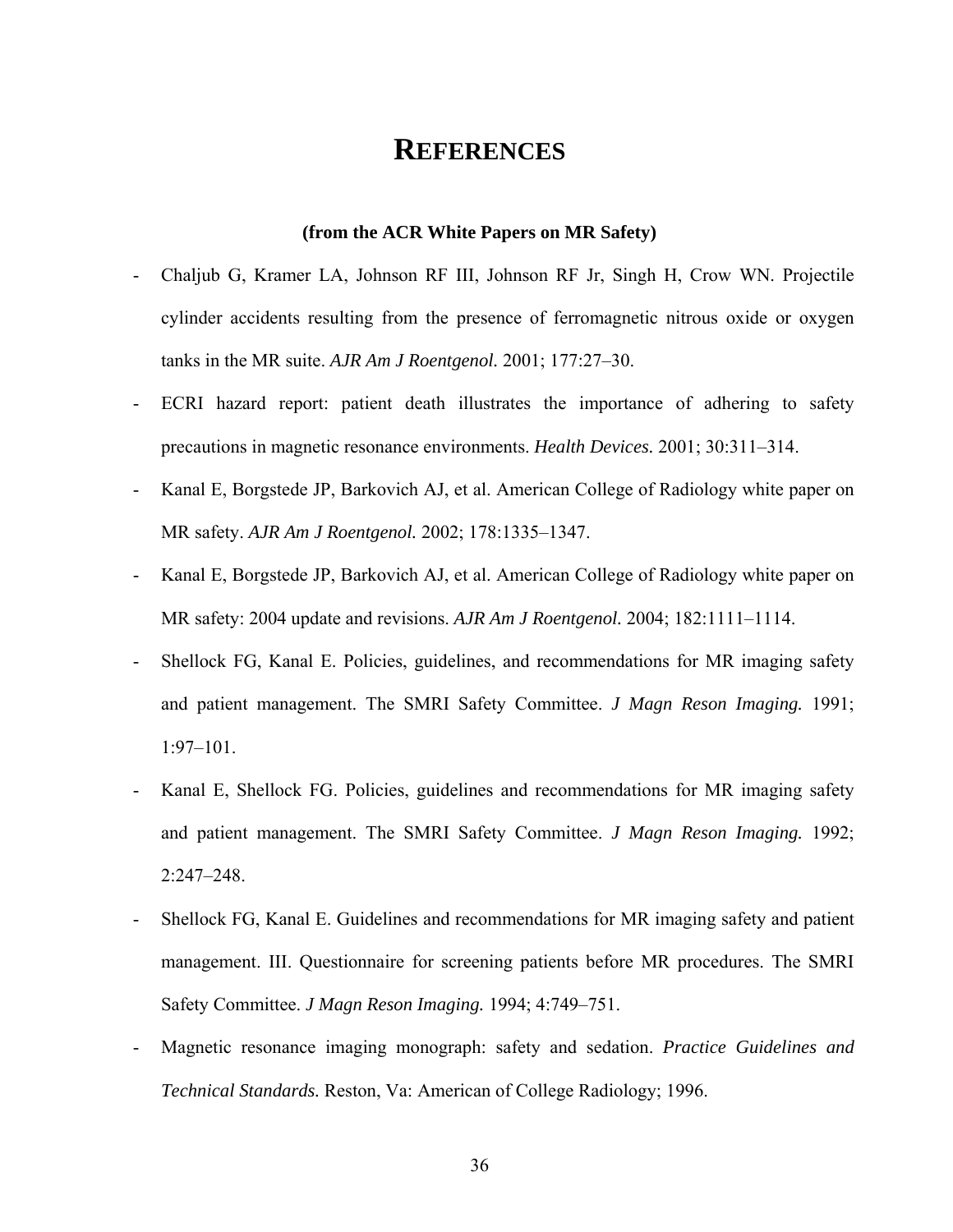- ACR standard for performing and interpreting magnetic resonance imaging (MRI). *Practice Guidelines and Technical Standards.* Reston, Va: American of College Radiology; 2000.
- Jarvik JG, Ramsey S. Radiographic screening for orbital foreign bodies prior to MR imaging: is it worth it? *Am J Neuroradiol.* 2000; 21:245–247.
- Seidenwurm DJ, McDonnell CH III, Raghaven N, Breslau J. Cost utility analysis of radiographic screening for an orbital foreign body before MR imaging. *Am J Neuroradiol.*  2000; 21:426–433.
- Kanal E, Gillen J, Evans JA, Savitz DA, Shellock FG. Survey of reproductive health among female MR workers. *Radiology.* 1993; 187(2):395–399.
- American Academy of Pediatrics Committee on Drugs. Guidelines for monitoring and management of pediatric patients during and after sedation for diagnostic and therapeutic procedures. *Pediatrics.* 1992; 89:1110–1115.
- American Academy of Pediatrics Committee on Drugs. Guidelines for monitoring and management of pediatric patients during and after sedation for diagnostic and therapeutic procedures: addendum. *Pediatrics.* 2002; 110:836–838.
- *Updated Practice Guidelines for Sedation and Analgesia by Non-anesthesiologists.* Park Ridge, Ill: American Society of Anesthesiologists; August 2001.
- Standards and intents for sedation and anesthesia care. *Comprehensive Accreditation Manual for Hospitals.* Chicago, Ill: Joint Commission on Accreditation of Healthcare Organizations; 2002. Report No. TX 2-2.
- Shellock FG. Pocket Guide to MR Procedures and Metallic Objects: Update 2001. Philadelphia, Pa: Lippincott Williams and Wilkins; 2001:147–148.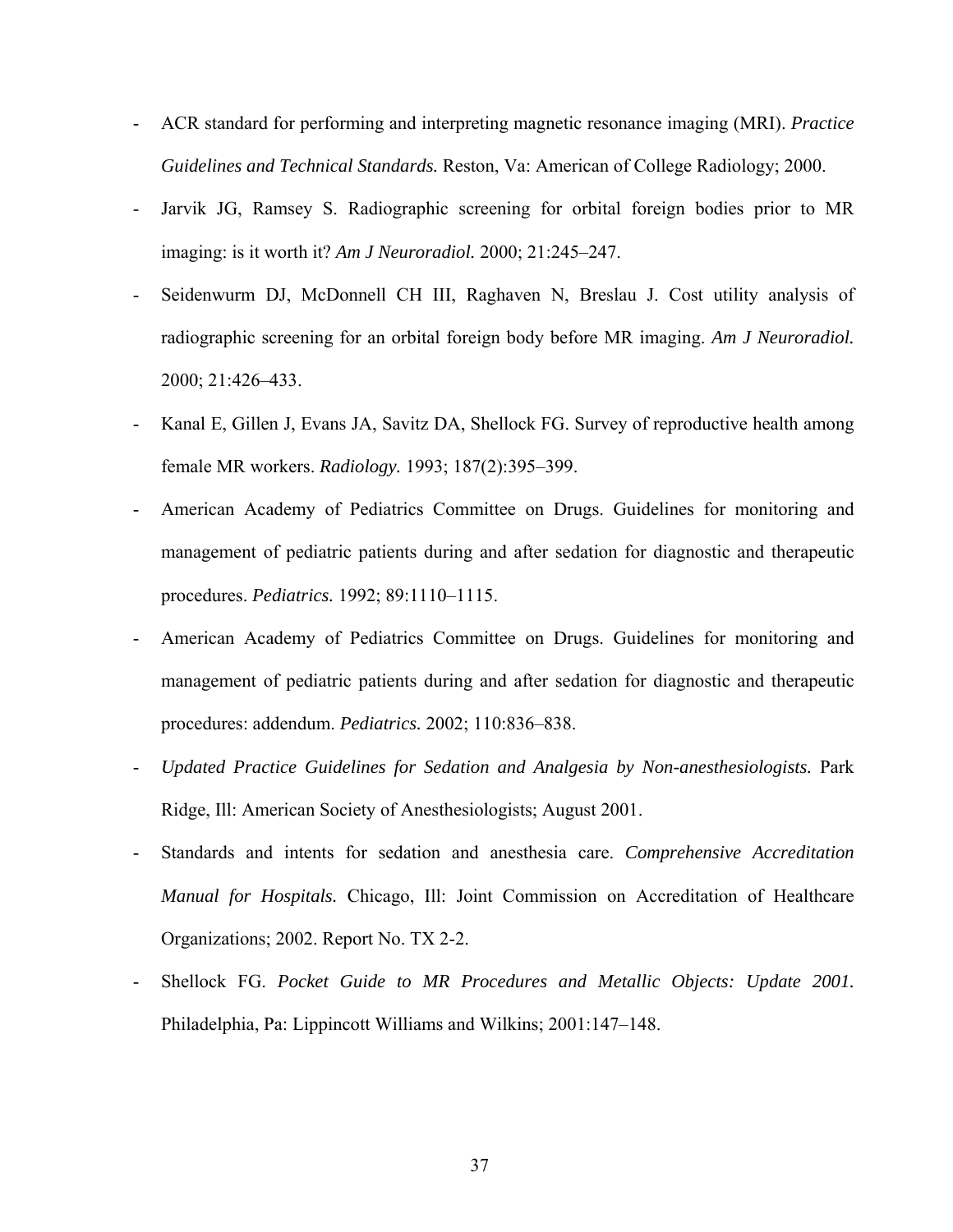- ACR standard for adult sedation/analgesia. *Practice Guidelines and Technical Standards.*  Reston, Va: American of College Radiology; 2000.
- ACR standard for pediatric sedation/analgesia. *Practice Guidelines and Technical Standards.* Reston, Va: American of College Radiology; 1998.
- *Guidelines for Non-operating Room Anesthetizing Locations.* Park Ridge, Ill: American Society of Anesthesiologists; 1994.
- *Standards for Basic Anesthetic Monitoring.* Park Ridge, Ill: American Society of Anesthesiologists; 1986, 1998.
- *Standards for Post Anesthesia Care.* Park Ridge, Ill: American Society of Anesthesiologists; 1988, 1994.
- Standards and intents for sedation and anesthesia care. *Comprehensive Accreditation Manual for Hospitals.* Chicago, Ill: Joint Commission on Accreditation of Healthcare Organizations; 2001. Report No. TX 2–2.4.1.
- American College of Radiology Committee on Drugs and Contrast Media. *Manual on Contrast Media.* 4.1 ed. Reston, Va: American College of Radiology; 1998.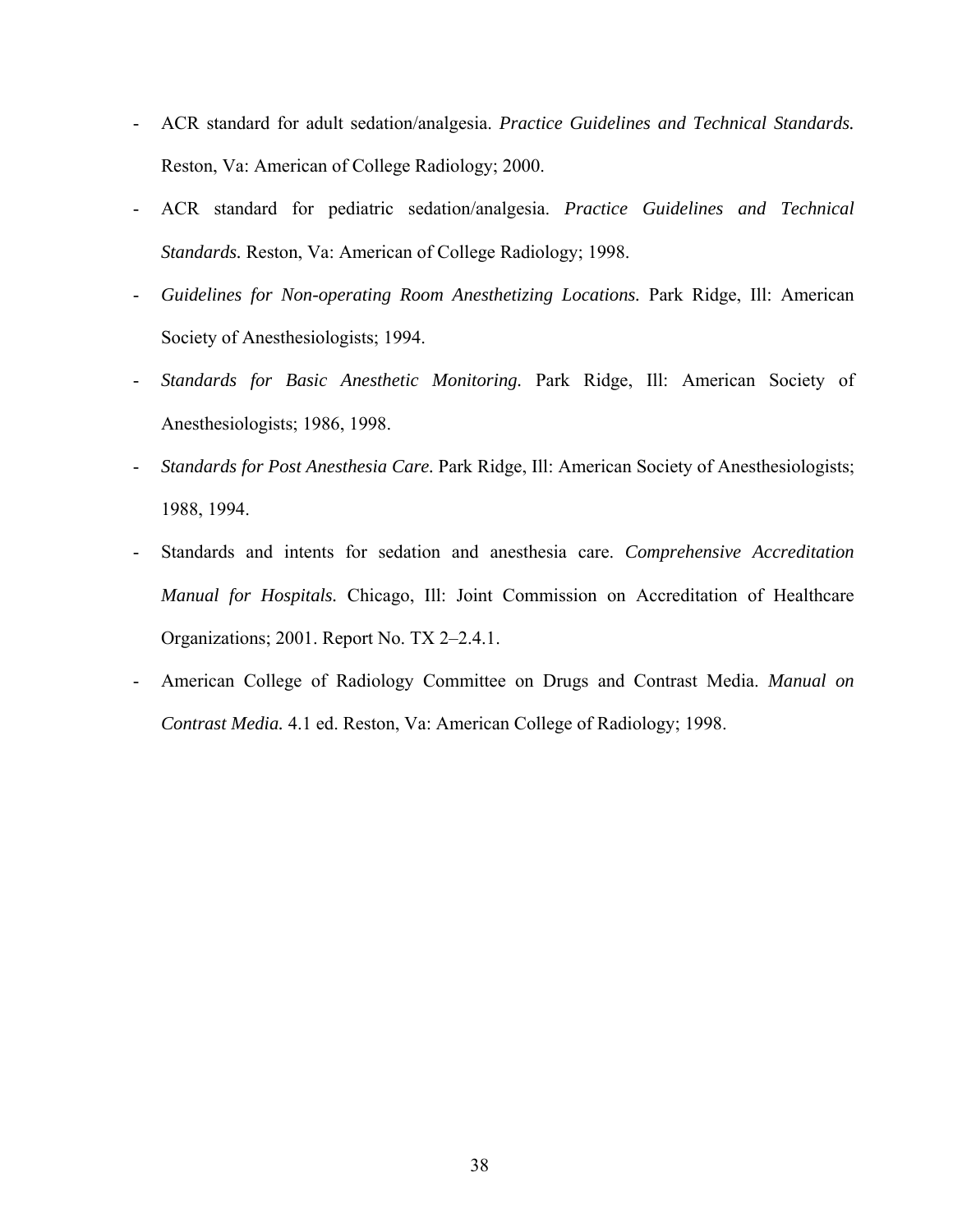# **APPENDIX A: DEFINITIONS**

### **PERSONNEL DEFINITIONS**

### **Non-MR Personnel**

Patients, visitors, or facility staff who do not meet the criteria of Level 1 or Level 2 MR personnel will be referred to as non-MR personnel. Specifically, non-MR personnel will be the term used to refer to any individual or group who has not within the previous 12 months undergone the designated formal training in MR safety issues defined by the MR Medical Director or MR Safety Officer of a particular MRI facility.

### **Level 1 MR Personnel**

Individuals who have passed minimal safety educational efforts to ensure their own safety as they work within Zone III will be referred to as Level 1 MR personnel (e.g., MRI department office staff, patient aides).

### **Level 2 MR Personnel**

Individuals who have been more extensively trained and educated in the broader aspects of MR safety issues (e.g., issues related to the potential for thermal loading or burns, and direct neuromuscular excitation from rapidly changing gradients) will be referred to as Level 2 MR personnel (e.g., MR technologists, radiologists, radiology department nursing staff).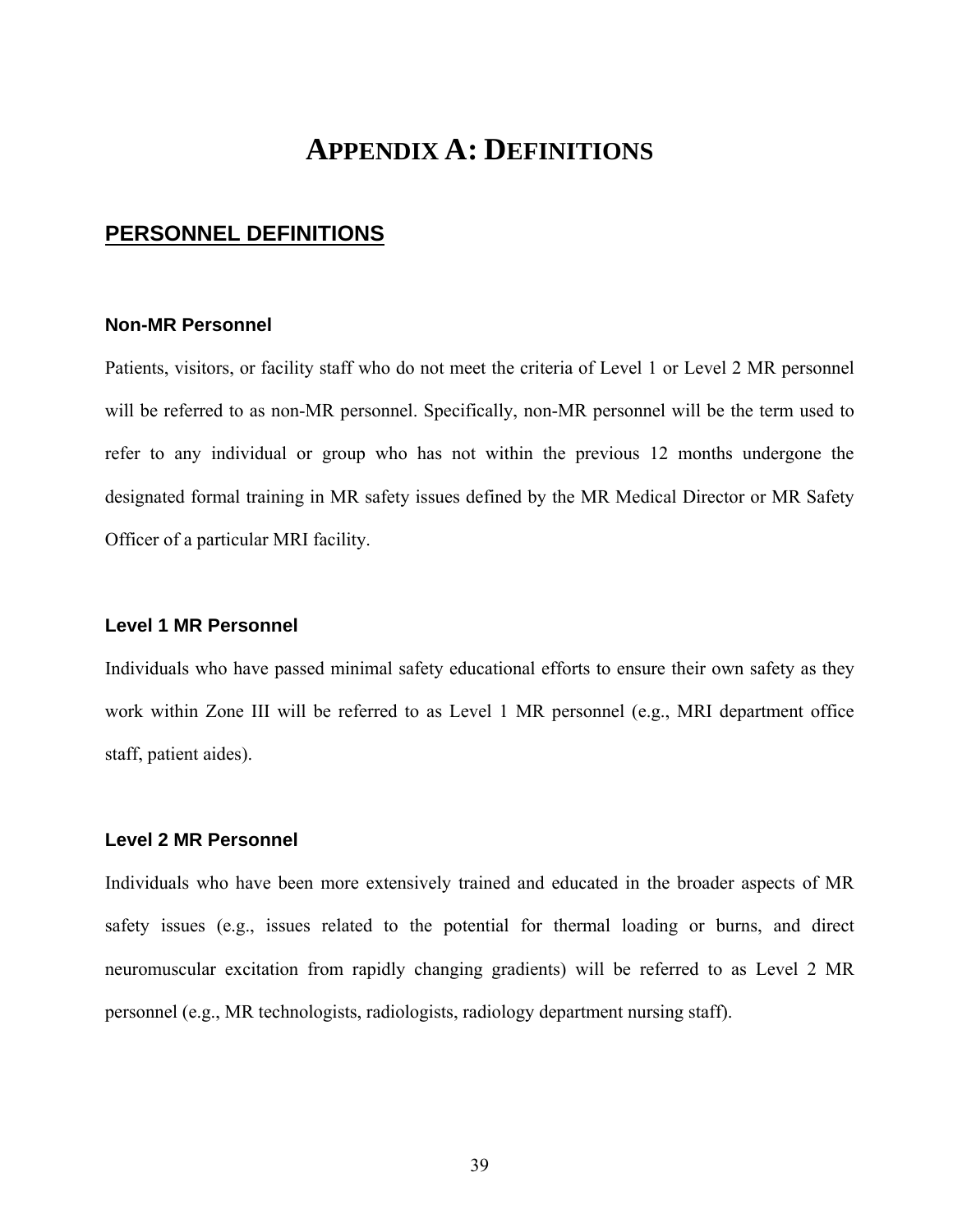### **MRI FACILITY DEFINITION**

For the purposes of this report, an MRI facility is defined as one that operates an MR scanner of field strength ≤4T for the purpose of imaging human beings or other large animals. Normally, the MR scanner would be approved by Health Canada.

### **ZONE DEFINITIONS**

### **Zone IV**

This is the MR scanner magnet room itself. Zone IV, by definition, is always located within Zone III; it comprises the MR magnet and its associated magnetic field, which generates the existence of Zone III.

### **Zone III**

This is the area outside the actual MR scanner room in which free access by unscreened non-MR personnel or by ferromagnetic objects or equipment can result in serious injury or death, caused by interactions between the individuals or equipment and the MR scanner's particular environment. These interactions include, but are not limited to, those involving the MR scanner's static and timevarying magnetic fields. All access to Zone III is to be strictly restricted, with access to regions within it (including Zone IV) controlled by, and entirely under the supervision of, MR personnel. For all intents and purposes, Zone III equates to the area within the 5 Gauss perimeter line.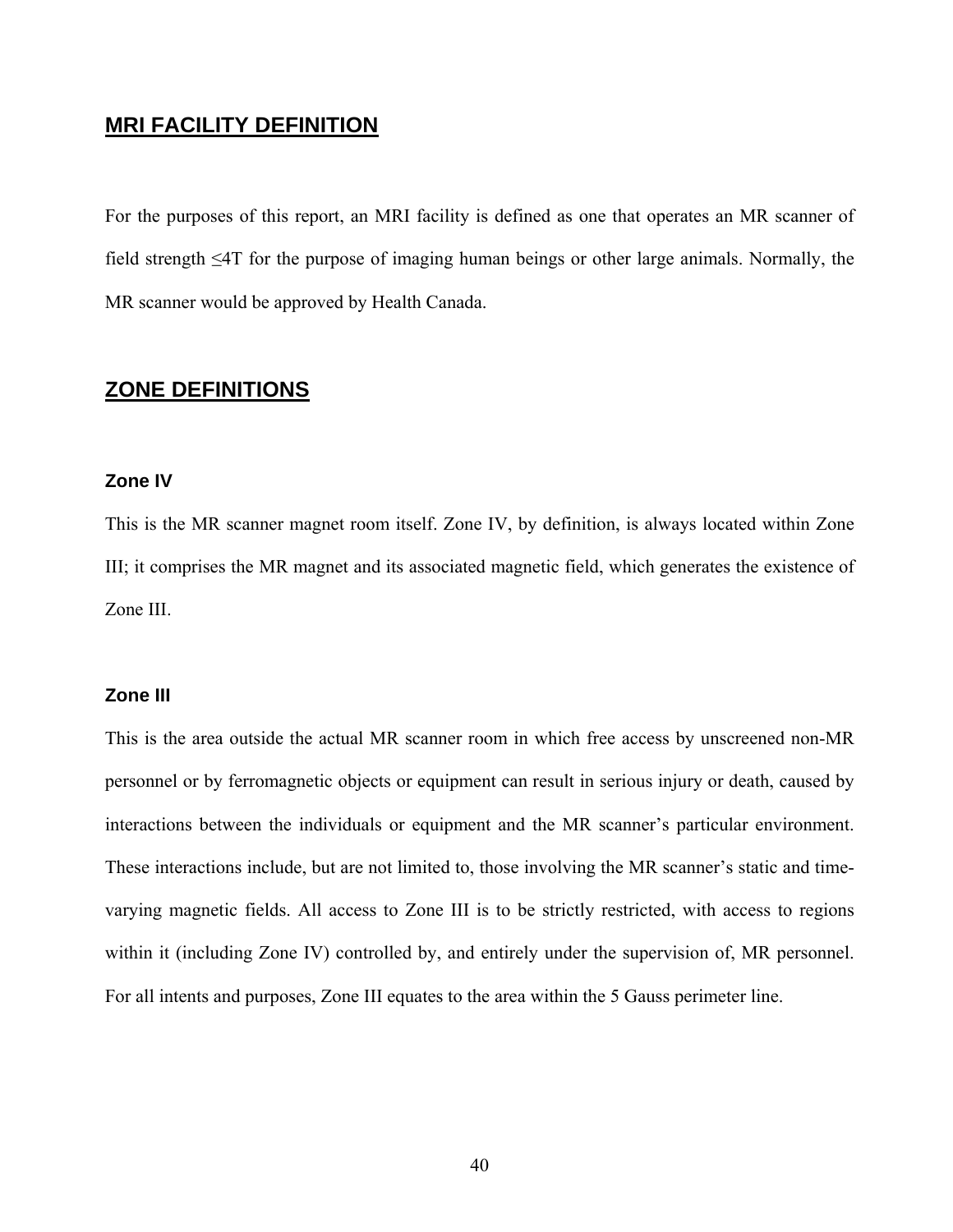Non-MR personnel should be accompanied by, or be under the immediate supervision of and in visual contact with, one specifically identified Level 2 MR personnel for the duration of their time in Zone III or IV.

Level 1 and 2 MR personnel may move freely about both Zones III and IV.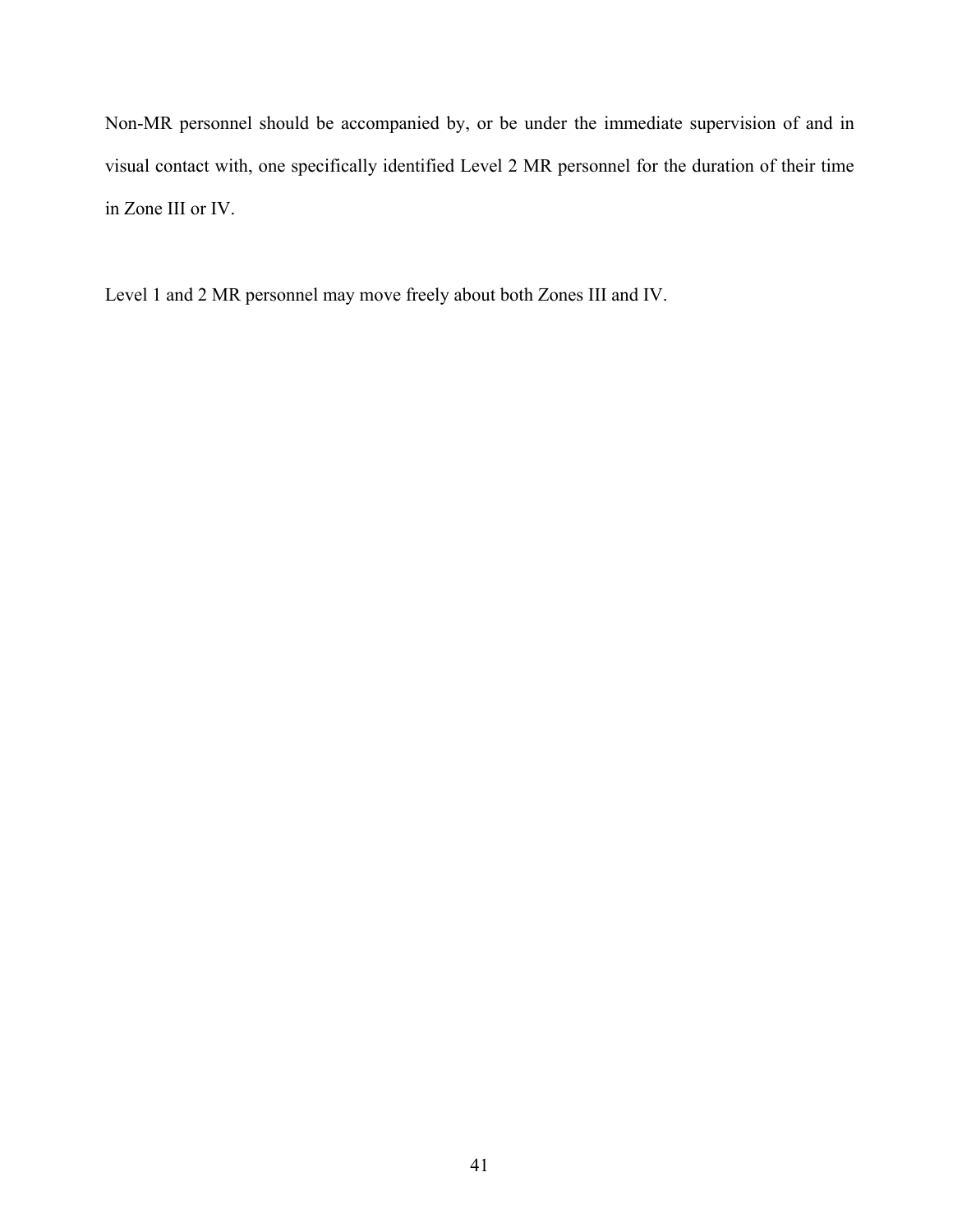# **APPENDIX B: LABELING**

### **MR Safe**

The term MR Safe, as defined in the American Society for Testing and Materials (ASTM) standard, can be applied to "an item that poses no known hazards in all MR environments." The ASTM definition notes "MR Safe items include non-conducting, non-magnetic items such as a plastic Petri dish." The definition further states that "an item may be determined to be MR Safe by providing a scientifically based rationale rather than test data" (ASTM F2503-05).

Unlike the previous "MR safe" term, which could be applied even if a device was found to be safe only under specific conditions, the new MR Safe term means safe — without exception regardless of magnet strength or any other field conditions.

The icon for MR Safe consists of the letters "MR" inside a green square. Two possible versions are shown in the figure. Items marked with an MR Safe icon can be taken into any MR environment and placed or used anywhere within that environment — without risk.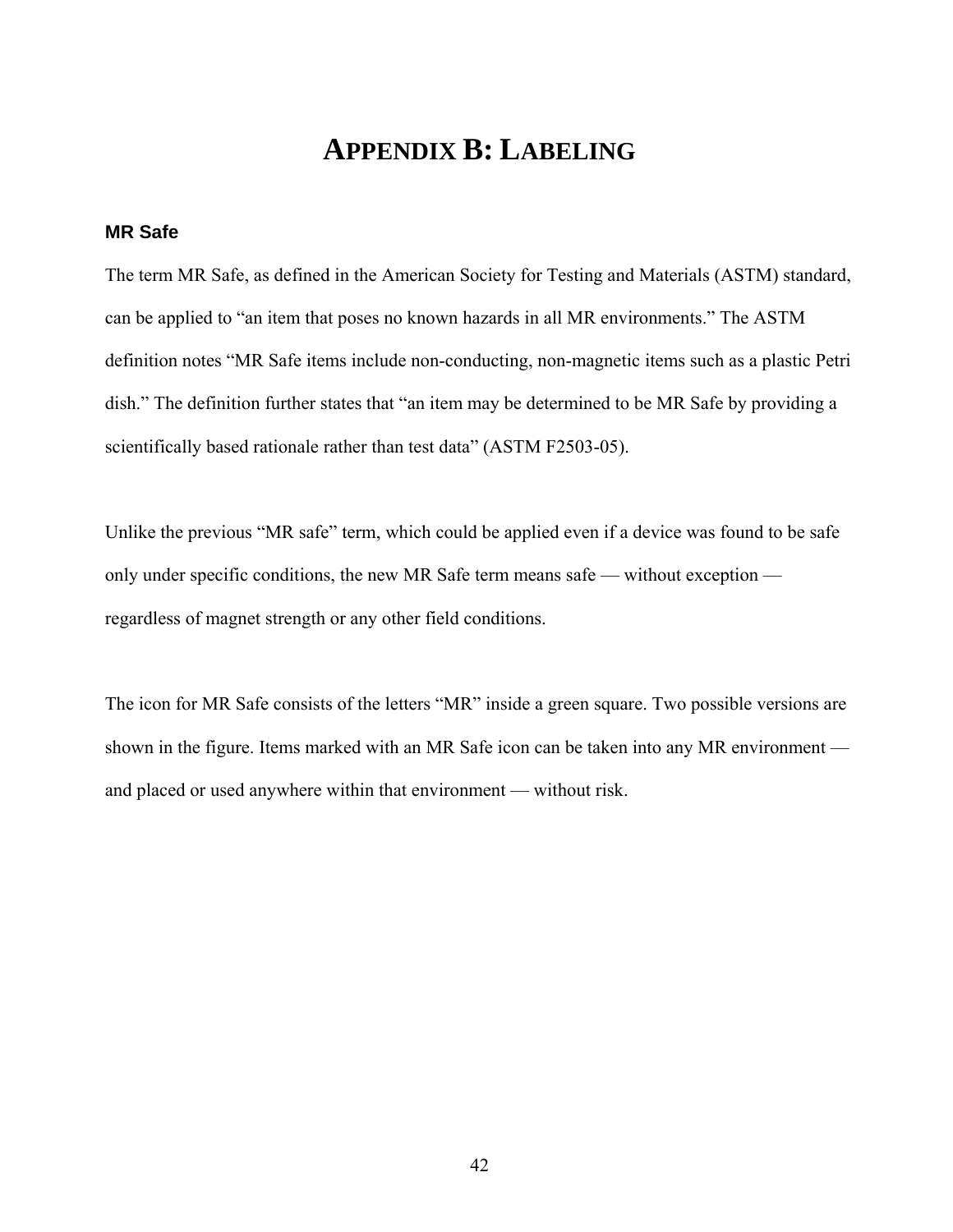### **MR Conditional**

The ASTM standard specifies that the term MR Conditional be used for the following: "An item that has been demonstrated to pose no known hazards in a specified MR environment with specified conditions of use. Field conditions that define the specified MR environment include field strength, spatial gradient, dB/dt (time rate of change of the magnetic field), radio frequency (RF) fields, and specific absorption rate (SAR). Additional conditions, including specific configurations of the item, may be required" (ASTM F2503-05). (Note: SAR values would not be needed for devices that don't go inside the bore of the scanner.)

The MR Conditional label is used to alert the user that there are limitations to the testing that has been performed on the item or that there are limits to the safe use of the device in a particular MR environment. For example, the device may have been tested at 1.5 T, but not at 3 T. Users must compare all the conditions under which the item was tested to the characteristics of their own MR system to determine if the item can be safely used in their MR environment. Items with the MR Conditional label will often have gauss-line restrictions or RF pulse-sequence limitations.

The icon for MR Conditional consists of the letters "MR" inside a yellow equilateral triangle, as shown in the figure.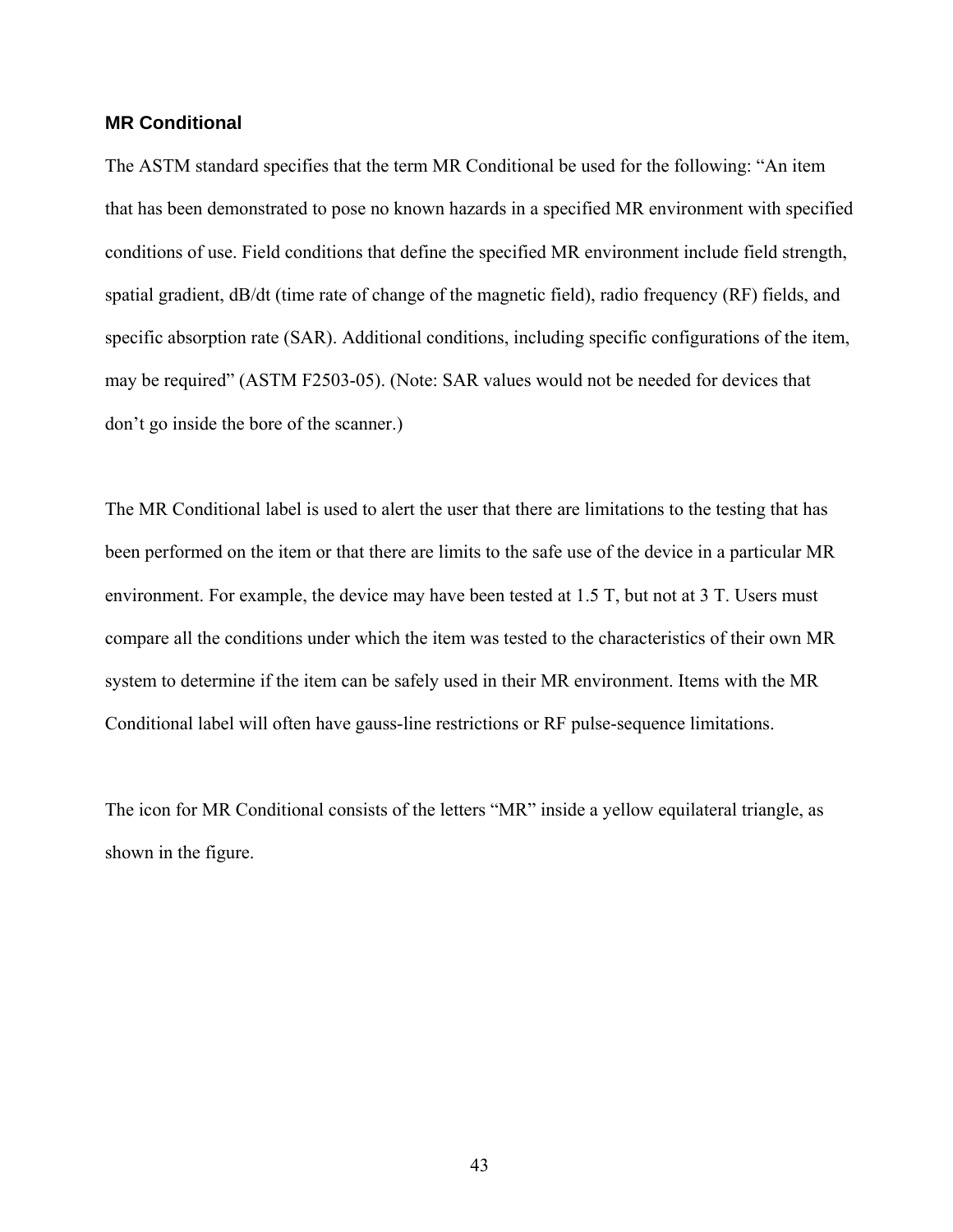### **MR Unsafe**

ASTM specifies that the term MR Unsafe be used for the following: "An item that is known to pose hazards in all MR environments." The standard notes "MR Unsafe items include magnetic items such as a pair of ferromagnetic scissors" (ASTM F2503-05).

The icon for MR Unsafe consists of the letters "MR" inside a red circle with a red diagonal line over top of the letters, as shown in the figure. Unless there is an overriding need to do so, an item with this label should not be allowed in any MR environment.

One might question the usefulness of this term and icon. After all, it is unlikely that a manufacturer of ferromagnetic scissors, for example, would place this label on its product. However, a facility may find it helpful to apply this label itself to devices that it has determined to be unsafe for use in its MR environment. For example, an MR Unsafe label could be applied to devices that the facility has tested with a handheld magnet and found to be ferromagnetic.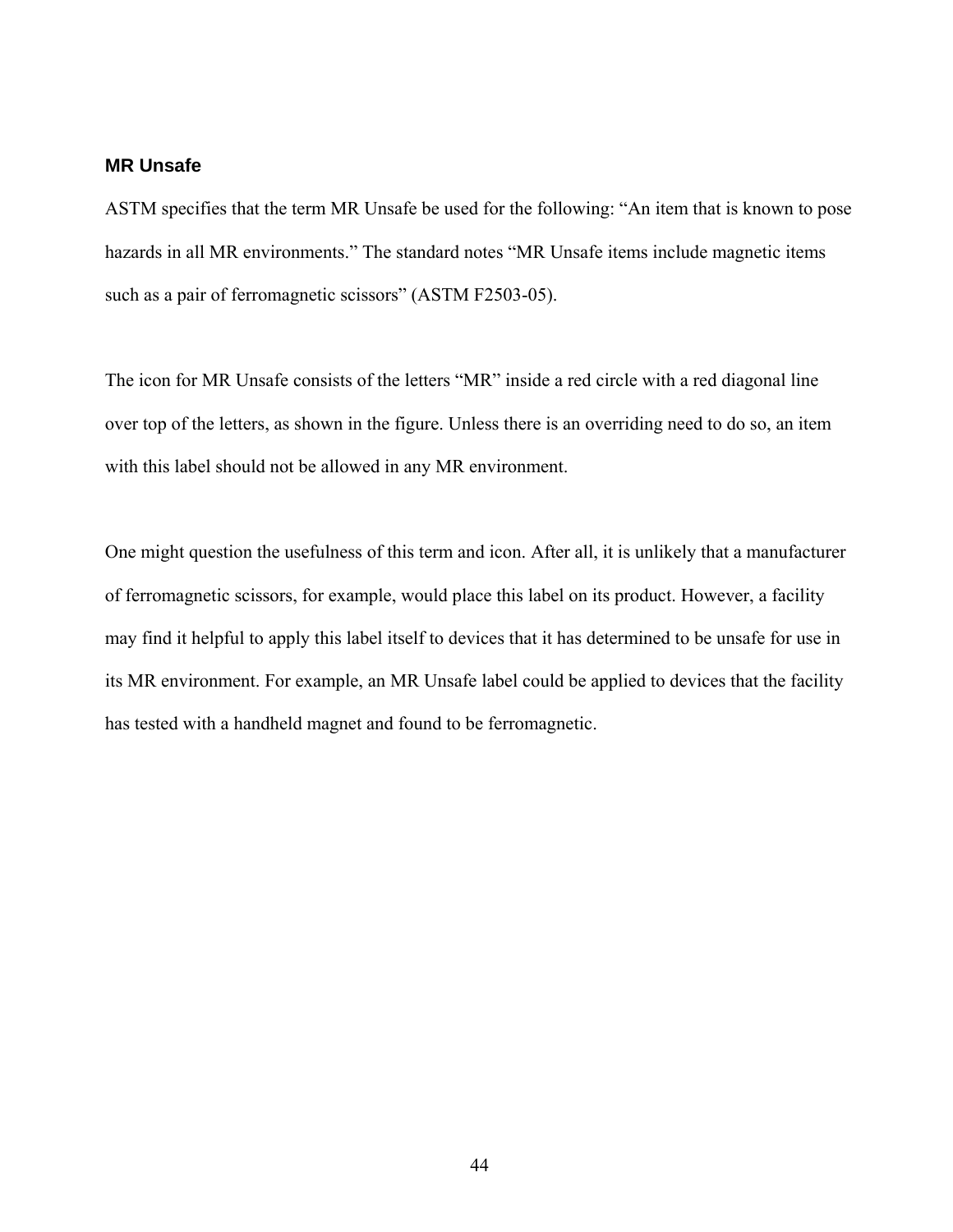# **APPENDIX C: EXAMPLE OF EMERGENCY PROTOCOL**

### DEPARTMENT OF DIAGNOSTIC IMAGING SAFETY PROCEDURE

### EMERGENCY PROCEDURE FOR OPERATIONAL HOURS

### EMERGENCY SHUTDOWN PROCEDURE

- 1. Only activate the Emergency Shutdown button if patient, personnel or equipment are in danger:
	- In case of fire (refer to Fire Safety Policy) In case of electrical power accidents In case of flood affecting the control, magnet and/or computer room
- 2. Location of the Emergency Shutdown button: In the MRI scanner room next to the door below the Magnet Stop button In the cabinet/computer room to the left of the electrical panel
- 3. If an emergency situation develops, bring the patient to a secure area and then activate the Emergency Shutdown button. **Be aware that the magnet is still on – the shutdown does not affect the magnet.** Therefore, metal objects (e.g., crash cart) cannot be taken into the MRI scanner room and anyone entering the scanner room will have to be screened with the MRI safety questionnaire.

EVACUATE THE MRI UNIT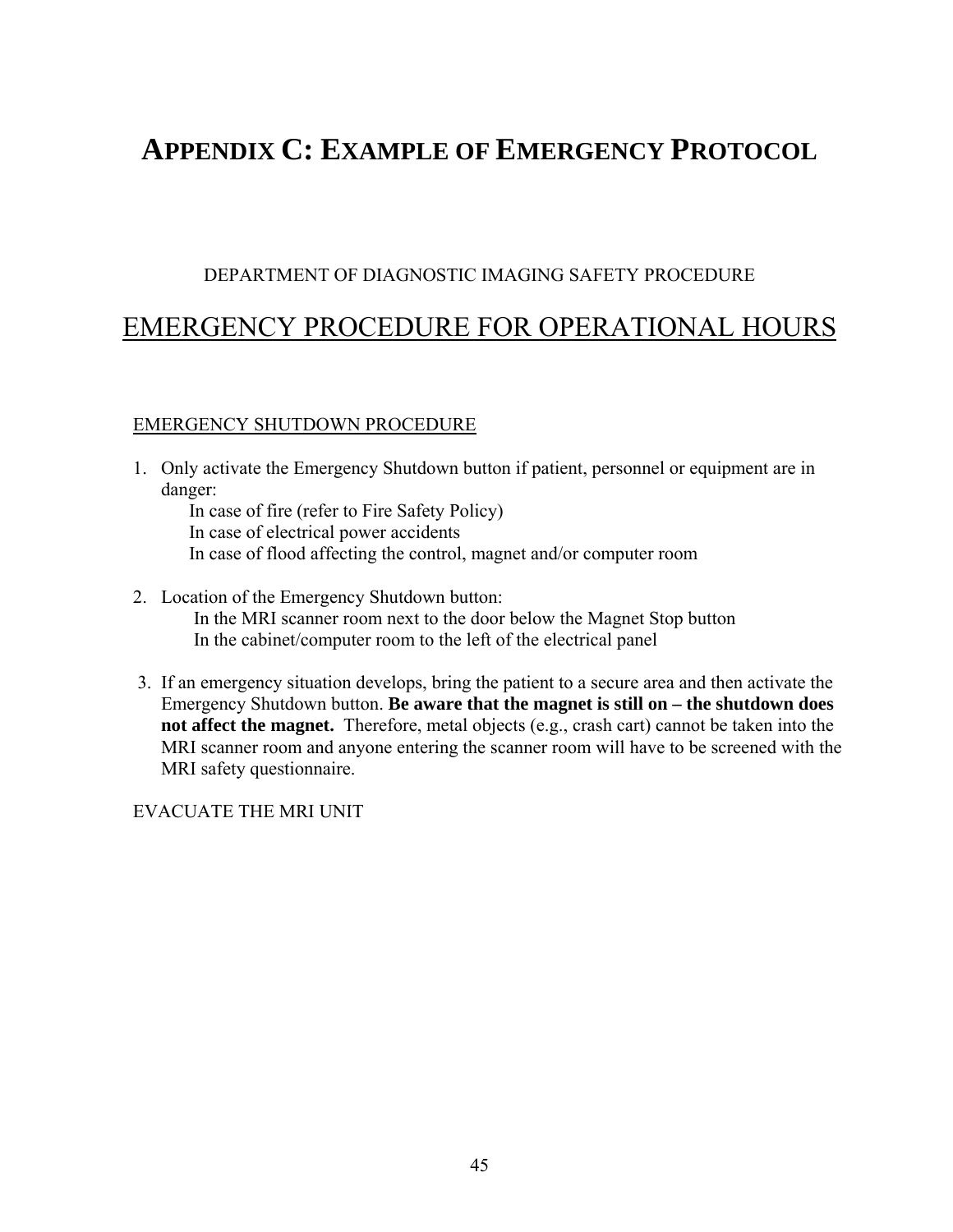### DEPARTMENT OF DIAGNOSTIC IMAGING SAFETY PROCEDURE

# FIRE EMERGENCY PROCEDURE FOR AFTER HOURS

### **DUE TO THE EXISTENCE OF VERY STRONG MAGNETIC FIELDS INSIDE THE SCANNER ROOM, THERE IS SIGNIFICANT RISK OF INJURY TO ANYONE NOT FOLLOWING PROPER PROCEDURE WHEN ENTERING THE SCANNER ROOM.**

**THE MAGNETIC FIELD IS ALWAYS ON!** The MRI magnetic field will not be switched off by turning off the power. In case of emergency, it is possible to turn off the magnetic field by quenching the magnet (see below).

Note: Quenching the magnet should only be done in an emergency since the magnetic field is not easily turned back on.

**THE MAGNET IS VERY POWERFUL.** No one should enter the scanner room wearing or carrying anything metal unless the magnet has been quenched.

### **NO ONE IS TO ENTER THE MRI SCANNER ROOM UNTIL THEY HAVE BEEN PRE-SCREENED BY MRI PERSONNEL.**

The magnet is strong enough that it may be unsafe for certain individuals to enter the magnetic field. Screening of anyone entering the scanner room is mandatory to ensure their safety.

It is recommended that all Ottawa fire fighters who work close to The Ottawa Hospital be prescreened by an MRI technologist annually to ensure their safety.

### **PROCEDURE TO BE FOLLOWED IN CASE OF FIRE AFTER HOURS:**

If there is a need to enter the MRI scanner room, call the MRI technologist on-call through locating XXX-XXXX

If there is a fire in the MRI scanner room and it is imperative to enter the room as soon as possible, follow these instructions carefully:

The Safety Officer or a member of the fire department is to quench the magnet using the MAGNET STOP (QUENCH) button located in the alarm box next to the doorway in the control room. (Diagram will be attached.)

The quench will reduce the magnetic field to less than  $0.5$  mT in seconds.

### **IT IS ONLY AFTER THIS TIME THAT ANYONE CAN ENTER THE MRI SCANNER ROOM WITHOUT BEING SCREENED BY MRI PERSONNEL**.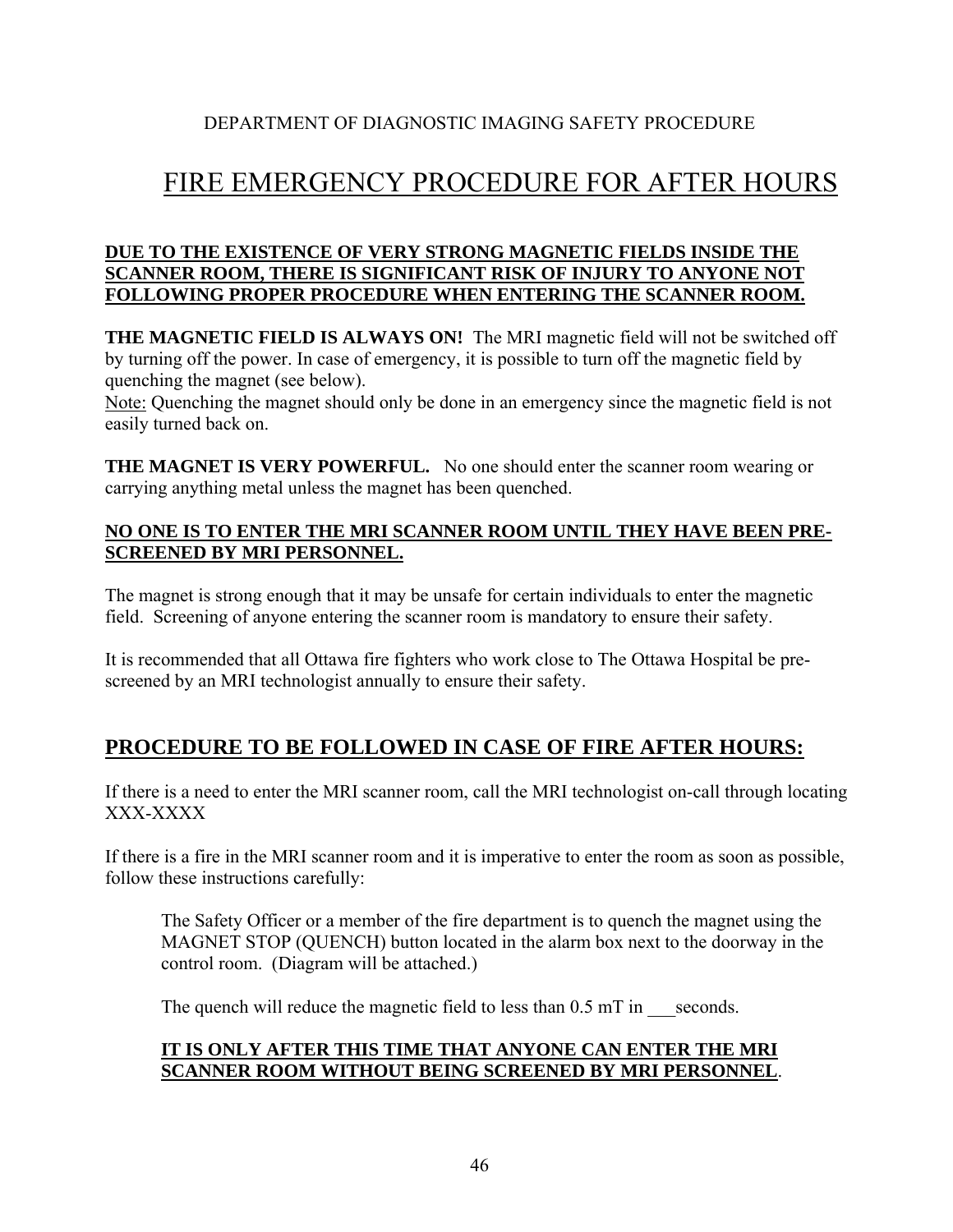In the control room next to the doorway there is a RED BOX. In it there are two keys. One is for the MRI scanner room and the other is for the high voltage cabinets located in the back room adjacent to the waiting room. Use this key to enter the scanner room if the door is locked.

Activate the Emergency Shutdown button. This button is located in the MRI scanner room next to the door below the Magnet Stop button.

Contact the DI personnel fan-out list. This can be done through telecommunications.

Fan-out list:

### **PRECAUTIONS:**

A magnet quench will cause hundreds of litres of liquid helium to boil off in a few seconds. The helium gas should go directly into the quench exhaust line during the quench but if the exhaust system malfunctions helium gas could enter the scanner room. This could reduce the amount of oxygen in the room to dangerously low levels. The oxygen monitor will sound an alarm if the oxygen level in the scanner room drops below 140 ppm. The helium gas is also extremely cold and the danger of frostbite exists if enough helium gas has accumulated in the scanner room.

In the cupboard in the back of the MRI scanner room there are phantoms containing nickel sulphate (consult WHMIS sheet).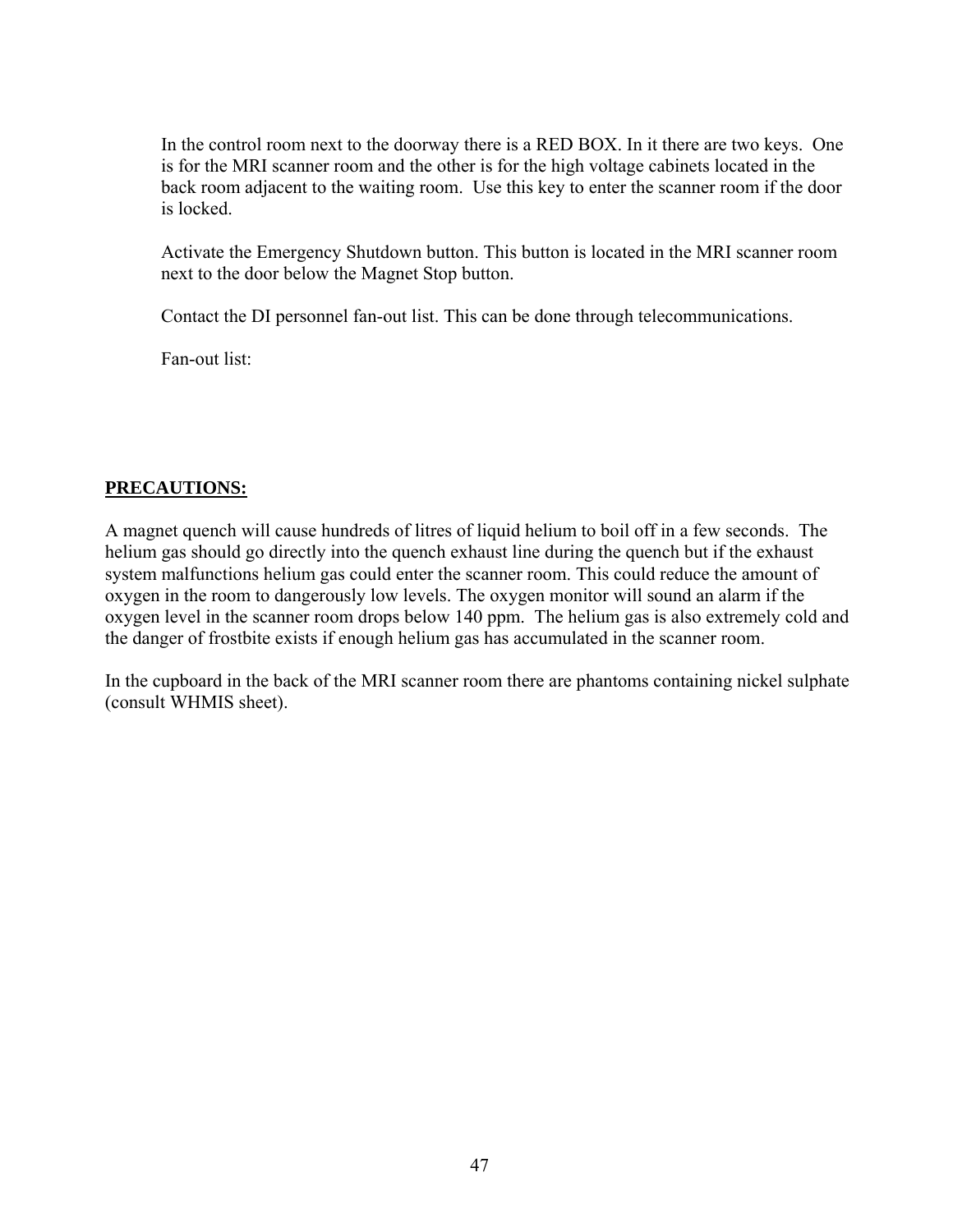### DEPARTMENT OF DIAGNOSTIC IMAGING SAFETY PROCEDURE

# FIRE EMERGENCY PROCEDURE FOR OPERATIONAL **HOURS**

### **PROCEDURE TO BE FOLLOWED IN CASE OF FIRE DURING OPERATING HOURS:**

- 1. Activate the fire alarm.
- 2. Evacuate the MRI unit.
- 3. If, in the opinion of the MRI staff, the fire can be extinguished, use the white and blue *MRI Compatible* fire extinguisher located beside the magnet room door. If the fire is inside the scanner room this is the only fire extinguisher that can be safely used (unless the magnet has been quenched).

### **Under no circumstances are MRI staff to place themselves in unnecessary danger.**

- 4. If the fire was unsuccessfully extinguished or no attempt could be made to put the fire out or the fire is outside the scanner room, close the magnet room door.
- 5. If the fire is inside the scanner room, quench the magnet by activating the MAGNET STOP (QUENCH) button (consult the Magnet Stop procedure). The quench will reduce the magnetic field to less than  $0.5$  mT in seconds.

Note: Quenching the magnet should only be done in an emergency since the magnetic field is not easily turned back on. If the fire can be extinguished **SAFELY** without quenching the magnet, this should be attempted first. If there is any doubt about safety then the magnet should be quenched.